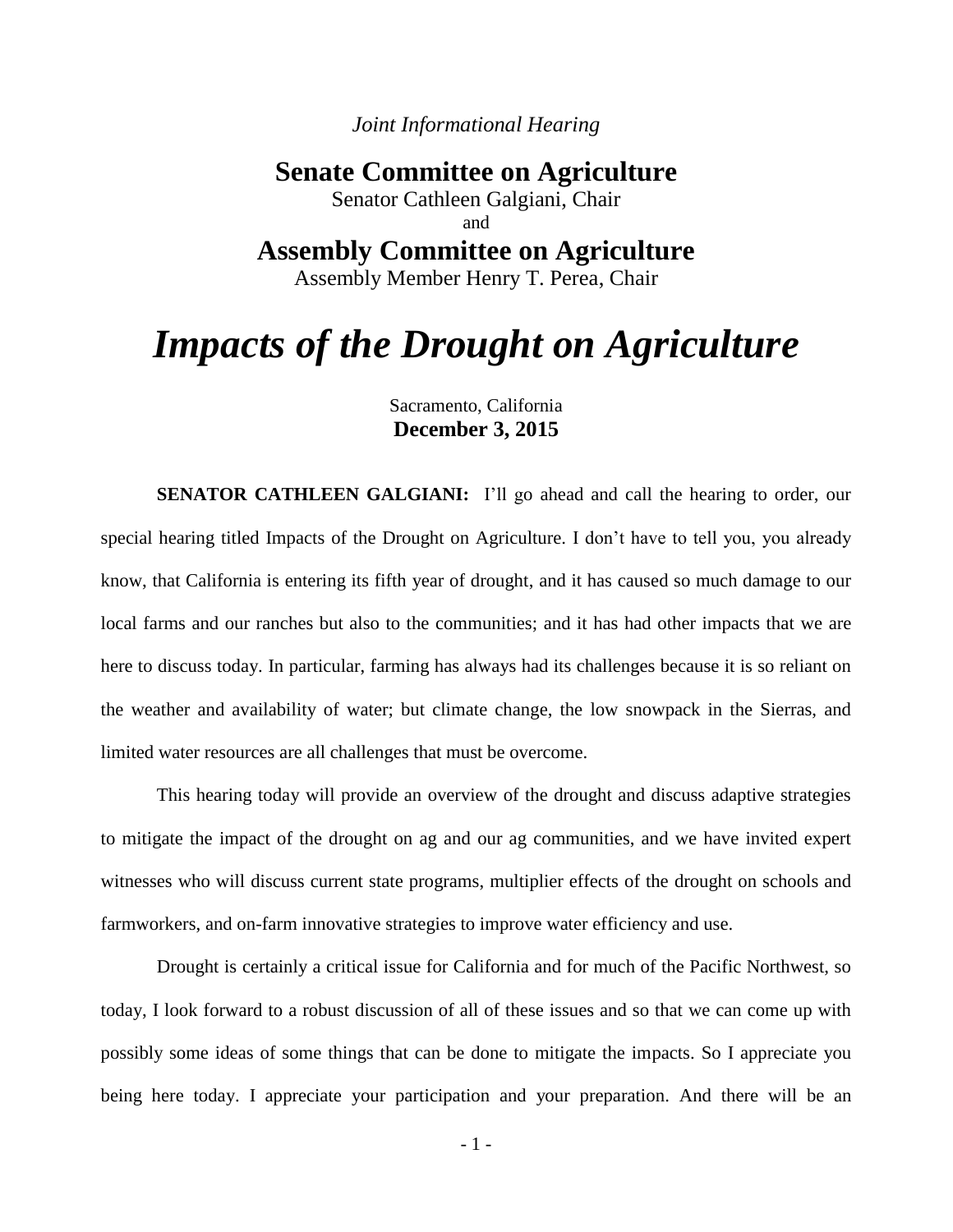opportunity during the public comment period for anybody that would like to make a presentation, but we would please ask that you sign in with the sergeants at the back of the room.

With that, we will go ahead and begin. And with me today, we have Assembly Member Henry Perea, who is the chair of the agriculture committee in the Assembly. Thank you for participating in this joint hearing with us, and would you like to say a few words?

# **ASSEMBLY MEMBER HENRY T. PEREA:** No, I am good. We will get right into it.

# **SENATOR GALGIANI:** Okay.

## **ASSEMBLY MEMBER PEREA:** Thank you.

**SENATOR GALGIANI:** Okay, very good. Okay, I would like to invite our first panel to come forward. Our panel members include Jennifer Lester Moffitt, Deputy Secretary at the California Department of Food and Ag; Dr. Jay Lund, Director for the Center for Watershed Sciences at UC Davis. Thank you.

# **SENATOR GALGIANI:** Thank you.

**MS. JENNIFER LESTER MOFFITT:** Good morning and thank you, Mr. Perea and Mrs. Galgiani--sorry--for inviting me here today. My name is Jennie Lester Moffitt, and I am Deputy Secretary for Policy at California Department of Food and Agriculture. Prior to my tenure at CDFA, I served as the vice chair for the Central Valley Regional Water Quality Control Board, and I also was managing director at my family's walnut farm in Winters. So I am very pleased to be here.

To get to the crux of this discussion, drought is deeply impacting California's farmers and ranchers. And it very well, may well be--regardless of this winter's expected high rainfall and snowpack--that the drought is becoming, and has already become, the new normal here in California; and we need to prepare, better prepare, ourselves and learn to adapt. There hasn't been an issue that has left this large of a ripple for farmers and ranchers in California as the drought. It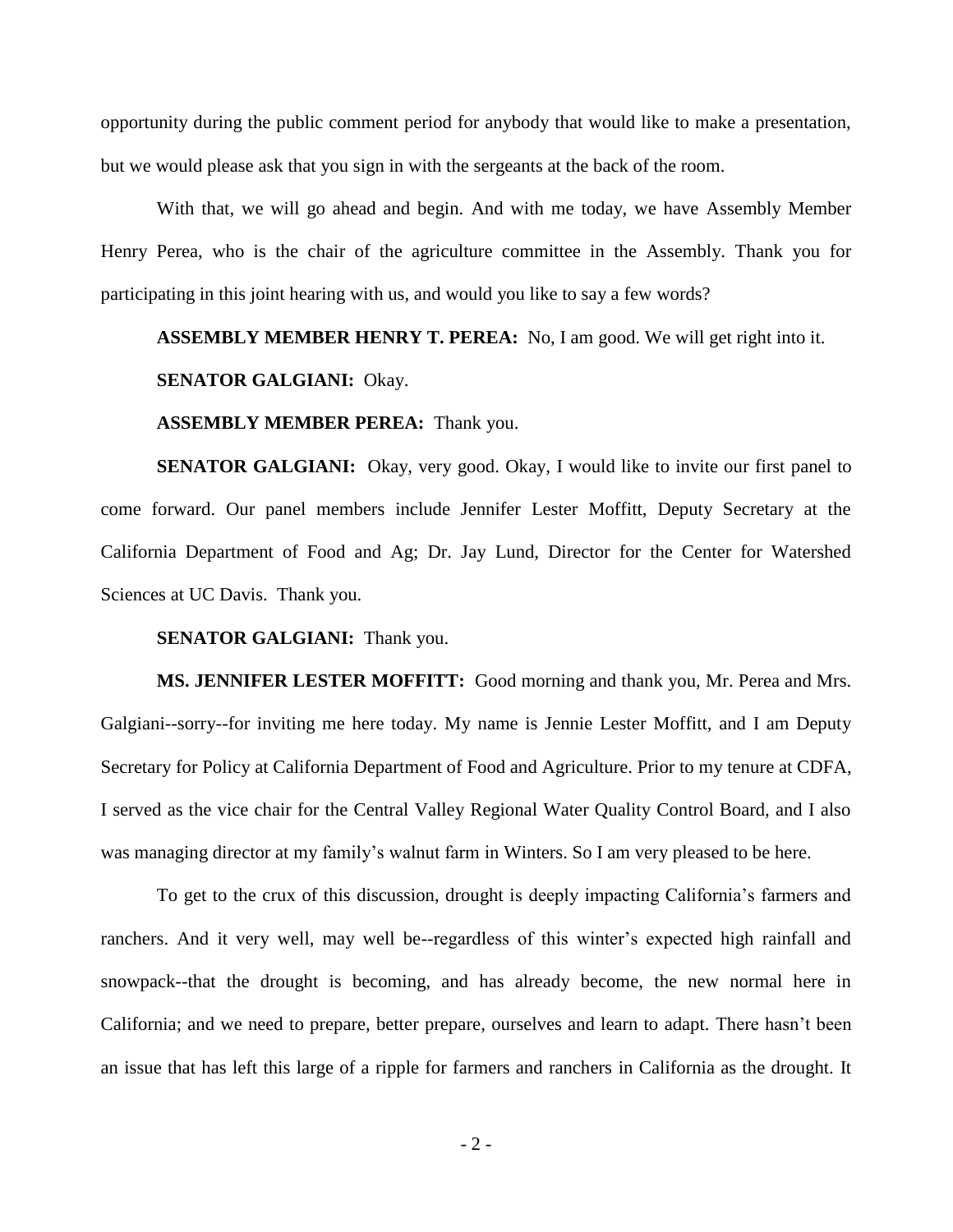has not only effects on employment and land management but also science, technology, production, and ultimately the environment. It's important to note that these impacts have most strongly been felt by our local and regional communities, communities that are some already most hard hit by other aspects. And we'll hear from those communities on the panel next, and I look forward to hearing from, hearing their stories. And I'm sure they can tell a much better story than I can.

Surface water and groundwater shortages have left producers to shift their crop contracts, to change their plantings, and to fallow land. Local communities in the Sacramento and San Joaquin valleys have been especially hard hit with high land fallowing and job losses. Dr. Lund, here with me today, with UC Davis will present on the university finding. But in essence, drought losses this year have projected to result in about 30% increase in unemployment at about over 10,000 job losses over last year and then also 20% more farmland idle than last year at 540,000 acres. This has resulted in a direct cost to agriculture at \$1.84 billion just in 2015.

Particularly with respect to dead and dying trees, in a letter to USDA to Secretary Tom Vilsack, Governor Brown noted that the current period is the worst epidemic in tree mortality in modern California history. There's estimates that nearly 30 million trees across the state have been lost as a result of drought and following wildfires. Trees are especially vulnerable to devastation during the drought since the lack of water can make them susceptible to insects and diseases; and in effect, some of our most economically valuable crops, like fruit and nut trees, are at risk.

Livestock producers alike have also experienced losses due to feed shortage and irrigated pasturelands. And in spite of all of this, some counties have resulted in record crop yields. In total, last year California farm production topped \$54 billion, leading the nation. We also lead the nation in the production of almost 80 commodities that are the sole producer of 14 commodities in California, including walnuts--which my family grows--and other products such as almonds and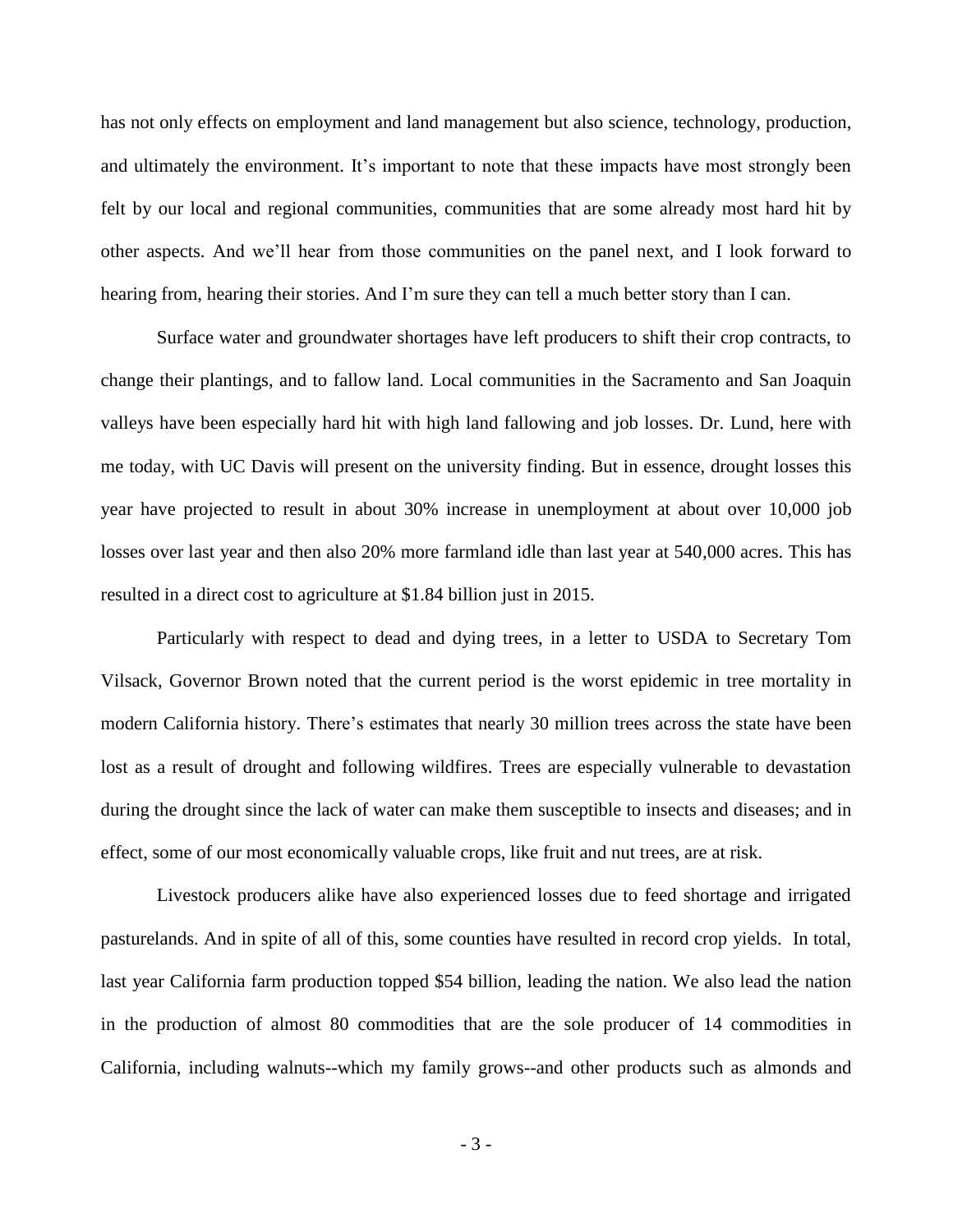raisins. California's agricultural exports totaled \$21 billion in 2013, representing 15% of the nation's total. What those figures show is that farmers and ranchers are adapting. So they are adapting to remain sustainable while producing with access to fewer natural resources and responding to greater demand.

Looking ahead, California will need to take its position as a world food leader, to maintain it, and to find a way to build on it while utilizing fewer natural resources. One way in which we can achieve this is through water conservation. According to Department of Water Resources, over the last roughly 50 years, the total applied water to crops was reduced by 8% and efficiency has increased by 96.6%. That is a reduction of water to crops from 31.2 million acre-feet to 29.6 million acre-feet in the past approximately 50 years. California farmers are looking for ways in which they can remain competitive, with new systems and management systems. And while our success to date has been laudable, there is still room to do more. I look forward to hearing today from Dr. Zoldoske with Fresno State as they are working to advance irrigation technology.

Farmers lost nearly 35% of surface water supply this year, and much of that has been made up with groundwater pumping. And while that provides a short-term solution, we are all aware that there is price to pay, as is demonstrated by the recent NASA report on subsidence. It shows that land in the San Joaquin Valley is sinking faster than ever before, nearly two inches per month in some places. As groundwater levels are reaching record lows, up to 100 feet lower than previous records, one report showed that land near, in Kings County sank 13 inches in just eight months. This makes it clear that, while the Sustainable Groundwater Management Act signed last year by the governor sets to control some groundwater, there is still much more work to be done. The level of groundwater pumping is clearly not sustainable. And as more private drinking water wells dry up, there will be additional pressure on land use decisions, the well-permitting process, and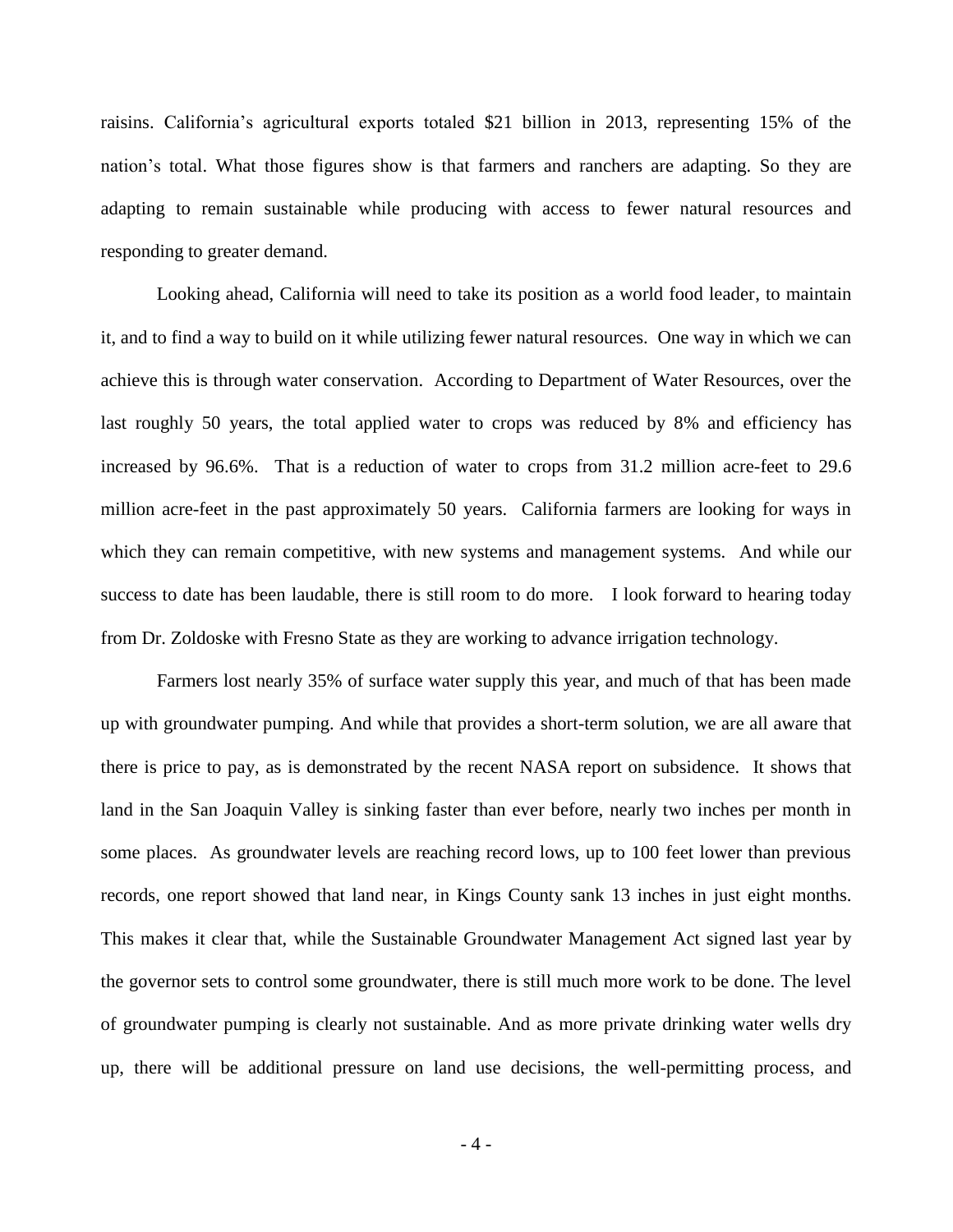ultimately potential limits on groundwater pumping even before SGMA, the Sustainable Groundwater Management Act, process unfolds.

There is an active discussion about making sure the SGMA performs effectively for the locals, and we at CDFA are encouraged by the participation. Yet, as we gear up for an expected wet winter, there are opportunities. I know Dr. Mountjoy today will highlight some of those in his presentation.

As farmers and ranchers in California employ new practices to promote sustainability and conservationism, CDFA has also begun implementing programs. We are working together with our ongoing preparations for drought, and we are pleased to serve on the governor's Drought Task Force. The Drought Task Force is working to provide protection for California's communities, infrastructure, and resources against immediate drought impacts. Even now as the drought persists, the Drought Task Force, led by Office of Emergency Services, prepares for possible winter storm impacts from El Niño including floods and in addition to continued dry conditions for next year. In addition to assistance programs, outreach, and coordination with the federal government and local jurisdictions, the Drought Task Force has also conducted regional communities, regional meetings in many communities around the state.

CDFA also serves on governor's Climate Action Team to assess the environmental issues driven by climate-related events like our drought, which include reduced water supplies, increased plant heat stress, and increase in invasive species.

Beyond our work on interagency efforts, CDFA has also developed our State Water Efficiency and Enhancement Program. This program provides financial incentives to growers to put in place water distribution and irrigation systems that both reduce greenhouse gases and save water. These systems include things like soil and moisture monitoring, micro-irrigation or drip systems,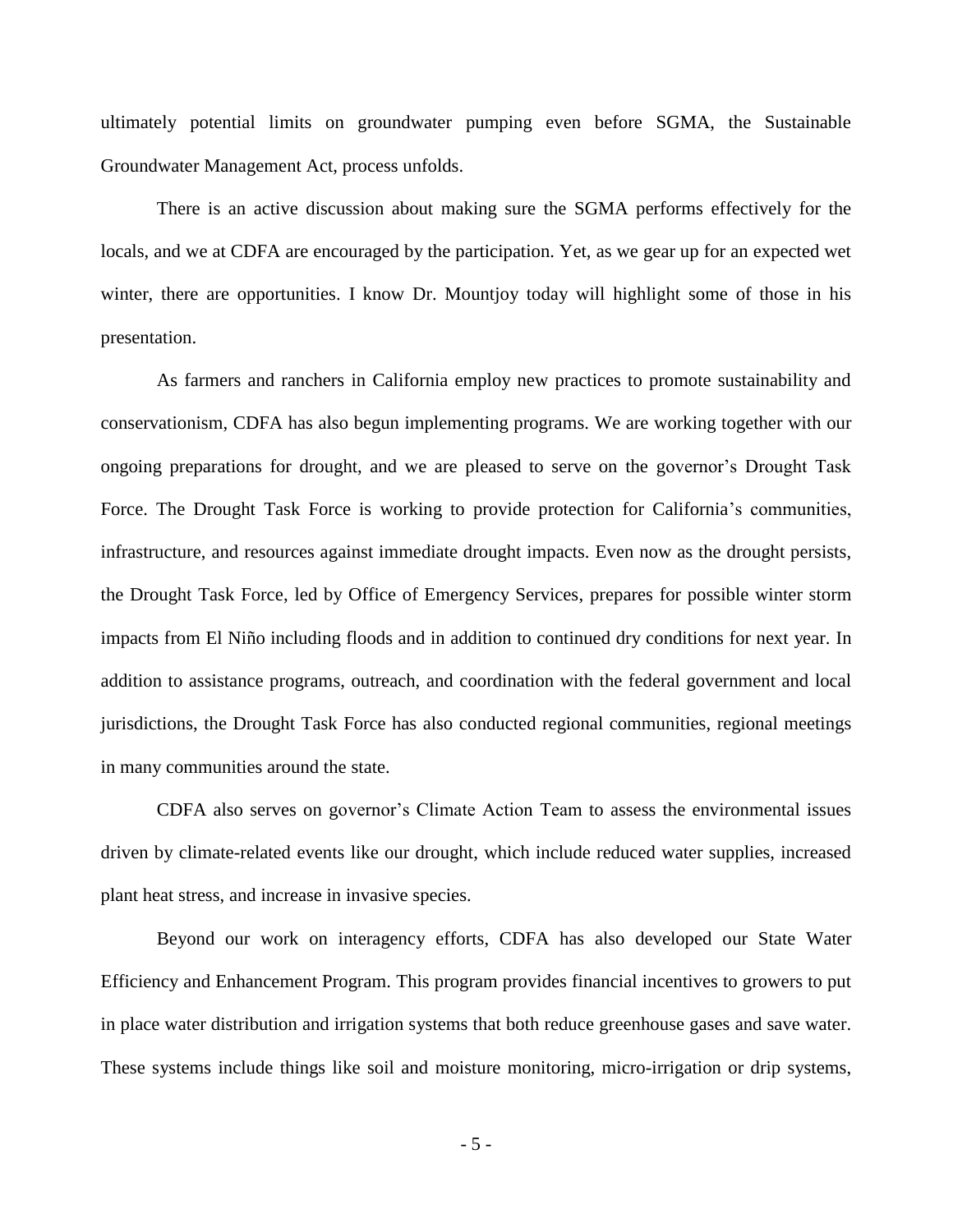and switching to the use of low-pressure irrigation systems to reduce on-farm water use and energy. The State Water Efficiency and Enhancement Program, otherwise known as SWEEP, was originally allocated 10 million as part of emergency drought funding in March of 2014. For that initial round of applications, the program received a total of 451 applications totaling \$33.3 million in requested funds. We ultimately funded 133 projects. Through the Budget Act of 2015, CDFA received an additional \$10 million and awarded to date 100 projects totaling \$14.6 million with matching funds provided.

I would like to point out these incentives are important in moving growers in the right direction to water efficiency and savings. The number of applications clearly indicates how popular this program is and how interested growers are in employing these systems. The program has been habitually oversubscribed by 300%. More recently, because of SWEEP's demonstrated success, later this year in the legislative session CDFA received an additional allocation of \$40 million. During this month, CDFA will hold four workshops and one webinar throughout the state on the next round of SWEEP competitive grants. These dates and times are noted in your handout, and we would love to have you or your staff participate in them. We look forward to continuing to provide financial assistance to implement these systems that save water on California's agricultural operations.

Beyond SWEEP, CDFA is also interested in the role that soil health plays in drought adaptation and resiliency. As the nation's leading agricultural production state in terms of both value and crop diversity, it is undeniable that our soils are the fundamental medium for crop production. In recognition of the United Nations' and the legislature's proclamation of the 2015 International Year of the Soils, the 2015-2016 proposed budget, and the governor's recognized importance of soil health through the development of the Healthy Soils Initiative, they have noted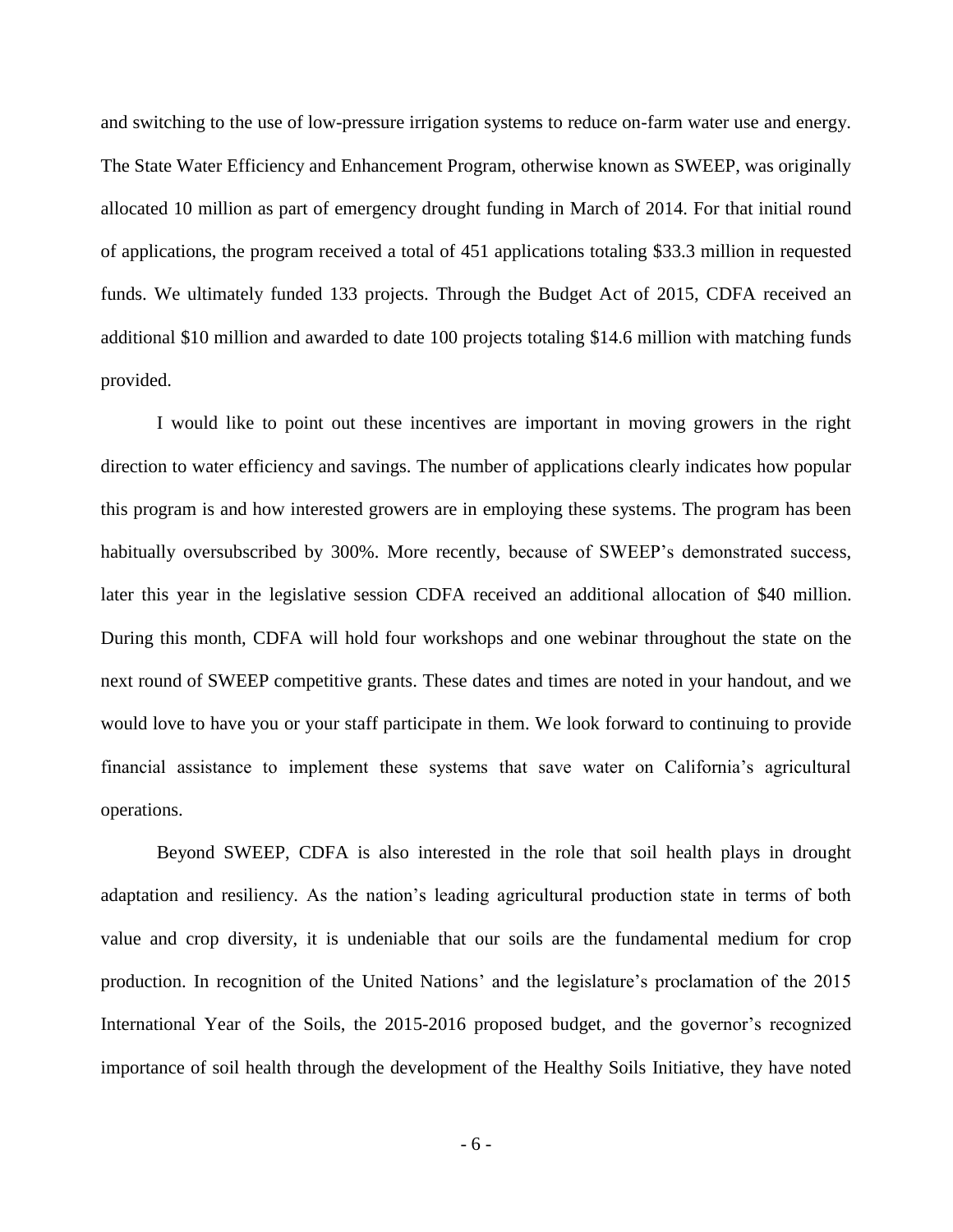that long-term climate change resiliency, healthy soils are responsible for numerous benefits including increased water-holding capacity, increased crop yields, and decreased sediment and erosion, just to name a few.

In your packet, there is also a handout with more information on the Healthy Soils Initiative. While the CDFA's Healthy Soils Initiative has not yet been funded, the draft investment plan highlights the importance of this initiative that CDFA has identified and several actions that are consistent with this initiative that will ultimately increase soil health and have added benefits for farmers and ranchers and opportunities to adapt to drought conditions. We will continue to engage in drought efforts and hope our programs will continue to be effective in helping the agricultural community thrive. Thank you for this opportunity.

**SENATOR GALGIANI:** Thank you very much.

**MS. LESTER MOFFITT:** Thank you.

**SENATOR GALGIANI:** And next we have Jay Lund, Director of the Center for Watershed Sciences at UC Davis.

**DR.** JAY LUND: Thank you very much for having me. It's a pleasure to be here. I'm just going to… You all have a set of PowerPoint slides in front of you, I think, that have most of the charts and things. I'm going to review our report that we came out with in August of this year on "Economic Analysis of 2015 Drought for California Agriculture." Hopefully, you all have the notes in front of you. This work was done--it was funded by CDFA, similar to a report funded by CDFA and the UC system the year before. It was done by a collection of agricultural economists, engineers from different organizations in the UC system.

The second slide, second page, is Sacramento Valley precipitation during 2015 and a few other years. Everybody has their own water year, own kind of annual cycle in the water field. We

- 7 -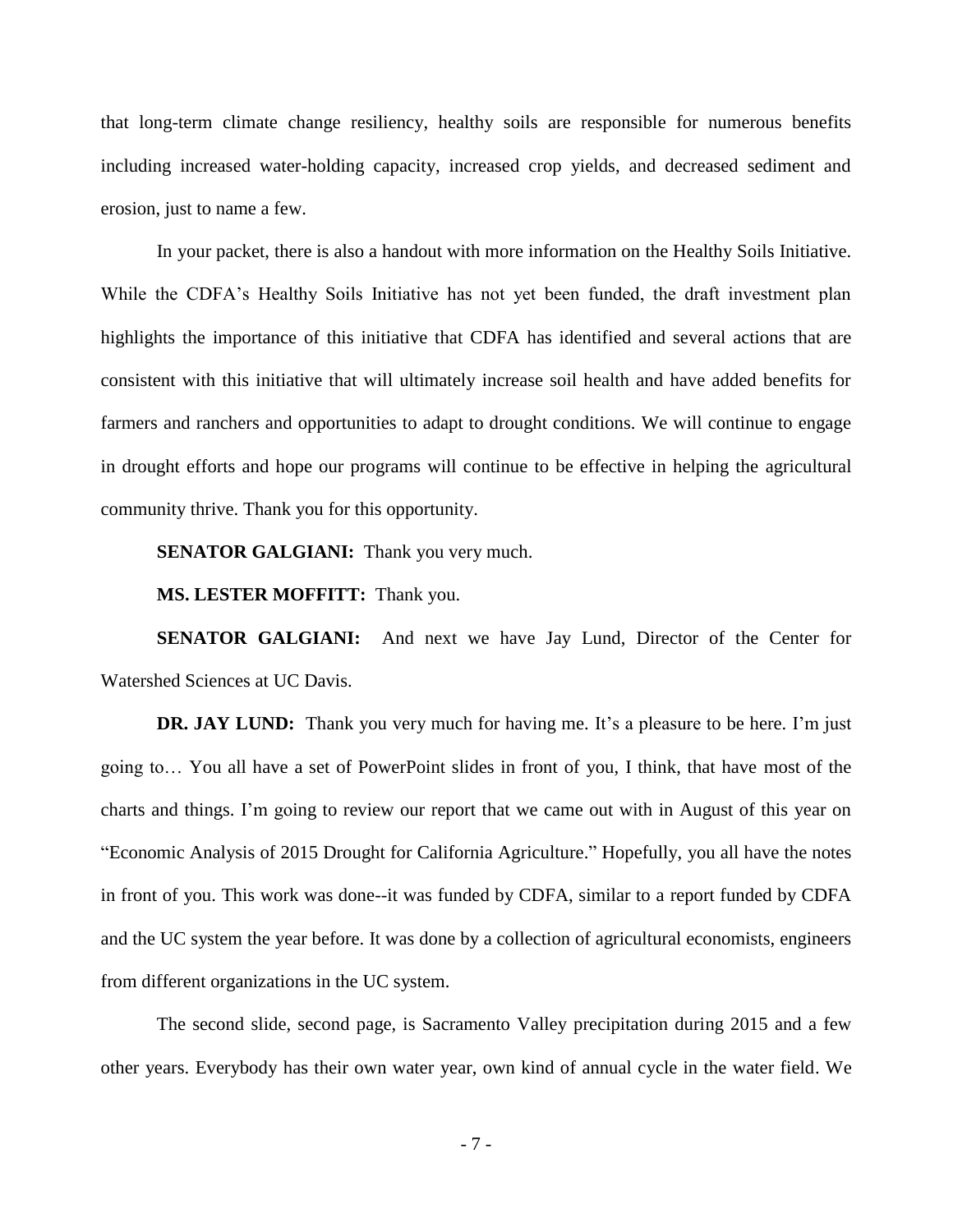have a water year that starts October 1st and runs through the end of September. And you can see here that the cumulative precipitation in the northern part of the Sacramento Valley during each various types of years, including last year and the year before, and then the driest years of record. You'll notice that in the driest years there may be three or four steps as each storm contributes water to the system, and in the very wet years, we have maybe another half dozen storms. So the big difference between a wet year and a dry year in California is only about a handful of storms and the size of those individual storms, so I think that's something to just sober us up a little bit about how easy it is to have a dry year here.

2014 was the eighth driest year on record. In some ways, this drought has been record setting; in other ways, it has been fairly typical. In those… And 2014 was also the fourth driest year in terms of runoff from the Sacramento Valley. So how do you have the eighth driest year of precipitation and the fourth driest year of runoff? Well, it has been a very warm drought, and that explains how we've had so little snowpack. So we had a lot more evaporation off of the watersheds, leaving less water coming out the bottom end of the watershed available for farmers even though we had only the eighth driest year in terms of precipitation.

Go to the next slide. A little bit on the methods that we used and their analysis for 2014 and 2015. 2015 was a bit more expensive [expansive, *sic*]. We collected data from 72 different irrigation districts, irrigation suppliers, water suppliers throughout the Central Valley and around the state. We estimated their maximum pumping capacities and then we modeled… We had a very large computer model called SWAP, Statewide Agricultural Production model, that looked at water, economic value of agriculture produced, and different crops produced all over the state based on water supplies. We work on the groundwater with a very nice model that the Department of Water Resources has been developing, C2VSim, and they cooperated quite a lot in helping us do this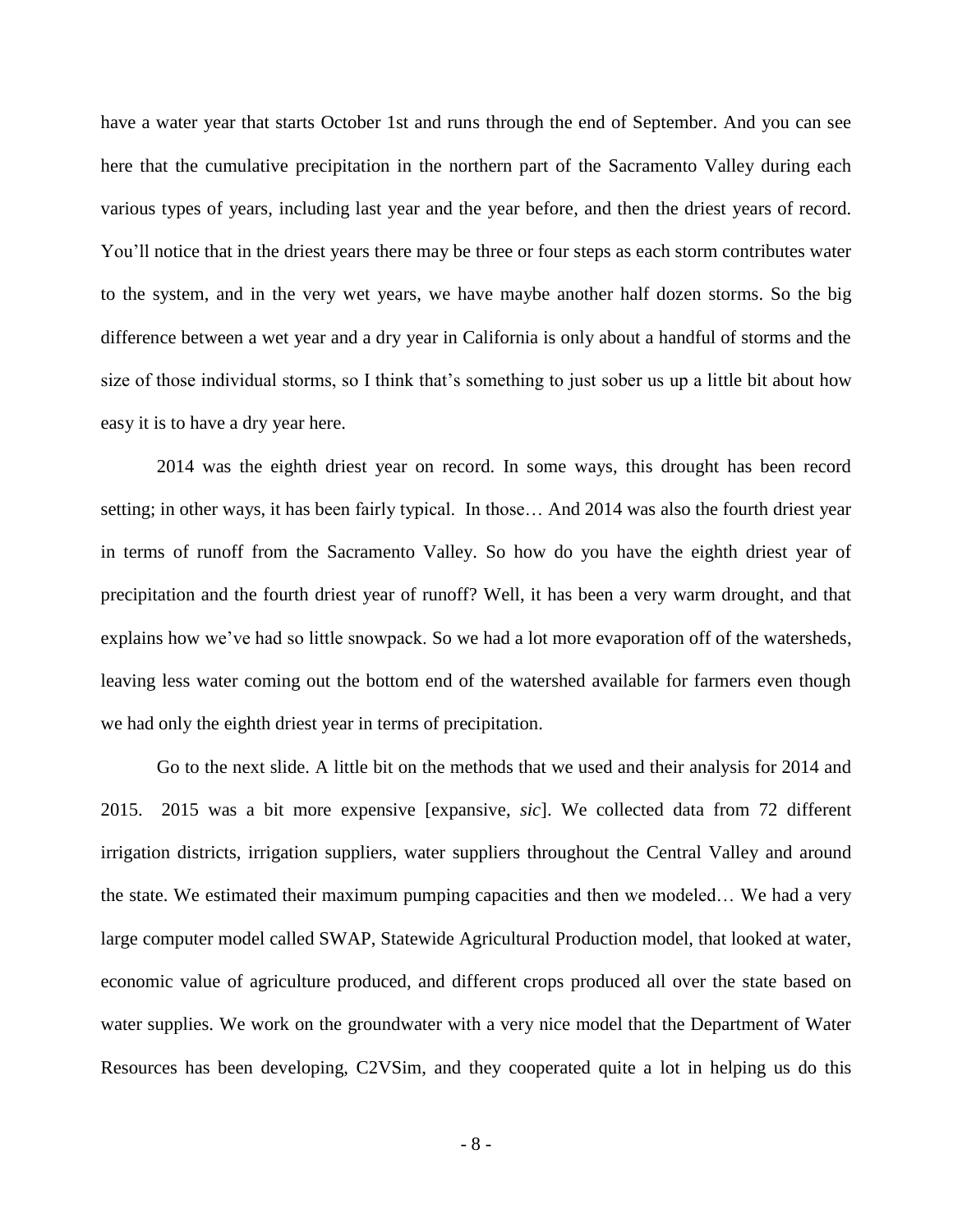work. And then we estimated the employment and economic, macroeconomic, impacts with a model called IMPLAN. So we're basically using these computer models to assimilate the data that's available and interpolate and extrapolate from that in a reasonable way.

So some of the results from that--go to the next page, page four--you can see the shortage of surface water. Basically, we lost about 9 million acre-foot of what would normally be surface water deliveries to agriculture this last year. Of that, it was almost all in the Central Valley, particularly as you move further south into the Tulare Basin. The coastal systems were much less affected. The groundwater pumping increased by about 6 million acre-feet, so about 70% more groundwater pumping. If you look at the impacts of the drought, the biggest, most effective response statewide was pump more groundwater. And that's certainly what they did out of Winters, leaving about 2.7 million acre-foot of shortage. That's equivalent to almost three full Folsom reservoirs if you want to, if you want to get that image in your head. That's about 10--oh, more than 10--times the storage of Folsom now, actually. Folsom's pretty empty right now.

The next page, slide, page five, is really the main event here. The top line is the shortage impact of the drought to agriculture. We lost about 8.7 million acre-foot. It's about one-third of the water supply. Pumping in groundwater increased tremendously to make up for about 70% of that loss. So about 70% of the response to drought is groundwater pumping, and in a fourth year of a drought, that's what we will always see in California. Groundwater is the big source of storage, and always will be, when it comes to long droughts. That left a fair shortage remaining, 2.7 million acrefoot. Ended up fallowing about a half million acres or about 6% of the agricultural land. So even there you can see we lose one-third of the water supply, but we fallowed only 10% of the land, or 6% of the land--excuse me--because of that groundwater pumping, mostly. We had economic losses, direct losses, to crop revenue of about \$900 million, about \$350 million to dairy and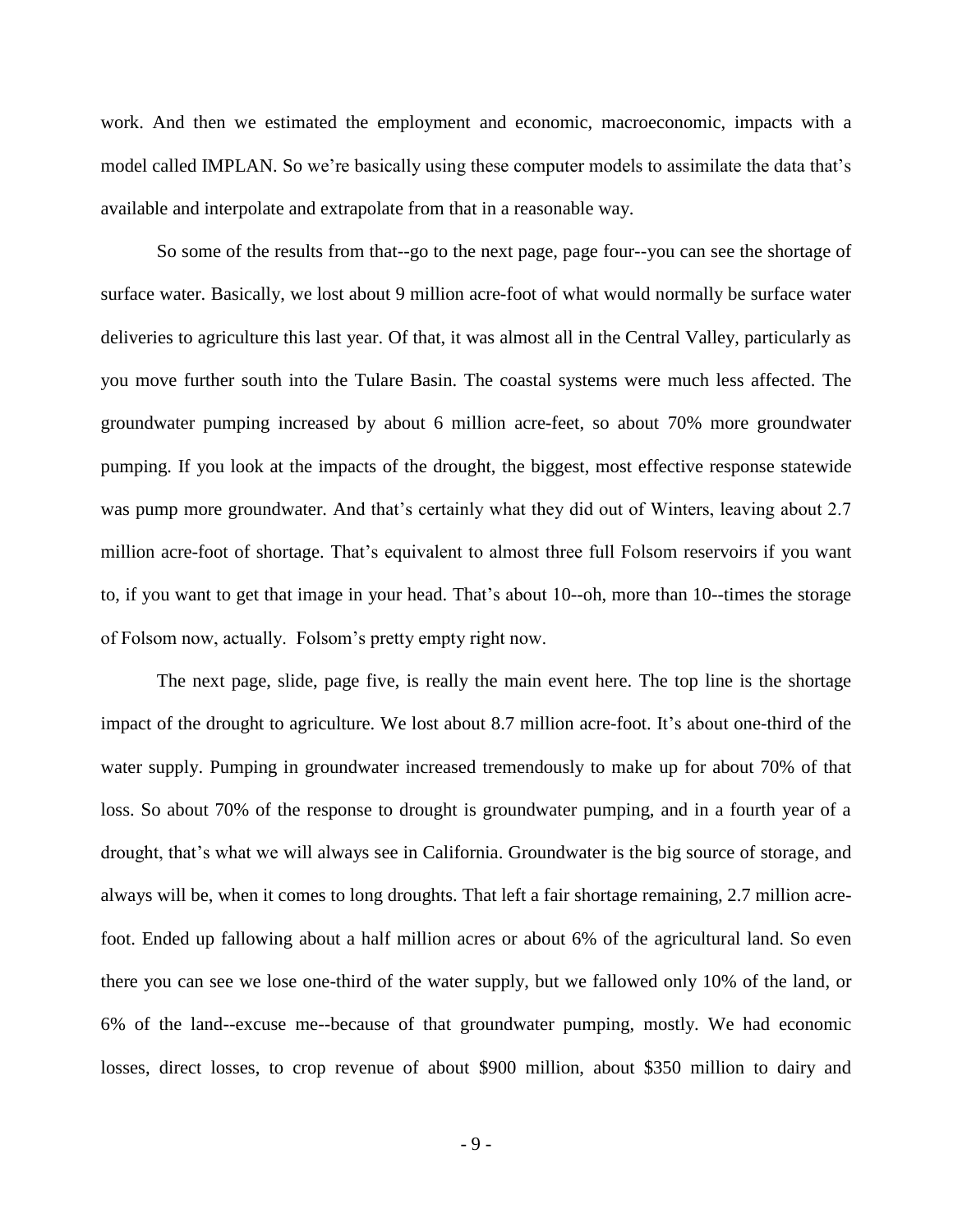livestock. Notice the percentages there. It's on the order of 3%. So how is that? Farmers are pretty smart. If they only have a little bit of water, they're going to put it towards their most valuable crops. They're going to fallow the least valuable crops and the least productive soils. So between some fairly smart water managers at the project level, water supply delivery level, and at the farm level, we really reduced this 33% loss of water down to a 3% loss in revenues, direct revenues. However, we had to pay for all that groundwater pumping. That's almost \$600 million of additional cost for, you know… That's quite a lot.

#### **UNIDENTIFIED SPEAKER:** It's not cheap.

**DR.** LUND: It's not cheap, but it, but it's better than going out of business.

# **UNIDENTIFIED SPEAKER:** Right.

**DR.** LUND: So we have a net loss of, net revenue of about 4%, and we had a 10,000 direct jobs lost, around the order of 5% of agricultural employment.

So I have sort of a mixed view of this drought. Given how bad it is, we're doing pretty well. So I guess I will put that spin on it.

It also points out areas where we need to really pay attention. But it's amazing, I don't think any other agricultural system in the country would have done this well with this much of a loss of water. I think we should be pretty proud of that in a sense.

**SENATOR GALGIANI:** I think so. I think the concern, of course, is that we can't sustain this year over year because…

**DR. LUND:** That's right, the groundwater…

**SENATOR GALGIANI:** … we cannot count on groundwater.

**DR.** LUND: ... is very important, and that's why I think the groundwater legislation last year…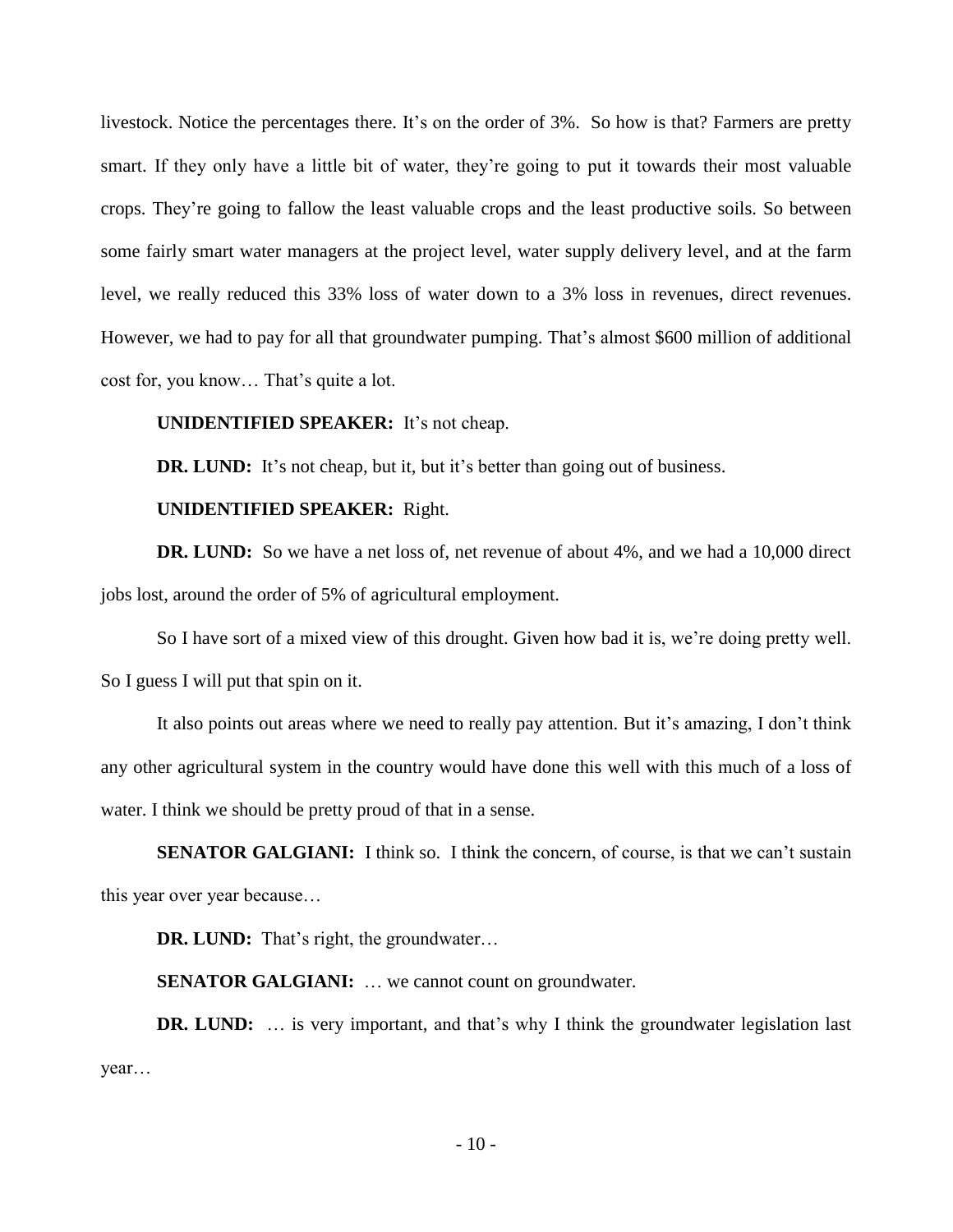#### **SENATOR GALGIANI:** Uh-huh.

#### **DR. LUND:** …was tremendously important.

Let me go through the impacts just a little bit more, and then I'll have a slide at the end about how much groundwater we have left.

So you can see on the next slide, slide six, where different crops were fallowed, acres were reduced on different crops in different regions. You can see it's mostly in Central Valley and particularly in the Tulare Basin and that it's biased to fallow the lower-value crops.

If you go to the next slide, page seven, you'll see the revenue losses from those crops, and you'll see the order sort of changes. You might lose just a few acres of orchards and vines, but they have a disproportionate economic impact, illustrating why farmers are loathe to fallow those.

The employment, agricultural employment--in 2014 we did a long analysis of that because when we looked at the employment statistics we found that the agricultural employment in 2014 actually increased despite the drought. So people were… some folks were saying, well, you had an employment increase so the drought had no impact. Well, that's obviously wrong. We still lost some of the 10,000 jobs in 2014 due to the drought, but because of the shift in the structure of agriculture from annual crops to more profitable, higher-employment permanent crops, we had a growth in the overall employment. Still, we certainly lost a lot of jobs because we fallowed 400,000 acres last year and 500,000 or so acres this year.

So clearly, the drought isn't the only important thing that's happening with California agriculture, and I think this points to some of the challenges we're going to have for water management and drought management in the future. Today, about one-third of California's irrigated agriculture is in permanent crops, orchards and vines. If you fallow that during a drought, you have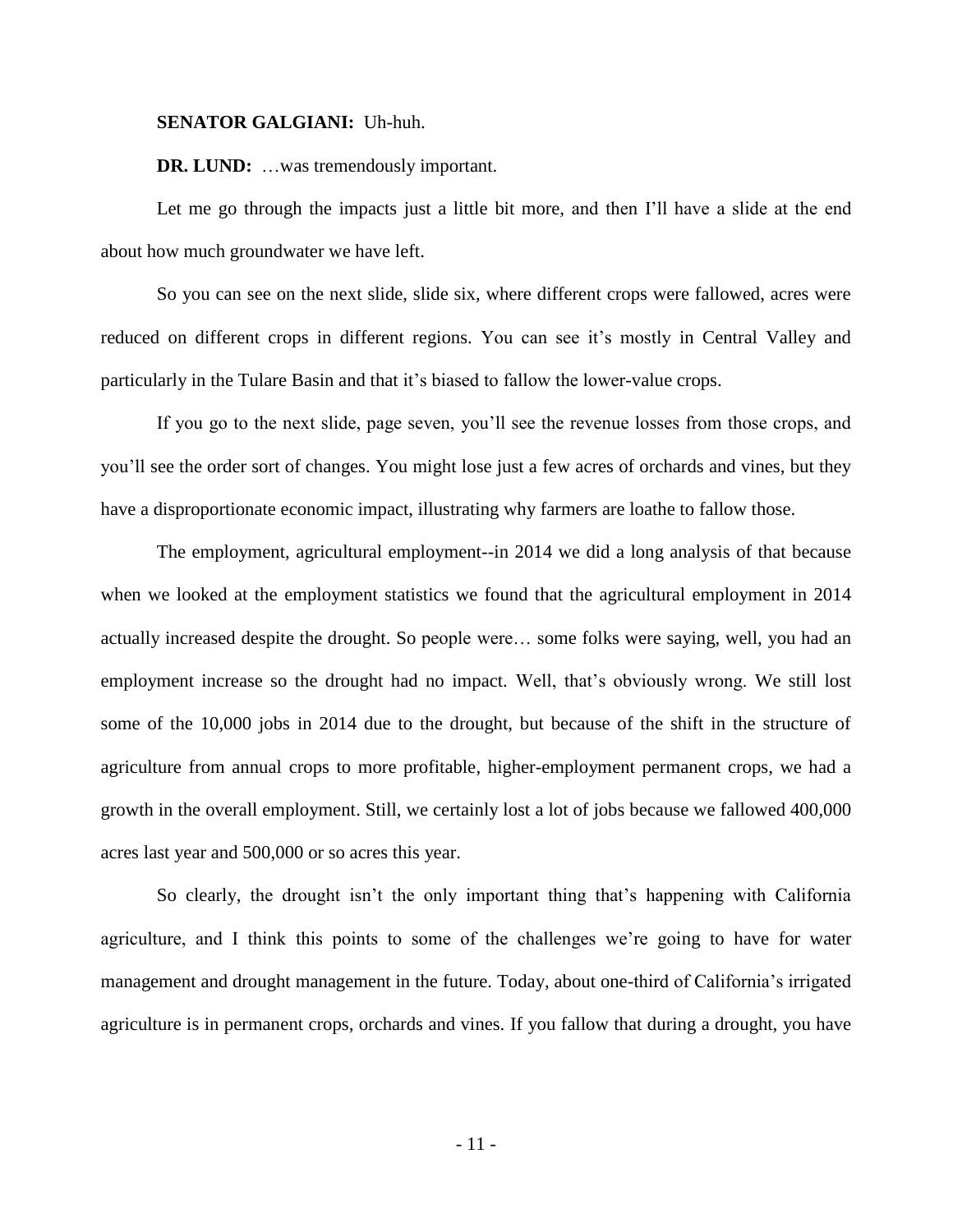a tremendous loss of capital and, again, that comes back to the importance of sustaining that groundwater to keep those high-job, high-revenue crops going in the rural areas during droughts.

The next slide, slide nine, sort of illustrates this. If you… We plotted here the cumulative acres in California, irrigated acres in California, by the number of jobs and the total revenue, and you'll see that about half of the crops are responsible for 80 to 90% of the revenues and employment, which from a drought management perspective gives us a lot of robustness. You know, it hurts when we have to fallow these crops. It's certainly… They're real people that really lose their jobs and the real communities are affected. But we can safeguard the most important things, at least so far, in these droughts and I think for the next few years, even if it remains as bad as it has been the last two years, fortunately.

I always try to add onto this--in the urban sector, it's a very similar kind of a picture, where we use about half of the water in the urban sector for landscape irrigation, which is a fairly lowvalue use in the urban sector. We don't… We don't close the Silicon Valley chip factories as the first drought response.

We've sort of deepened our analysis in terms of looking at satellite images of the fallowing. You can see some estimates of idle, crop land idling between 2011, which was a wet year, and 2014. You can see a special redness down in the Tulare and San Joaquin basins.

So overall conclusions, the economy so far has been fairly robust with a severe drought. I mean, it certainly hurt, I don't want to take away from that, but it could have been a lot worse. We're not… We should not be at the point of panic, for the most part. There certainly will be individual farms and some individual communities where they need to be very, very concerned; but as an overall sector, it has responded in a very healthy way.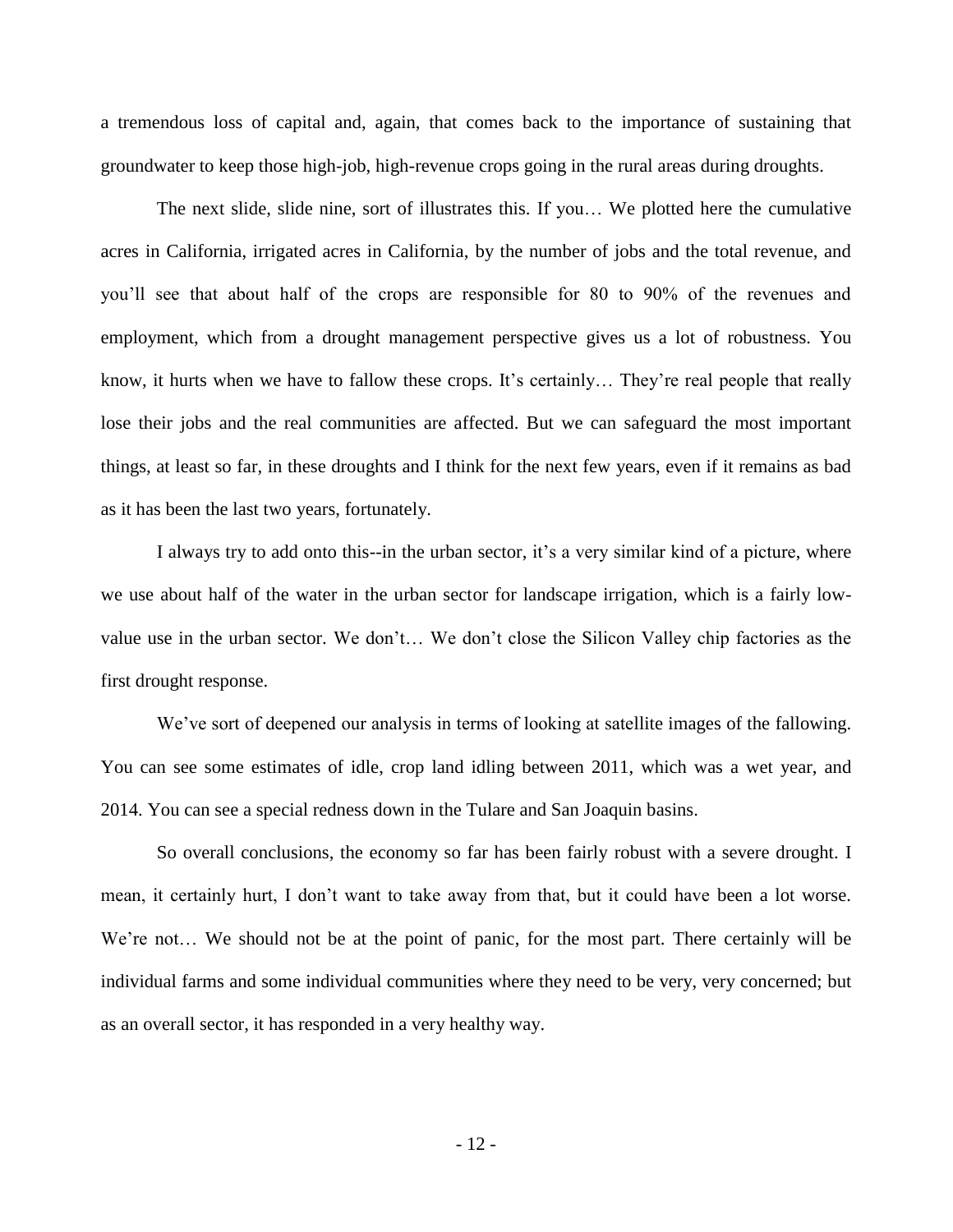Groundwater has been central in this. Markets, fallowing has helped and then just absolutely amazing local water district, local farmer response to the drought in terms of doing smart things and coordinating with each other and buying and selling water to respond to this. We still have some major issues for the drought and continuing on. The drought does a really nice job of stress testing our water systems, and I think it has highlighted the problems we have in the Delta groundwater, where we've responded to nicely with the 2014 SGMA ecosystems and our ability to account for water and to coordinate things. So droughts and floods remind us to change and to help us, remind us to prepare for the next one.

And then this figure here illustrates that we have really quite a lot of groundwater in storage in the Central Valley in particular. We projected out if this drought were to continue for another two years, and if it does continue for the next two years, that the shallower wells start to go dry at an increasing rate, the pumping costs increase because you have to pump from deeper levels. And so you have a little bit more shortages, and it costs you a little bit more for groundwater pumping. It's a slowly increasing net cost to employment and to operations and losses, but it's not you fall off the edge of a cliff as a sector. Now, if you're an individual well owner, when your well goes dry, you individually fall off the edge of a cliff unless you can buy water from a neighbor.

That's my remarks, thank you.

**SENATOR GALGIANI:** Thank you. Given the situation… I mean, I represent a district where we've been hit by floods in the past, particularly in 1997, very bad floods up here in the Natomas area and then down in the South San Joaquin Valley. So I'm wondering if CDFA has been included in conversations with DWR and others, so that if we do have the El Niño that we're hoping for this year, we would take the opportunity to capture some of that flood water and use that for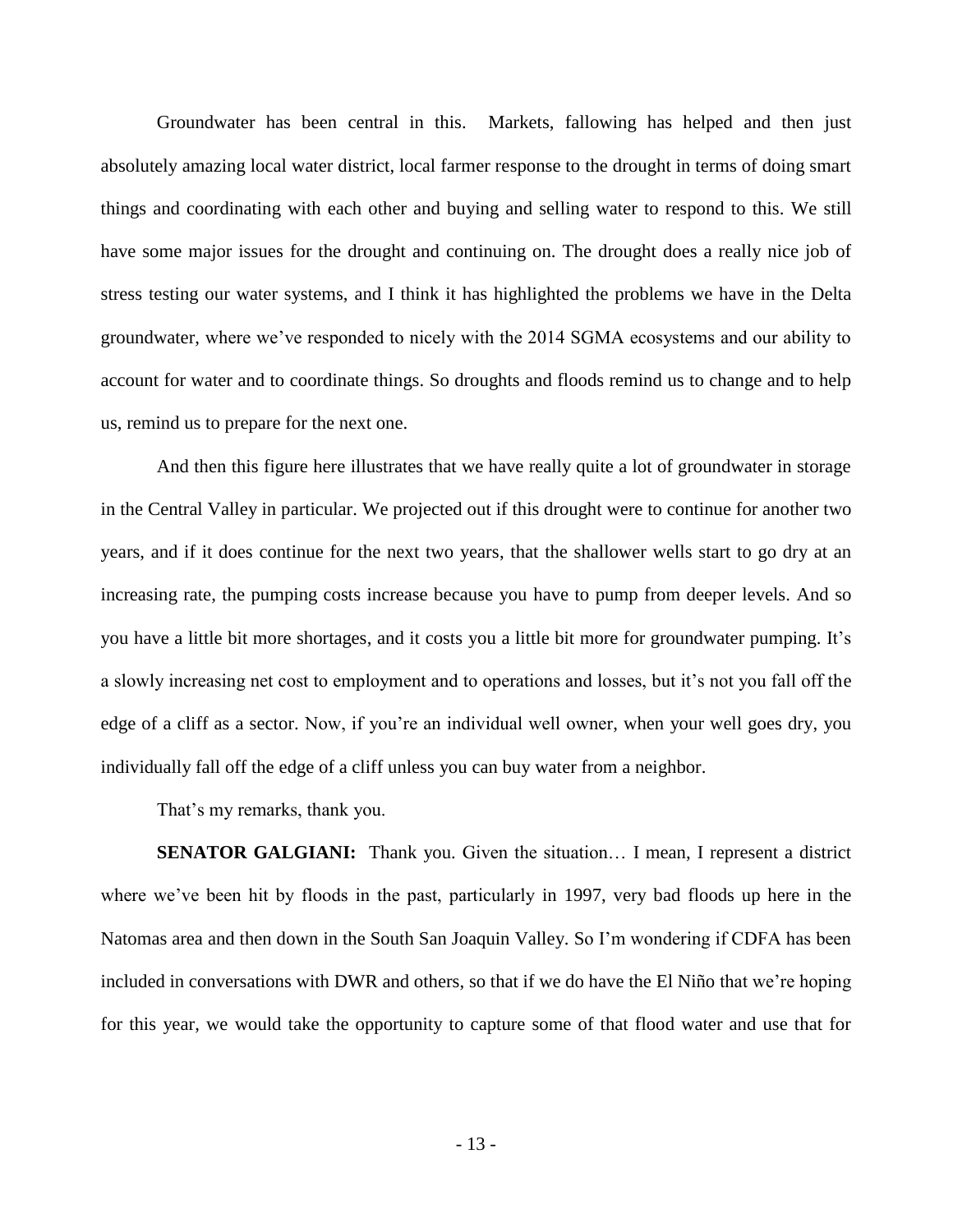groundwater recharge on some of our existing farmland. So has CDFA been included in those conversations?

**MS. LESTER MOFFITT:** Yes. Yes, we've been very actively engaged in those conversations with DWR and with the State Water Resources Control Board. And in the governor's executive order, he released two drought executive orders last month, and one of them, the second one, not only extended water conservation but also encouraged agencies to work together to streamline permitting. And as a result of that executive order, we have been very engaged and very involved, and we have been before that anyway.

I think there's a lot of opportunity not only for groundwater recharge but, as you talked about, flood relief for downstream communities; and I think that's a huge, huge benefit. You know, we all… In our world, we talk a lot about co-benefits, and I don't think this is a co-benefit at all. I think they go hand in hand, and that's how, we've been, you know, in California for many, many years, is the opportunities for farmland to work with our natural systems is, I think you know, a huge benefit. And I'm sure Tim Johnson will be speaking later today, with the Rice Commission; I'm sure he'll be talking a lot about that as well.

**ASSEMBLY MEMBER PEREA:** Just a quick question to Deputy Secretary Moffitt. So first, thank you both for your presentations. And Deputy Secretary, I really appreciate a lot of the statistics that you provided. I was trying to write down as quickly as I could as you were talking, but I want to make sure just I got my facts straight. So you said that 20% more farmland has been fallowed this year as opposed to last year; is that…

**DR. LUND:** Due to the drought.

**MS. LESTER MOFFITT:** Due to the drought, yes.

**ASSEMBLY MEMBER PEREA:** Which resulted in 1.8 billion in farm loss; is that…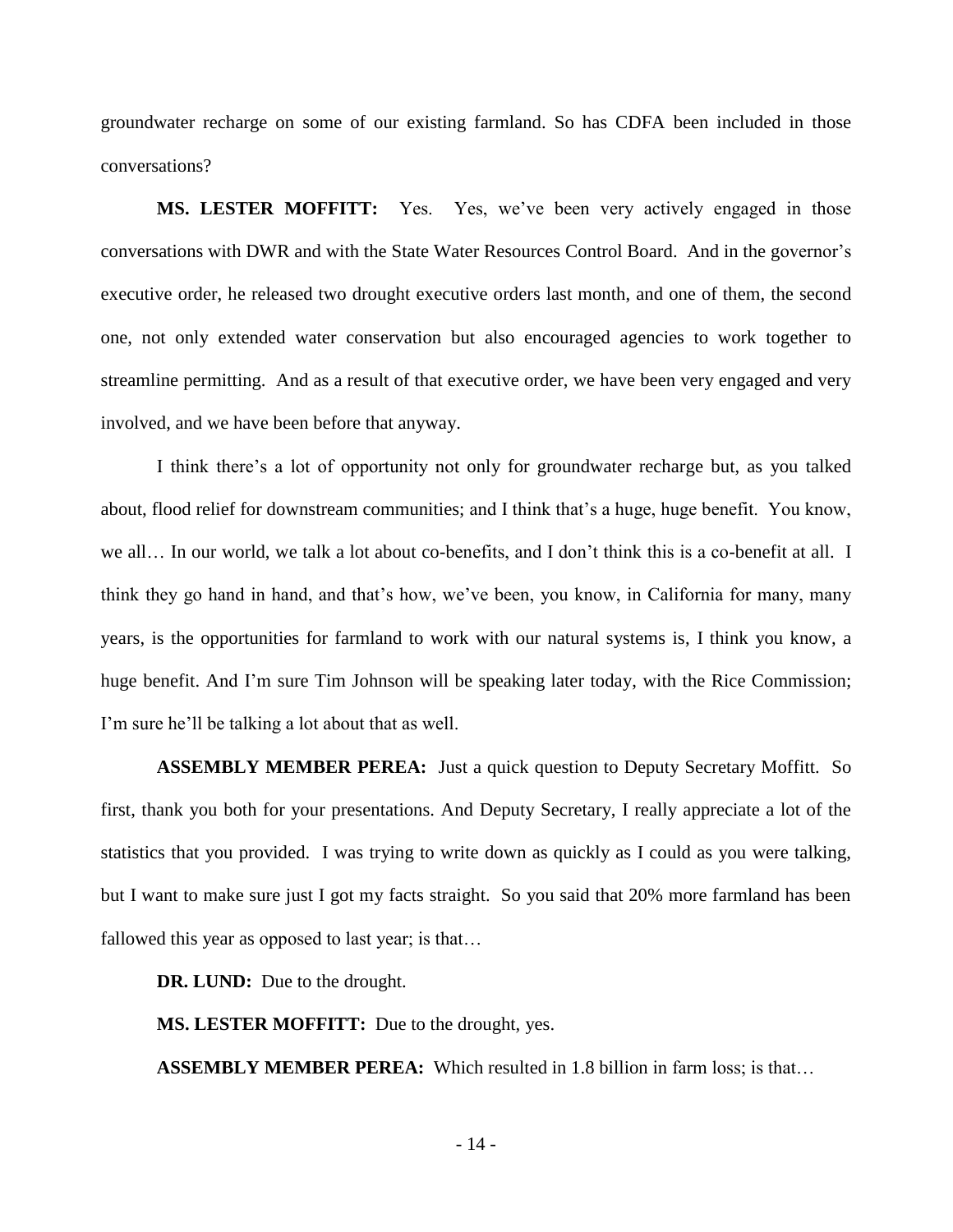**MS. LESTER MOFFITT:** In direct farm…

# **ASSEMBLY MEMBER PEREA:** Direct farm loss.

**MS. LESTER MOFFITT:** And that includes--and you can correct me if I'm wrong…

**DR. LUND:** It came from your reports.

**MS. LESTER MOFFITT:** Yeah, it came from… It came from our report, but that also includes…

**ASSEMBLY MEMBER PEREA:** Okay.

**MS. LESTER MOFFITT:** …additional costs of pumping, as well.

**DR. LUND:** Right. That's right.

**ASSEMBLY MEMBER PEREA:** Got it. Okay. And then I think the most stunning is the 35% loss of surface water due to…

**DR. LUND:** Well, total water actually. It's about…

# **ASSEMBLY MEMBER PEREA:** Oh.

**DR. LUND:** …33% loss of total water supply.

**ASSEMBLY MEMBER PEREA:** I mean, that's huge. I mean, I think that was part of the--not that I want to rehash old debates… but it was part of the debate, you know, over the groundwater legislation was, well, if you don't have access to your surface water, where are you going to get it? Otherwise, places like the Central Valley and where I represent, specifically southern Fresno County, could have looked like a modern-day Dust Bowl. I mean, there are communities out there that could literally just dried up there. And some are that small where, you know, they really are a town of four large farms…

**DR. LUND:** Uh-huh.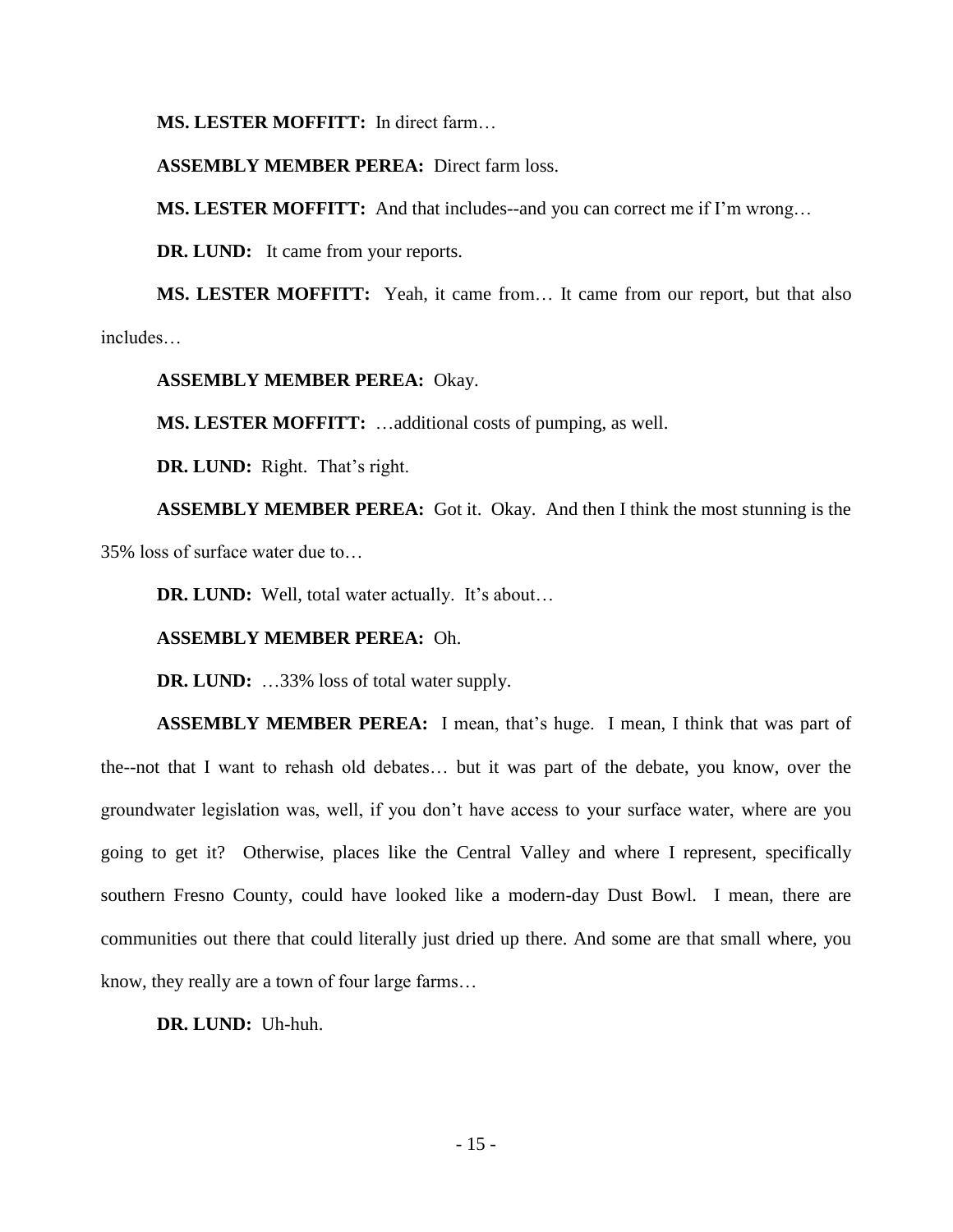**ASSEMBLY MEMBER PEREA:** … and that's the town, and if one of those towns goes away, then the school is relocating and then the whole thing changes.

So I did have one question in particular, though, in terms of one of the facts you brought up. You had mentioned that farmers had become more efficient with water. I'm assuming that means drip irrigation or other technologies that are much more precise in how farmers are using water. Has CDFA or anybody else measured the impact to groundwater recharge with these new technologies? I hear a lot of anecdotal comments that, you know, farmers used to flood irrigate in many ways, and a lot of that water would then recharge the groundwater; and now that we're more precise, one of the side effects of that is we're not getting that benefit. Can either one of you talk to that?

**DR. LUND:** I'm delighted that you raised that point because there's a lot of folklore in the past about how important the alleged savings that you get by going to drip irrigation in the inland areas; and that savings is really false savings because that water is already being saved as recharged groundwater in many cases. So we do see some small reductions in sort of evaporative losses that are unproductive when you go to precision irrigation, but it's relatively small. I think there's a reasonable concern that as we move to drip irrigation for several other reasons, for improving the quality of crops and improving irrigation uniformity and crop yield, one of the downsides is that we're reducing the amount of recharge to groundwater that we need to sustain these permanent crops through drought years. So people are starting to look at how can we supplement by artificial recharge or the way we manage the irrigation districts additional recharge, to take that water that used to be recharged through the fields and recharge it through the distribution system or artificial recharge so that we maintain that groundwater basin.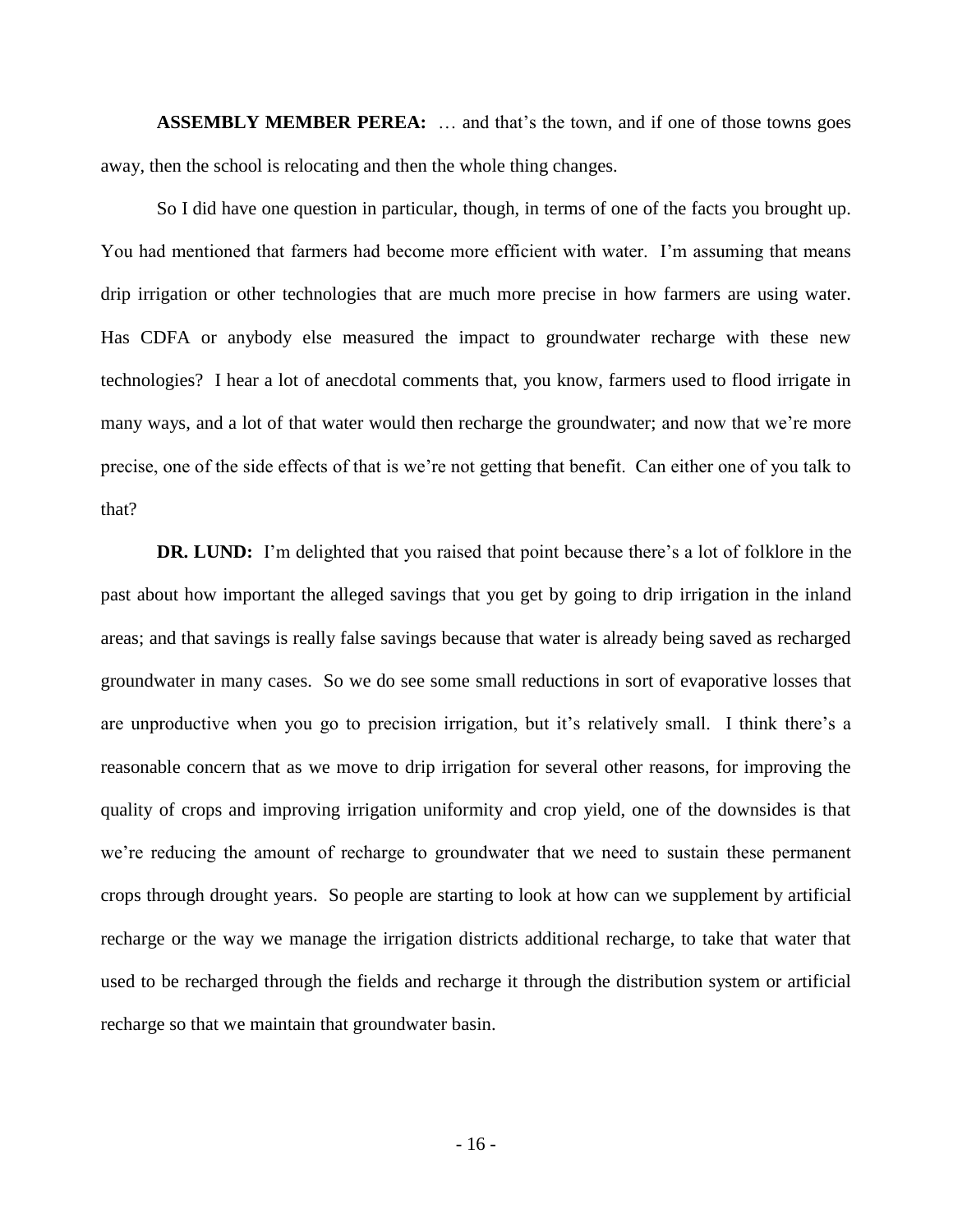**ASSEMBLY MEMBER PEREA:** Has an analysis been done on… So I'm assuming that CDFA or other state programs are providing incentives to farmers to switch to drip irrigation; and some farmers are probably just doing it on their own, maybe taking subsidies, maybe not. Has a cost analysis been done in terms of what we're spending, what they're spending, and the savings that we're receiving from that?

**MS. LESTER MOFFITT:** I'm sure there has been a cost analysis.

#### **ASSEMBLY MEMBER PEREA:** Okay, you [overlapping]

**MS. LESTER MOFFITT:** I'm not aware of it. But one thing I want to make a point of is in our incentive program, our State Water Efficiency and Enhancement Program, we do not discourage taking out previous flood systems, and we definitely want to encourage, and we talk with growers about the opportunities that in dry years we employ the more efficient water irrigation systems…

# **ASSEMBLY MEMBER PEREA:** Okay.

**MS. LESTER MOFFITT:** …but in wet years where we have the adequate water supply, we can refer back to old systems. So it's, you know, the concept of conjunctive use and being mindful…

#### **ASSEMBLY MEMBER PEREA:** Right.

**MS. LESTER MOFFITT:** …that…

**DR. LUND:** Right.

**MS. LESTER MOFFITT:** …you know, we're--and growers need this as well to not only flush out salts and…

#### **ASSEMBLY MEMBER PEREA:** Right.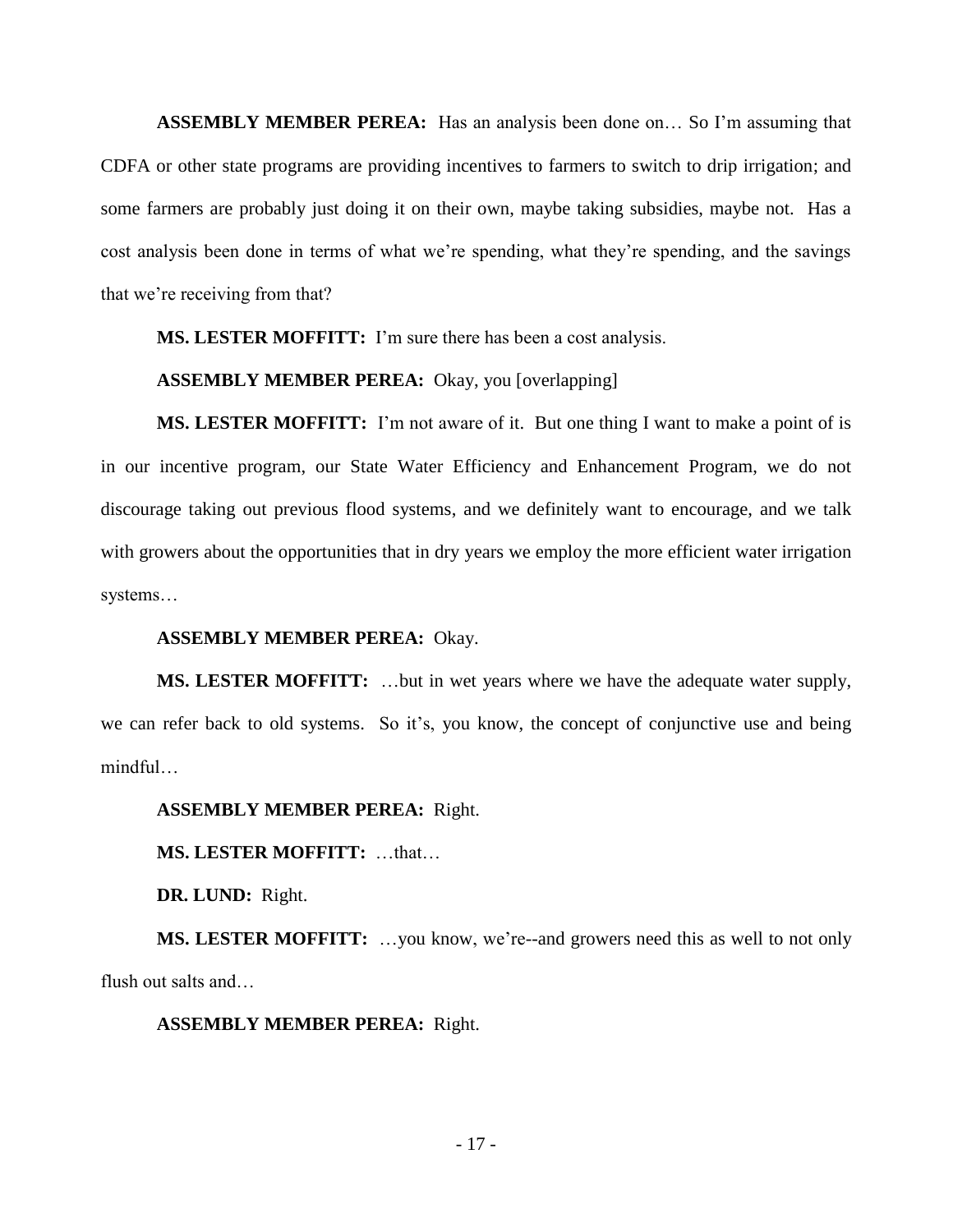**MS. LESTER MOFFITT:** …you know, other things in the soil as well, but to be mindful that, you know, as we are employing these efficient irrigation systems, you know, we're using those in the dry years and then in the wet years we're going back to the systems that have been employed for many years.

**ASSEMBLY MEMBER PEREA:** And so is that sort of the… Is that the standard practice right now? I mean…

**MS. LESTER MOFFITT:** It depends on…

# **ASSEMBLY MEMBER PEREA:** Okay.

**MS. LESTER MOFFITT:** …each individual farming system. I think it's something that we certainly don't discourage in our grant process.

**ASSEMBLY MEMBER PEREA:** We don't necessarily advocate for it; we just tell you you can't, you know, you shouldn't. Well, how does the state interact with farmers in that regard? Because, I mean, what you're saying to me makes sense, but how do we--how do we manage all of that? How are we communicating?

**DR.** LUND: I think one difficulty is California is a very large state and it's very diverse in its agriculture; it's very diverse in its hydrology…

# **ASSEMBLY MEMBER PEREA:** Yeah.

**DR. LUND:** …and the local water districts and the local farmers, I think, are the most mindful…

# **ASSEMBLY MEMBER PEREA:** Right.

**DR.** LUND: ... of what they really need to do and...

# **ASSEMBLY MEMBER PEREA:** Right.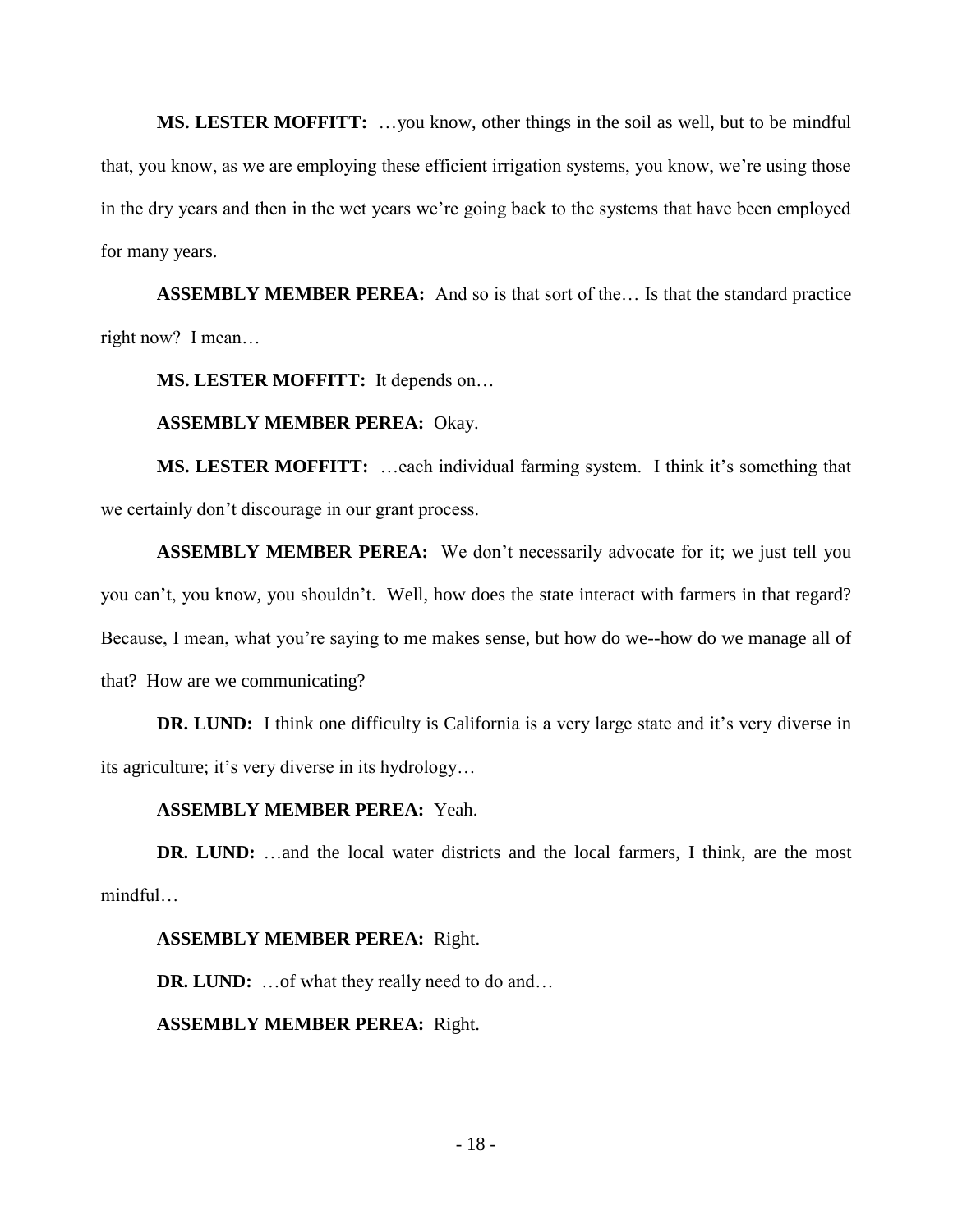**DR.** LUND: ...that has really shown up now in pretty effective responses locally to... And, again, to the point of can we collect any wetness that comes this year. This is on everybody's mind. I think every farmer, every urban user, every water manager at the local, state, federal level, they're all thinking the same thing. So…

#### **ASSEMBLY MEMBER PEREA:** Sure.

**DR. LUND:** …we'll catch as much as we can, I'm sure.

#### **ASSEMBLY MEMBER PEREA:** Thank you.

**SENATOR GALGIANI:** This question is to both of you. So when we were having the policy discussion on the groundwater management legislation last year, one of the things that I raised was is there an ability to count groundwater recharge as a beneficial use. And at the time, the answer was: no, we have to get the policy right on the groundwater management first--and that's not settled yet--before we address… You know, how do you quantify what's beneficial use and how… Who gets credit and who gets access to that first and who has it last and so on and so forth? What are your thoughts on that? Do you think we're at any point closer to being able to start looking at counting groundwater, or groundwater recharge, as beneficial use?

**DR.** LUND: My understanding is that the concern at the State Water Resources Control Board level, at the legal level, is trying to maintain the integrity of the surface water rights system so that people are not sort of laundering water through groundwater so that they can avoid changes in water rights permits. That's my understanding of it. I do think as a systems analyst for the system that we do have to encourage people to bank groundwater; and to some degree, banking groundwater when you're not sure exactly what purpose it will be put towards in some future drought is a good thing. We're not sure that… We're not sure who and where and what is going to need that water exactly in the coming drought; but we know someone is going to use it, and it's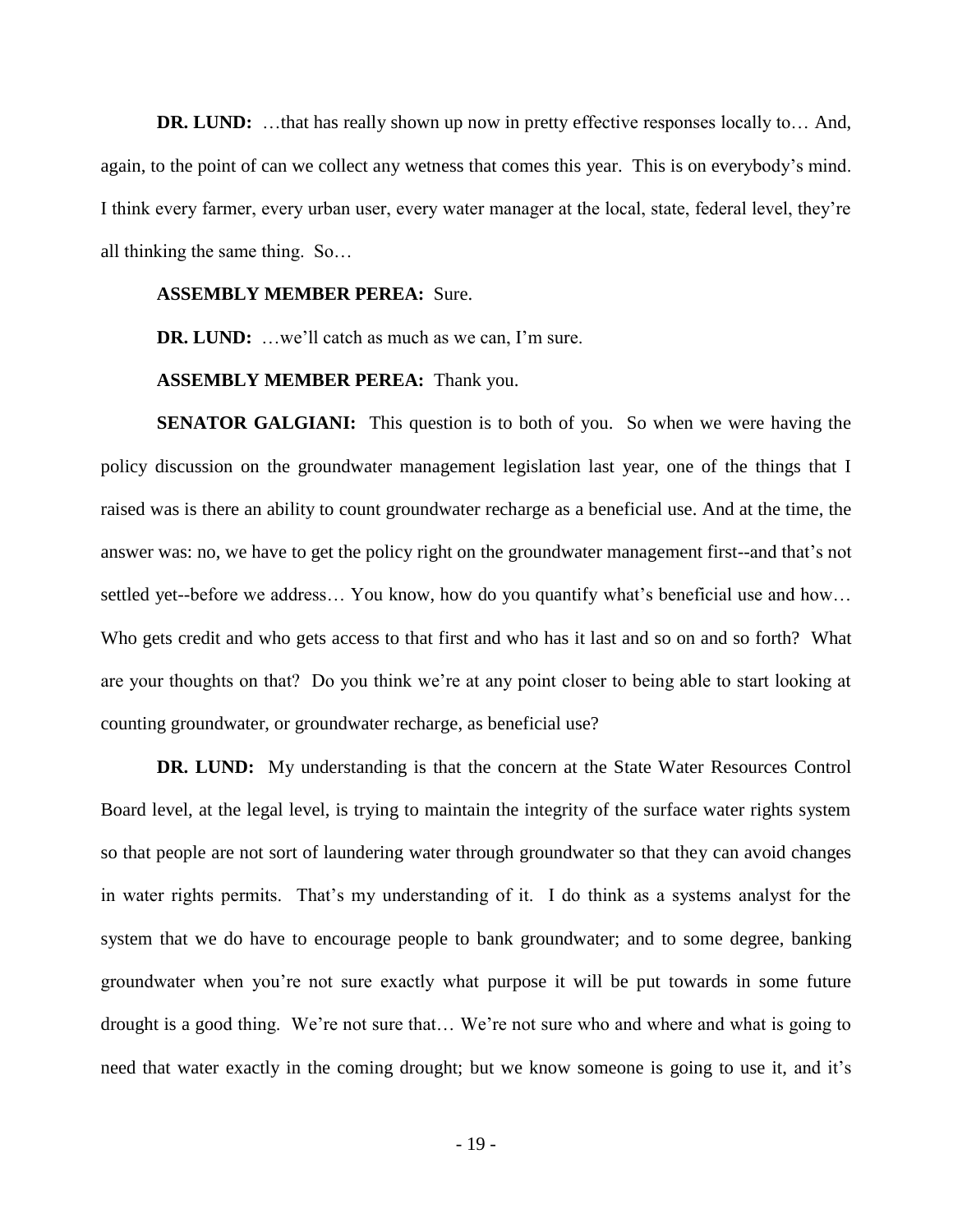going to be… We'll be really glad to have it there. So I think we do need to move fairly aggressively in that direction.

**SENATOR GALGIANI:** Any other questions of either panelist?

**DR. RICHARD PAN:** Well, again, I'd like to thank both of you for your presentations. Just one question, and I know you touched on it briefly. You know, we've talked about the Healthy Soils Initiative; and, you know, often when we talk about drought, we're talking about water supply; but it's not just water--you know, water washes away salts and so forth. What's the impact of the drought on soil conditions? Particularly, I don't know if you're heard about… I guess we're moving toward not only groundwater recharge; but as for getting more efficient, that's a good thing with the water, but we're also then impacting the quality of the soil and its ability to grow crops. And how is, I guess, CDFA looking at that, and how are we are trying to address that?

**MS. LESTER MOFFITT:** Well, so the direct question: what is the impact on drought and soil conditions? That's a very good question. I don't have an answer for that. I'd say certainly land fallowing does not improve soil conditions in the state; but beyond that, I don't have much more of an answer. You know, for healthy soils, it's really looking at management practices, onfarm management practices to increase soil organic matter and… So by doing that in that way, by increasing soil organic matter, you can actually hold more water in the soil. But, of course, first you have to have water available to hold into the soil.

**DR. PAN:** Right. Okay, that... You know, obviously the soil itself... Obviously, water's a very important component to that; but if the soil has too much salt or other things and you can't wash it out, it's--you're not going to be able to grow things very well either. And so I think it would be good to look at that.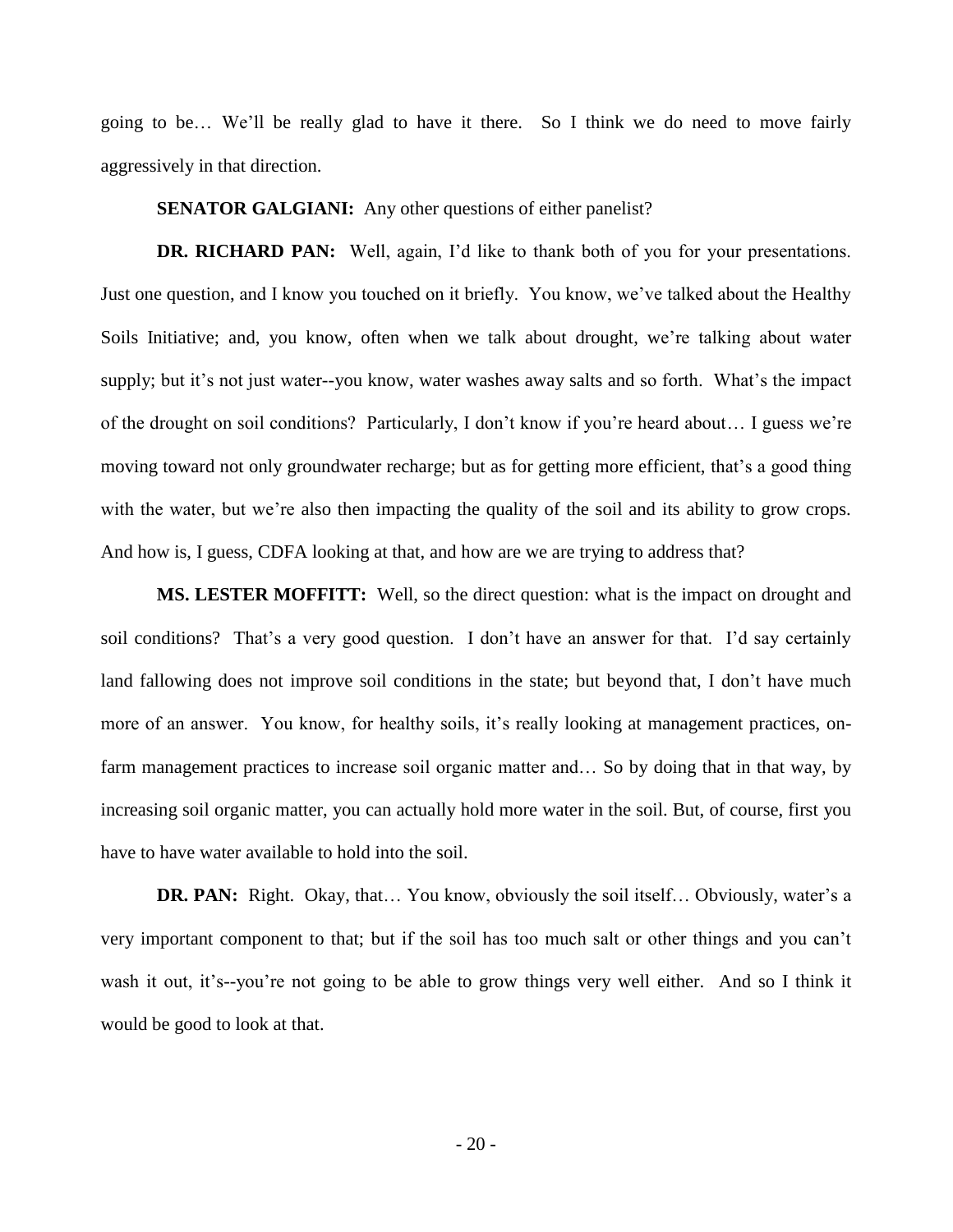**DR. LUND:** I think there will be a concern in some areas--in the San Joaquin Valley in particular--that there might have been enough water to grow some of the crops but not enough water that you would add a little bit more water to flush some of the salts out. I imagine that some of the farmers have been making as tradeoffs, thinking about what's the impact on next year's, future year productions if I can't flush…

**DR. PAN:** Right.

**DR. LUND:** …the salts out this year.

**DR. PAN:** So, obviously, that's going to have an impact on our agricultural productivity over time, and it's sort of a cumulative effect. And then I guess the other thing I know that we touched on, groundwater. And I think in terms of looking at, you know, our water use, often we talk about, okay, you know, you take the water from the river or from wherever and then we- certainly in Northern California--the water we don't use, hopefully--some of it will evaporate, which then isn't very useable; some of it will, hopefully, become groundwater recharge; some of it actually flows downriver and gets reused again.

### **DR. LUND:** Uh-huh.

**DR. PAN:** And so I hope that when we're looking at this, when we try to figure out how to count how we're using the water, that we take into account the fact that at certain places that you're not losing the water. You know, we need to be very accurate how we count how we use the water and not simply say, well, if you used it--I mean, depending where you are--and I think it does speak to the different hydrologies and different things--but I certainly hope--and I know that there's other agencies involved as well--but when we look at that, we take account of that aspect of things and different areas, if the water is going to be able to be reused because it flows back into the river or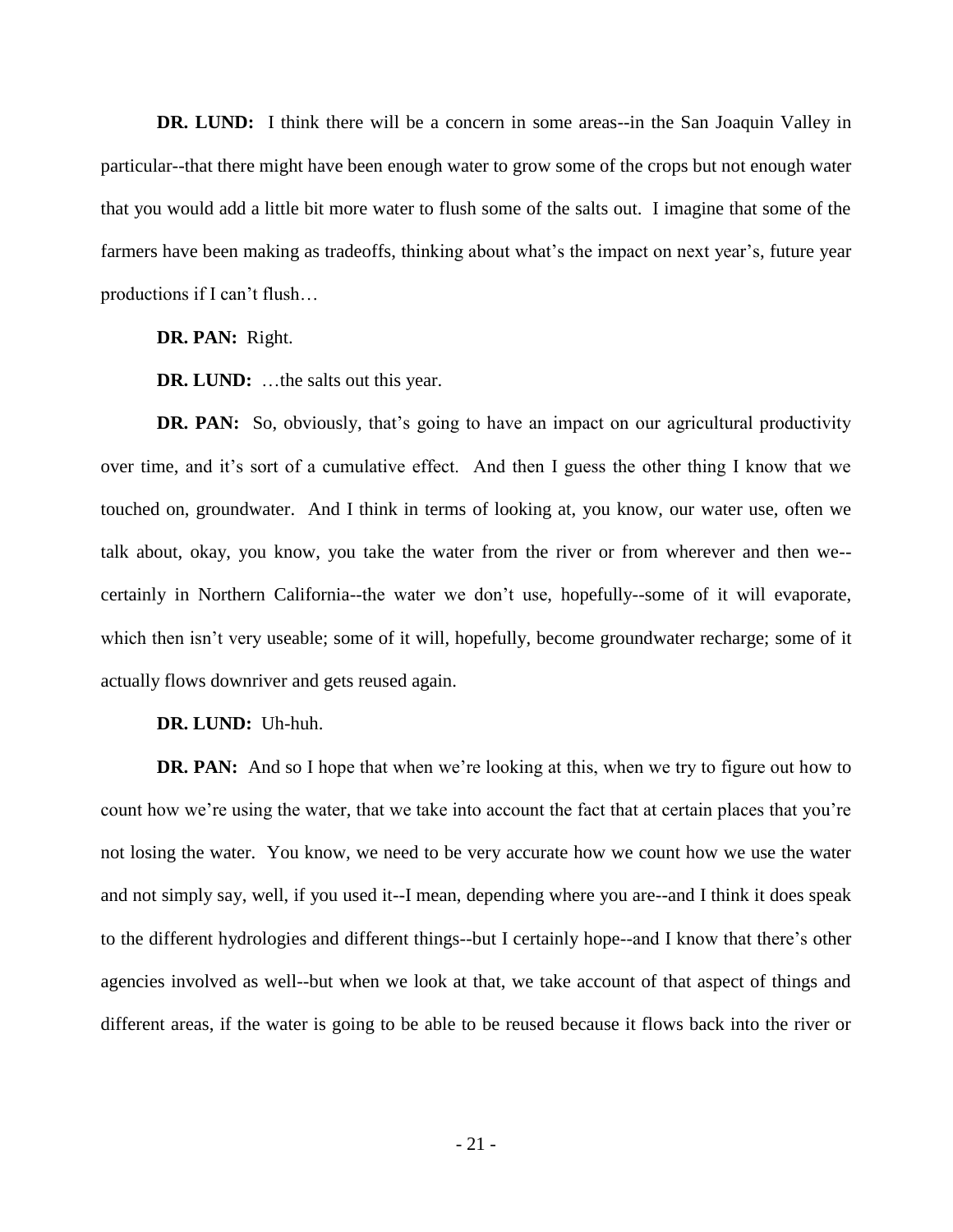wherever else or groundwater--that that's something we should take account of because that would be a more accurate assessment of, actually, our water supply.

**DR.** LUND: I'm glad that you raised this because this, I think, is one of the biggest challenges and biggest weaknesses that has come up--been highlighted by this drought--is the really fairly poor level of accounting that we have as a state. We have many different state agencies, each of which maintains separate and somewhat distinct accounting systems, and some agencies even have several accounting systems within the agency. I think in the long term for droughts and for SGMA implementation and water rights administration as well as policy and environmental management, we need to have a far more authoritative and centralized statewide accounting system that operates across the agencies. And you might tailor a little differently, you know, [inaudible] off of for different purposes. But we're really hindering our ability to manage and have coherent policy discussions because we lack the kind of accounting system that you point out.

**DR. PAN:** Well, certainly, I think more accurate information will hopefully help drive better decision making. [cross-talk]. Thank you.

#### **SENATOR GALGIANI:** Assembly Member Mathis.

**ASSEMBLY MEMBER DEVON J. MATHIS:** As you were discussing the numbers and the yields and, you know, we're going from surface water to pumping groundwater, and you mentioned, you know, there's no need for concern, it's not like we're going off a cliff; but in reality you can only drill so deep with groundwater where you get to a point where the water is not only not potable for humans, but it's not good for the plants. I mean, I know farmers that have quite literally de-sal systems on their pumps because the water that they're pulling up is so bad it will destroy their crops. So when we're looking at the solutions for this and in your analysis and the data that we're collecting, what are we looking at as what is the endpoint because different basins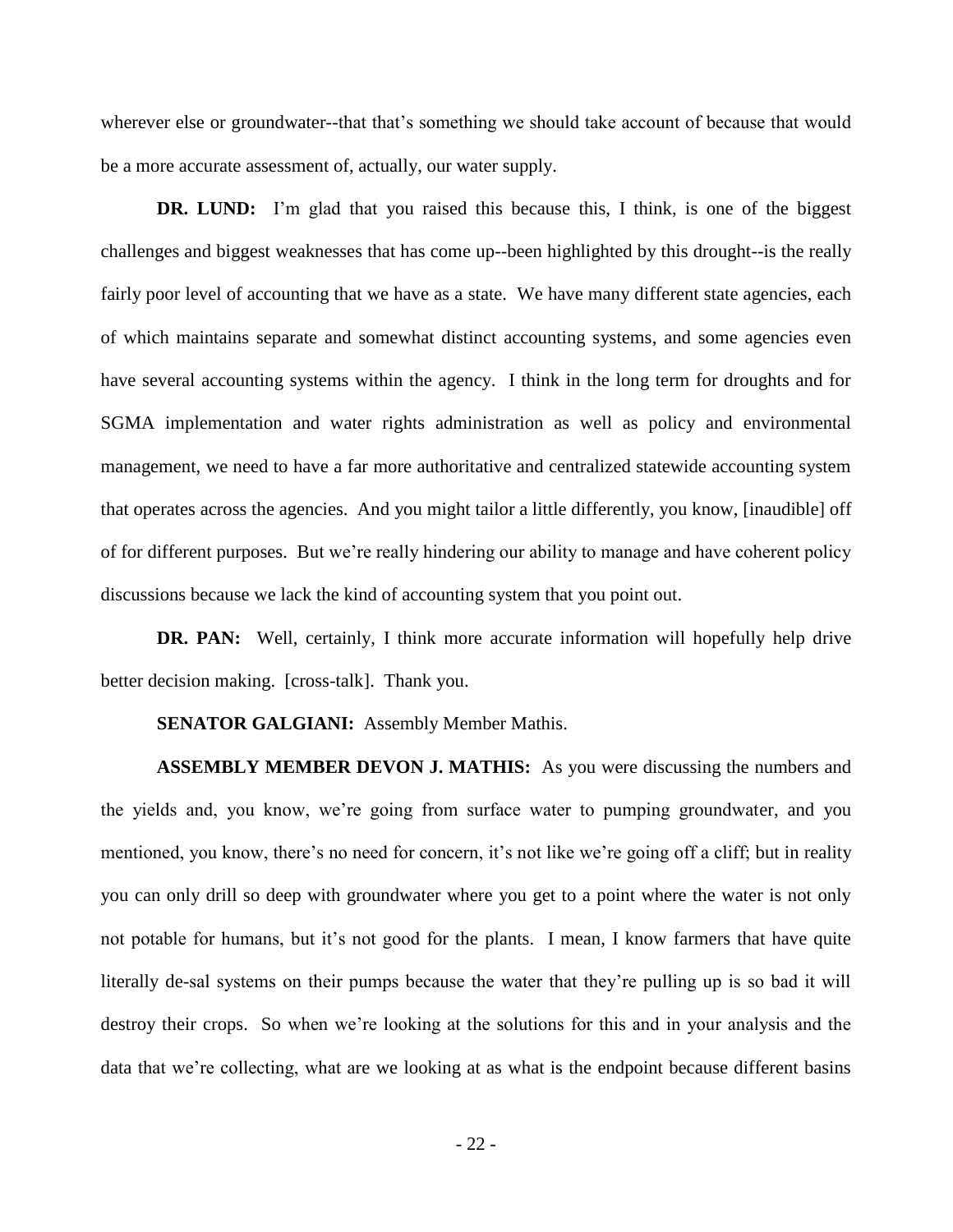go different depths. But there's a point where we just can't go that deep and the water's not there. And at that point, what do we do if we're not considering groundwater recharge as a vital use, if we're not increasing our storage capacity, and we're not looking at other sources such as de-sal to bring water in.

**DR.** LUND: Again, California is a very diverse place. And you're right, there are places where farmers are coming across these problems; and as the drought would wear on, we will see those problems increasing. I'm saying as a cautionary note that statewide -- as an overall statewide sector, it's not falling off of a cliff, but locally it might well, you know. And certainly, individually there will be instances of it, and we already have had these instances.

**ASSEMBLY MEMBER MATHIS:** But locally when you look at the subsidence issue- you look at, you know, Kings County, you look at the San Joaquin Valley Basin, that is the heart of our agriculture center in the state of California.

**DR. LUND:** Right.

**ASSEMBLY MEMBER MATHIS:** That is the spot that is being hit the most; and, you know, as a state, we'll be able to have other areas in the state that are ag use; but the climate within the San Joaquin Valley is the only climate in the world that can grow the produce that they can.

**DR. LUND:** And those are the most…

**ASSEMBLY MEMBER MATHIS:** That's the spot that we're losing it.

**DR.** LUND: And those are the most agriculturally productive counties in the state and the country, so… And even those areas have gotten through this drought surprisingly well given the magnitude of the drought. We do need to take some things--take some measures moving forward to make sure that that can continue, that can be sustainable; and the SGMA, I think, is probably the major framework that that's going to occur in because every local area is going to have to do its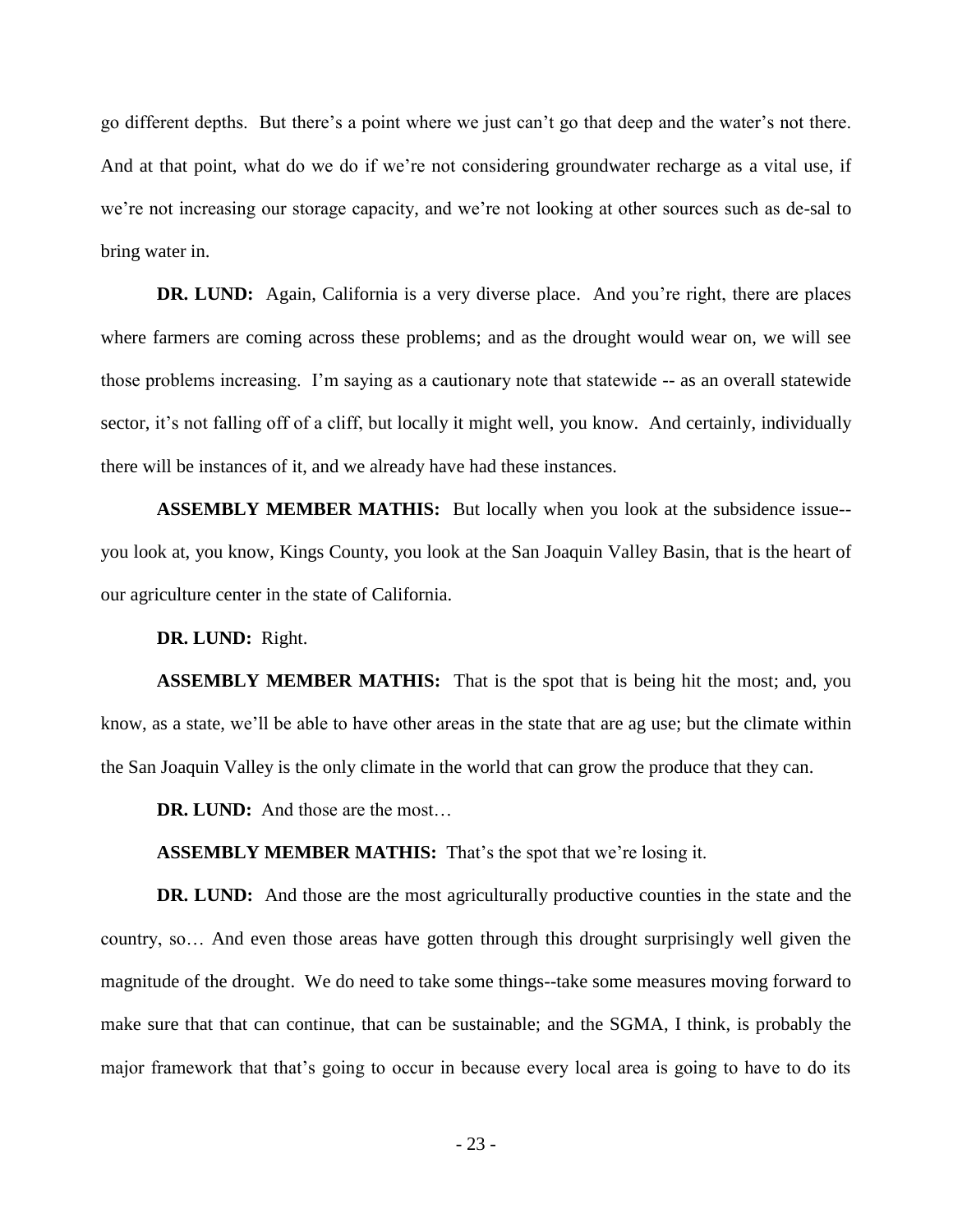own mass balances, make sure that it can supply as much water as it can to meet those needs and then…

#### **ASSEMBLY MEMBER MATHIS:** Absolutely.

**DR.** LUND: ... figure out how to divide up the water that's there so that its most--put to the most effective use.

**ASSEMBLY MEMBER MATHIS:** But the problem is that the water that's there, there's that point where you can't go deeper…

**DR. LUND:** Right.

**ASSEMBLY MEMBER MATHIS:** …and there's a point where--and even with the cities this comes into play, that we have cities that are surface water dependent…

**DR. LUND:** Uh-huh.

**ASSEMBLY MEMBER MATHIS:** …and we have, and these cities provide the workforce for our agriculture areas. There's a point that groundwater is no longer an option because we can't go that deep.

**DR. LUND:** Uh-huh. That's right.

**ASSEMBLY MEMBER MATHIS:** We need to have the ability to provide the surface water to provide the recharge where it is a vital use, because it is.

**DR. LUND:** That's exactly right.

**MS. LESTER MOFFITT:** I think it's one of the most important lessons that we've learned in the drought is that every region, every community is hit differently. And I'll pick on the rice industry because Tim has a chance to speak later. But, yeah, so at the 10,000-foot level, we're seeing increases in farm gate values statewide in California, but that's statewide, that's amongst all crops. And as we dig down deeper into regions and communities and specific crops--for instance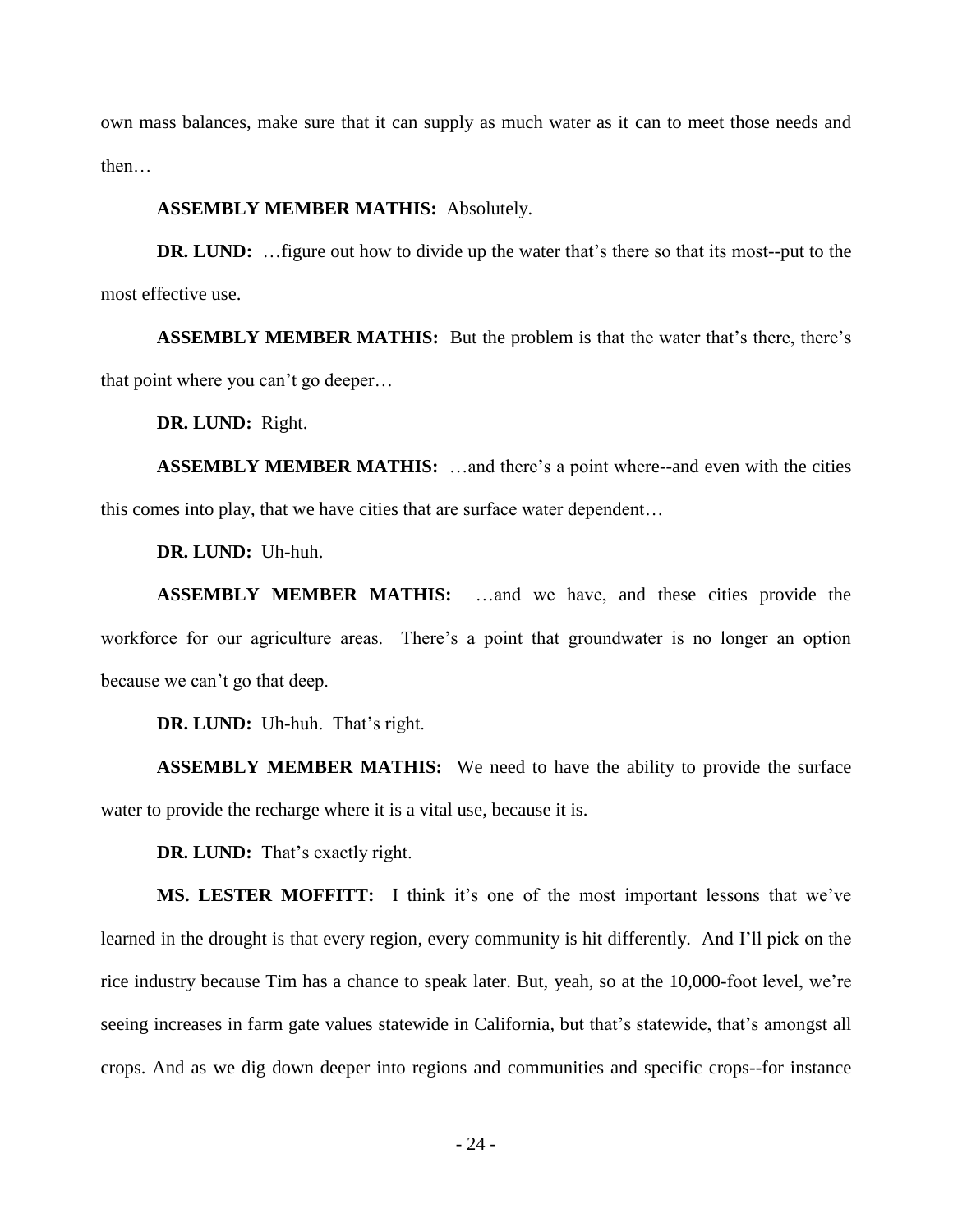rice--there are deep impacts, and that not only has impacts on the farmers and the communities but also the processors and the markets that have been developed. And I think that's an important thing to know. Certainly, the impacts in the communities who are experiencing not only dry wells but, you know, severely high unemployment, you know, these impacts in each community are different and felt pretty hard in some areas. And I think that's the most important thing we need to remember and recognize.

**ASSEMBLY MEMBER MATHIS:** Now, you just mentioned, you know, loss of jobs with the--on the production side in the processing plants and those. Is that included in your analysis for the job loss on the ag side?

**DR.** LUND: No. It's in... It works mostly on the inputs to the production. But most of the downstream employment impacts are for the higher value crops, and we've seen less impacts to the production of those crops.

**ASSEMBLY MEMBER MATHIS:** I think it's important to look at the job loss on the production because…

**DR. LUND:** Right.

**ASSEMBLY MEMBER MATHIS:** …as these things, you know, when we're measuring the job loss and we're looking at, okay, this farmer is no longer able to hire these farmworkers to work here, but you're also losing the production at the other end too…

**DR. LUND:** Uh-huh.

**ASSEMBLY MEMBER MATHIS:** …because then that--it just shuts down a whole entire line.

**DR.** LUND: So when we have the multiplier effects, when you have the 20,000 estimate, that includes the multiplier impacts.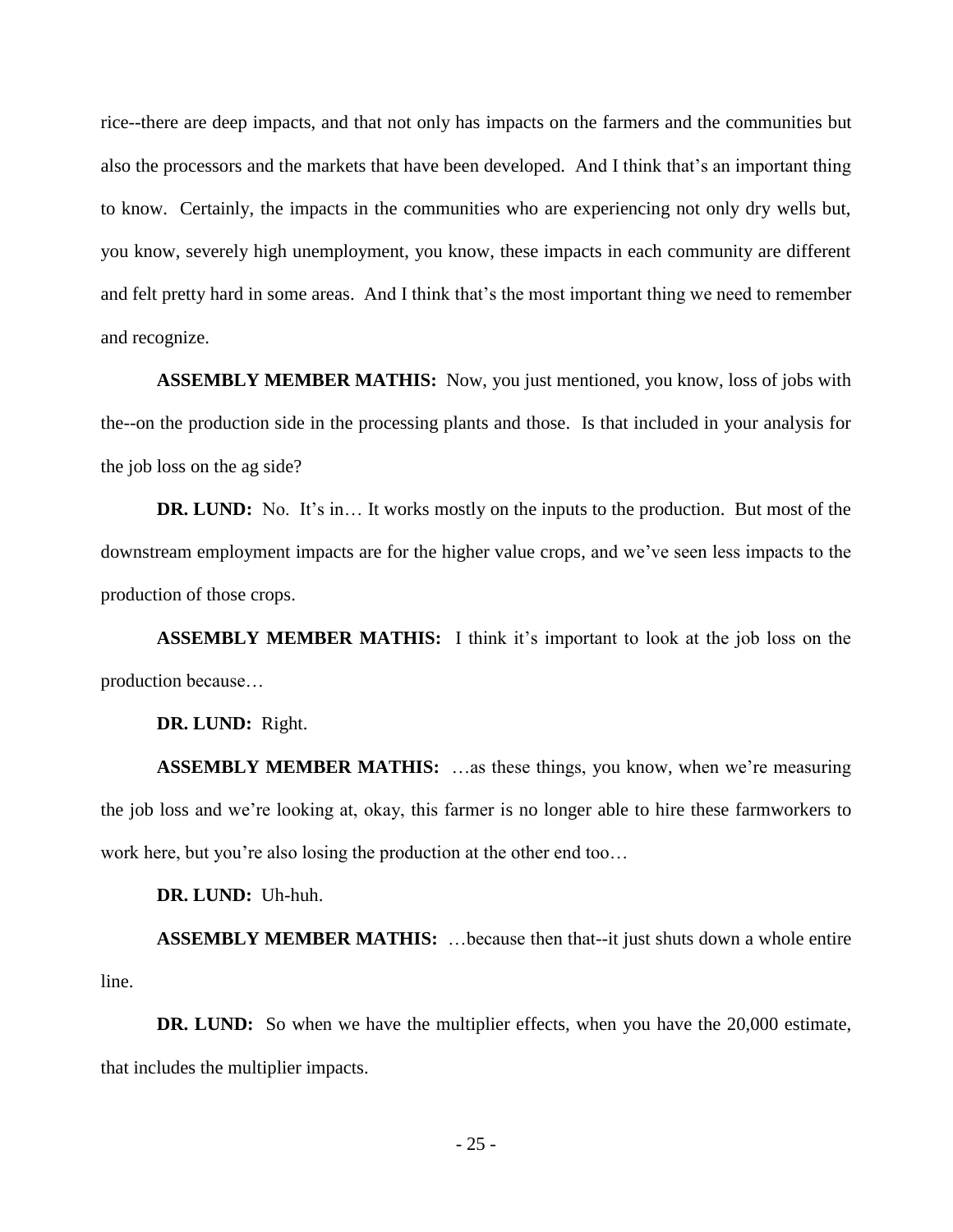**ASSEMBLY MEMBER JAMES GALLAGHER:** Yeah, just conceptually, when… One way I have really been thinking about this is that you have groundwater, which is really a localized resource, a localized regional resource--and I think SGMA recognizes that--and then you have surface water, which is more of a statewide resource--certainly allocated based on water rights and also based on issues with the delta--but that's more of a statewide resource. And both need help, you know, in order for us to be better prepared for the next drought. And it seems to me, the solution to really both of those is how we manage storm water, how we manage this water that we're getting, the flood waters. I know Senator Galgiani just brought it up, like, hey, when we're getting these flood waters, how can we better manage that water? And I think on the surface water side, if we can capture more of that runoff, we can utilize that for all the different needs statewide, whether it be farms, cities, environmental fish issues, keeping cold water temperatures in the river. So we need to do that end of it, but we can also utilize that storm water and take it to help recharge certain areas. I know people have talked about the Tulare Lake Basin as maybe a potential place to do some of that work and different parts of the Central Valley where we can utilize that storm water we're getting in the winter months and somehow get it to places where it can be used to recharge. So I mean, do you think that's a good characterization of where we need to go, or how would you maybe correct or, you know, add to that?

**MS. LESTER MOFFITT:** Absolutely, and I think I'm not going to spend too much time on this because I know Daniel Mountjoy with Sustainable Conservation has been actively working on projects for quite some time now on this; and so he'll have some data that I think will be really interesting for you guys to hear later on. But definitely, there's, I think, a lot of potential.

**DR. LUND:** In Southern California, the urban areas down there have been particularly interested in recharging storm water because, otherwise, it gets lost out to sea, and they have to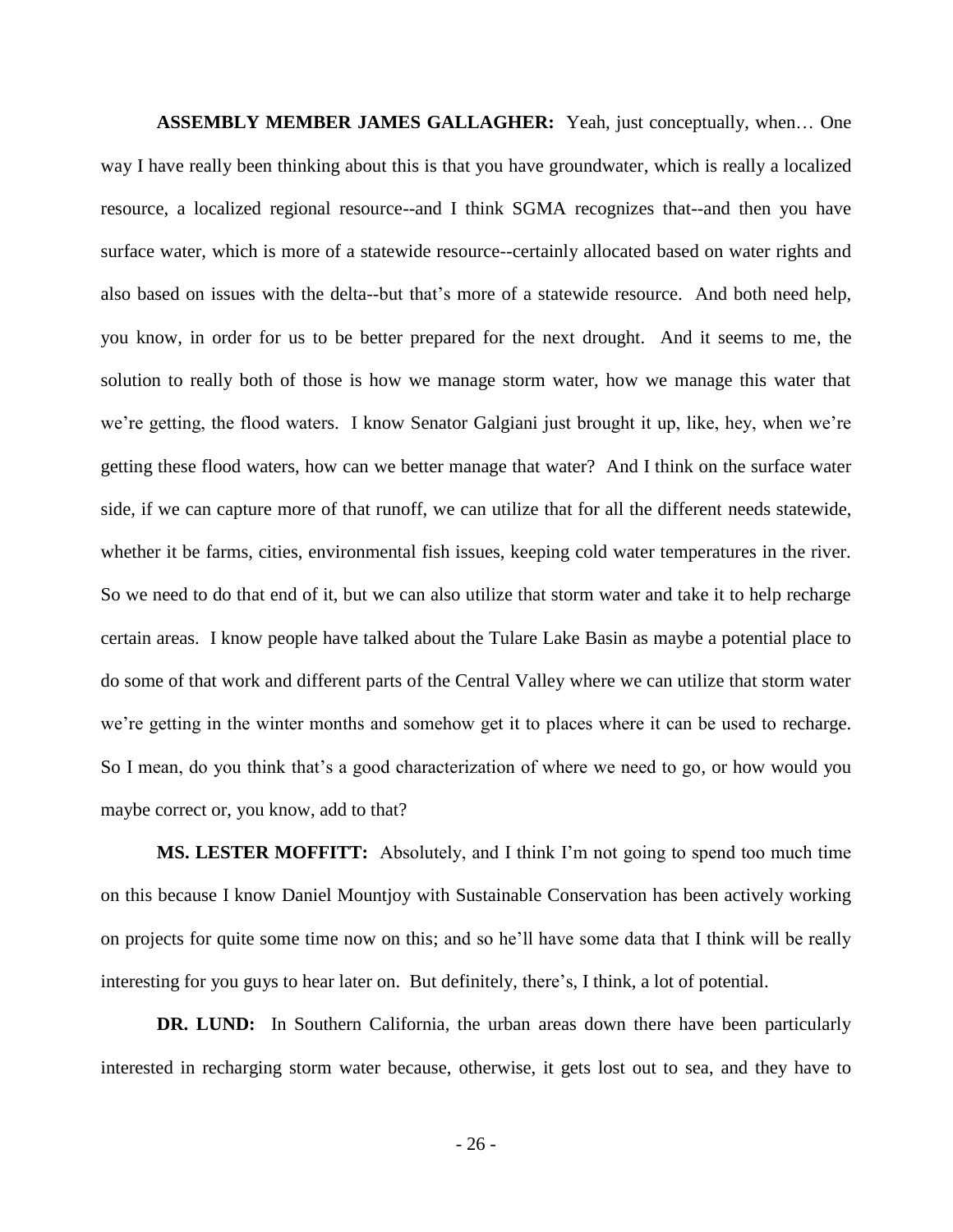manage it on the way out. So they have quite a lot of active engagement there. Well, you can go up into the Central Valley and you can argue that, well, all the big reservoirs are essentially storm water capture too. But you're right, ultimately, our overwhelming source of water in the state is storms. Those storms, you can count them on that graph.

# **ASSEMBLY MEMBER GALLAGHER:** Right, and even on the…

**DR.** LUND: That's the only we can store them. But, again, California is a very diverse place. If you go down to the Tulare Basin and you try to capture storm water--well, in the valley floor they have about five inches of precipitation a year, so you're not going to be able to capture a lot there relative to other places.

**ASSEMBLY MEMBER GALLAGHER:** Right, but even with the… You know, like in the Sac Valley, northern part of the state, we have, you know, a reservoir--we have Shasta, we have Folsom, we have Oroville--but there's water that's falling below those…

# **DR. LUND:** Right.

# **ASSEMBLY MEMBER GALLAGHER:** …dams.

# **DR. LUND:** Right.

**ASSEMBLY MEMBER GALLAGHER:** I mean, I think the estimate was somewhere… If we had, say, a Sites reservoir, we could have captured somewhere around 900,000 acre-feet just in these last two…

# **DR. LUND:** Yeah.

**ASSEMBLY MEMBER GALLAGHER:** …drought years. That's a lot of water in a drought year…

**DR. LUND:** Yeah.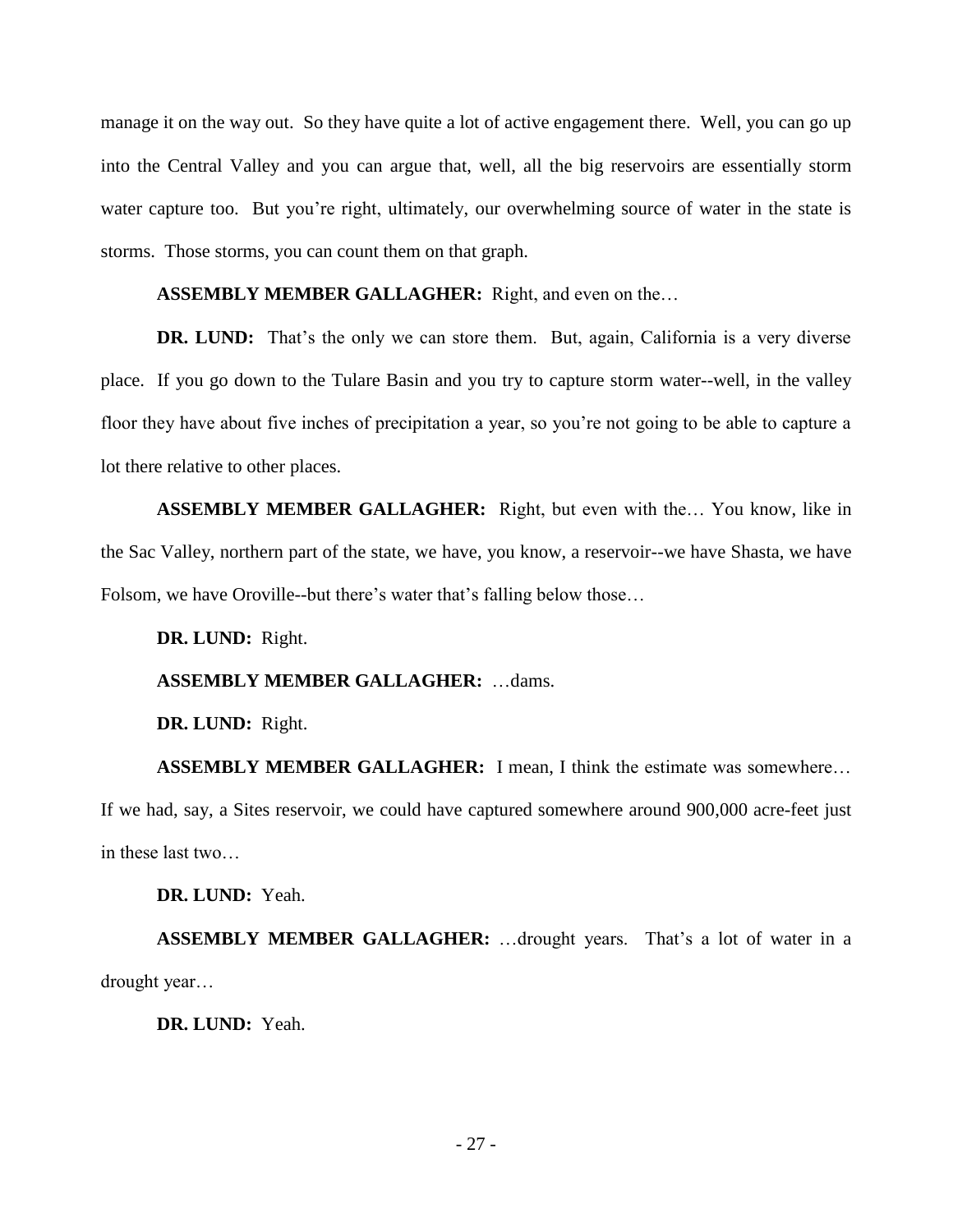**ASSEMBLY MEMBER GALLAGHER:** …that we could capture and utilize. And then if we can somehow--and I know there's ideas about how we'd do that--but if you could capture the water, the flood waters, maybe out of the delta or some other place and transfer them to places that need recharge, that might be the way because--yeah, you're not going to get that precipitation…

**DR. LUND:** Right.

**ASSEMBLY MEMBER GALLAGHER:** …in those areas to help recharge; so you need to get that from the flood water that's happening somewhere else, right?

**DR.** LUND: Need to get it from where it is. As an engineer, you can do a lot of things. As a policy maker, is it a good investment…

# **SENATOR GALGIANI:** Uh-huh.

**DR.** LUND: ... because all of these things cost; and is it worthwhile--are the benefits you get worthwhile to the investments you have to make in order to do that? We can always de-salt seawater if you're willing to pay \$2,000 or \$3,000 an acre-foot.

**SENATOR GALGIANI:** You mentioned earlier that 500,000 acre-feet of land went fallow last year and 400,000 this year. Does that mean 400,000…

**DR. LUND:** Acres. Acres.

**SENATOR GALGIANI:** Does that mean in addition to the 500,000 last year?

**DR.** LUND: No, no, no. It was 400,000 acres last year were fallowed by our estimates and 540,000…

#### **SENATOR GALGIANI:** Okay.

**DR.** LUND: …acres this year due to drought, due to drought. Now, there's another… Normally, there's on the order of a million or 1.2 million acres of land that is fallowed, just normal crop rotations in California.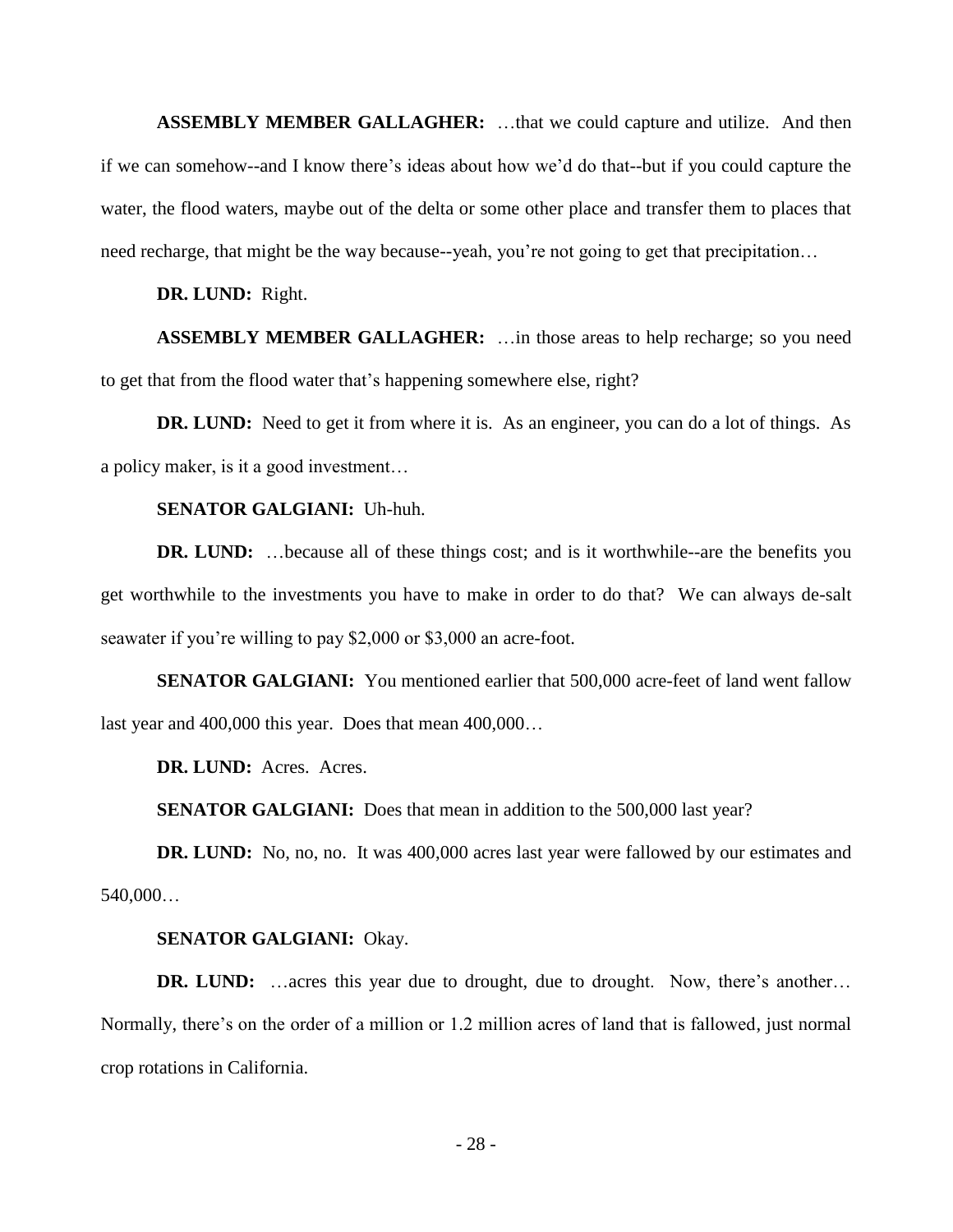**SENATOR GALGIANI:** Okay. Thank you. Any other questions from members?

## **ASSEMBLY MEMBER MATHIS:** Yes.

# **SENATOR GALGIANI:** Please.

**ASSEMBLY MEMBER MATHIS:** I think one important factor to look at is that within California, with the aqueduct system, with our canal system, we have the ability to move water quite literally in a circle around the valley. And so when we talk about water and where it's going and what it's doing, you know, in these analyses are we looking at the fact that we can move water from one end of the San Joaquin Valley all the way up to Northern California, up into the delta, all the way down the west side and then back around? And these are things that are in place, these are systems that are being looked at. There's, you know, legislation for cost conveyance canals.

**DR. LUND:** Uh-huh.

**ASSEMBLY MEMBER MATHIS:** These are systems that we need to be able to move the water, but when we're doing the analysis, are we looking at, you know…

#### **DR. LUND:** Oh, yes.

**ASSEMBLY MEMBER MATHIS:** We spent a lot of this time talking about the problem and not enough time talking about the solution and what needs to happen because we're concentrating on the problem. So as we're doing this--and I know I'm going to be talking to you later on--what do we need to do? And I think that's the real question is what is the actual thing that needs to happen? What is the solution?

**DR.** LUND: I think the solution is going to be a portfolio of things. You're not going to... It's not… People say all of the above. I don't believe in all of the above because all of the above in a pure sense includes a lot of things where the investment is not worthwhile, but it will be a lot of the above. I certainly believe that. There will be a lot of groundwater management. A tremendous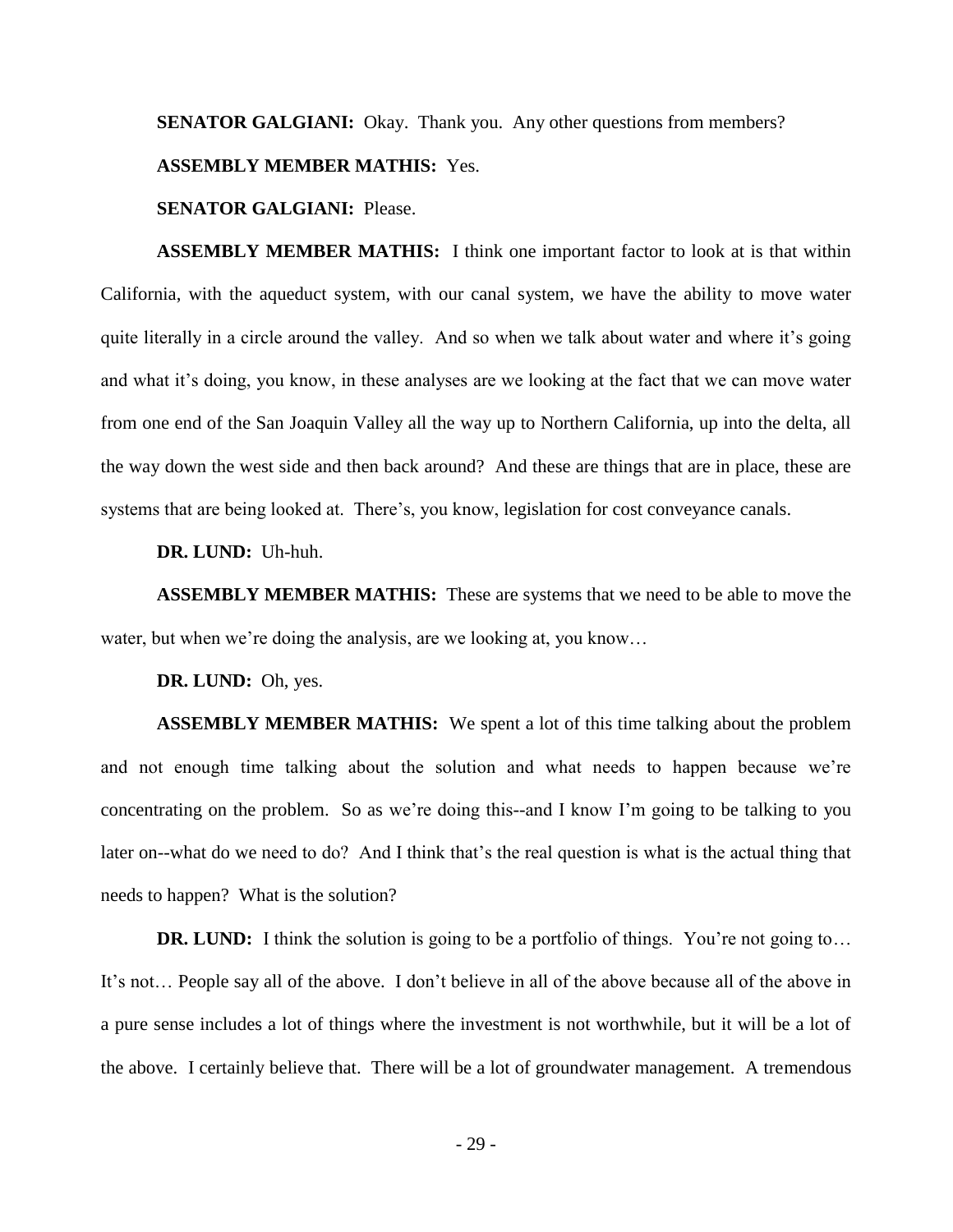amount of groundwater recharge will be here. To some degree, I think we have to realize that California is a dry place with a huge population and a huge economy; and we want to keep the fish and critters around. We're going to struggle with water. Not everyone is going to be happy. And how to share that pain is an important policy responsibility.

**SENATOR GALGIANI:** Okay. Any other questions? Well, we'd like to thank you both. That was very informative, and we appreciate the time you put into preparing for us and taking time to answer our questions as well. So thank you very much.

#### **MS. LESTER MOFFITT:** Thank you.

**DR.** LUND: You're welcome. If you have any further questions, you know where I live.

**SENATOR GALGIANI:** Thank you. And we will go ahead and call up our second panel at this point in time. First, with us, and this is on adaptive strategies to mitigate--oh, I'm sorry, economic impact on ag communities. We have Maria Elena Puente, Yolo County, California Rural Legal Assistance Foundation; Dr. John Quinto, Assistant Supervisor, and Luis Dan Gonzalez, Senior Administrative Assistant, for Kings Canyon Unified School District. And at this point, we'd like to also call up Tom Zuckerman, who is from my district and active with the delta, San Joaquin Delta, area. Thank you. And would you like to go first, Ms. Puente?

**MS. MARIA ELENA PUENTE** [through an interpreter]**:** My name is Maria Elena Puente. I am with California Rural Legal Assistance Foundation from Yolo County, and thank you for the, to the committee for allowing me to present my story.

I belong to a family of 12, including my parents; and we work, all of us, in the farm industry, in agriculture. The drought is affecting us because the farmers, the ranchers are getting less land to farm on it; and they are cutting jobs because of the situation; and it's affecting us. Like in the case of my dad, he's already retired; but he has family that needs to work in the farms. Years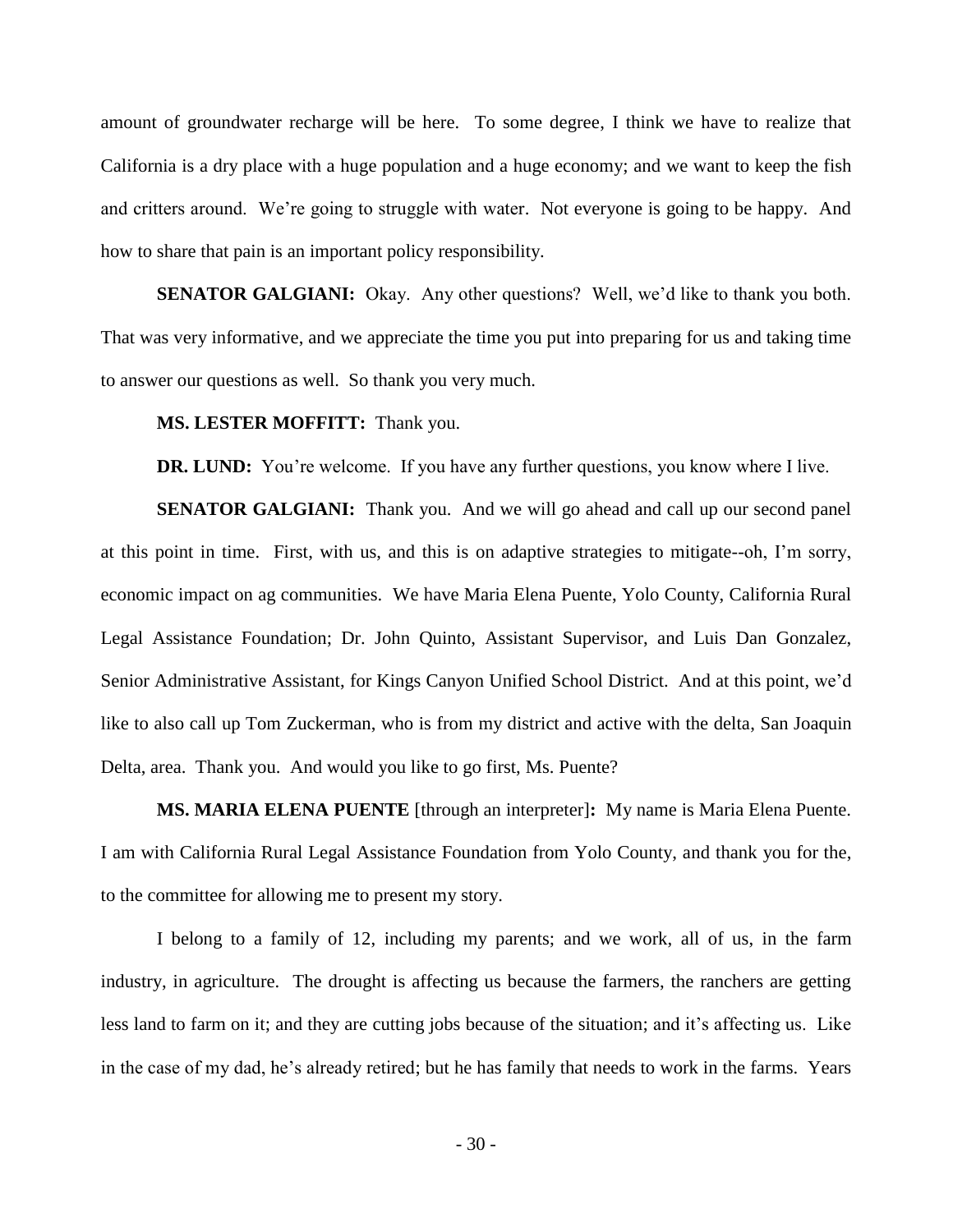ago, my brothers were working eight months; and now, because of the drought, it's been cut that time to four months, half.

# **SENATOR GALGIANI:** Wow.

**MS. PUENTE** [through an interpreter]**:** I used to live like four months in those migrant camps. There is people that live there for six months. But now, they have to live in the same house, three, four families together, because the money doesn't allow them to do any other things because they have less. The work is not the same. Yeah, and before, the father used to be the only that was working; but now, the mother has to do that, too, that farm work. And they have to leave their kids without, you know, anybody to take care of them. And I've seen people taking out of school their kids, under 18, because they need the help of their little ones to work because of the drought.

Yeah, before this situation, my dad used to work for six months, and now he's only working two months. Even if he's retired, but he has to work on a rice farm.

We farmworkers, we would like more training in different fields and more work for us to do our job. Farmworkers don't get the information that there is other programs that we can do when the situation is affecting us. And like, for example, there is people working on the, with pesticides, and they don't get the information to do it safely, so they get sick and other things. And also because of the situation with the drought, the farmworkers are getting water from other days, that they don't… Instead of throwing the water out, they give us that water, which is not very, you know, safe. Sometimes, we need to stay 12 hours working with only a small water bottle.

We would like to do other jobs in different fields now that the drought is affecting us, but we need more information about what kind of programs can we assist with, can we get training on. One example is that when we work with pesticides, we don't have the proper training, and it's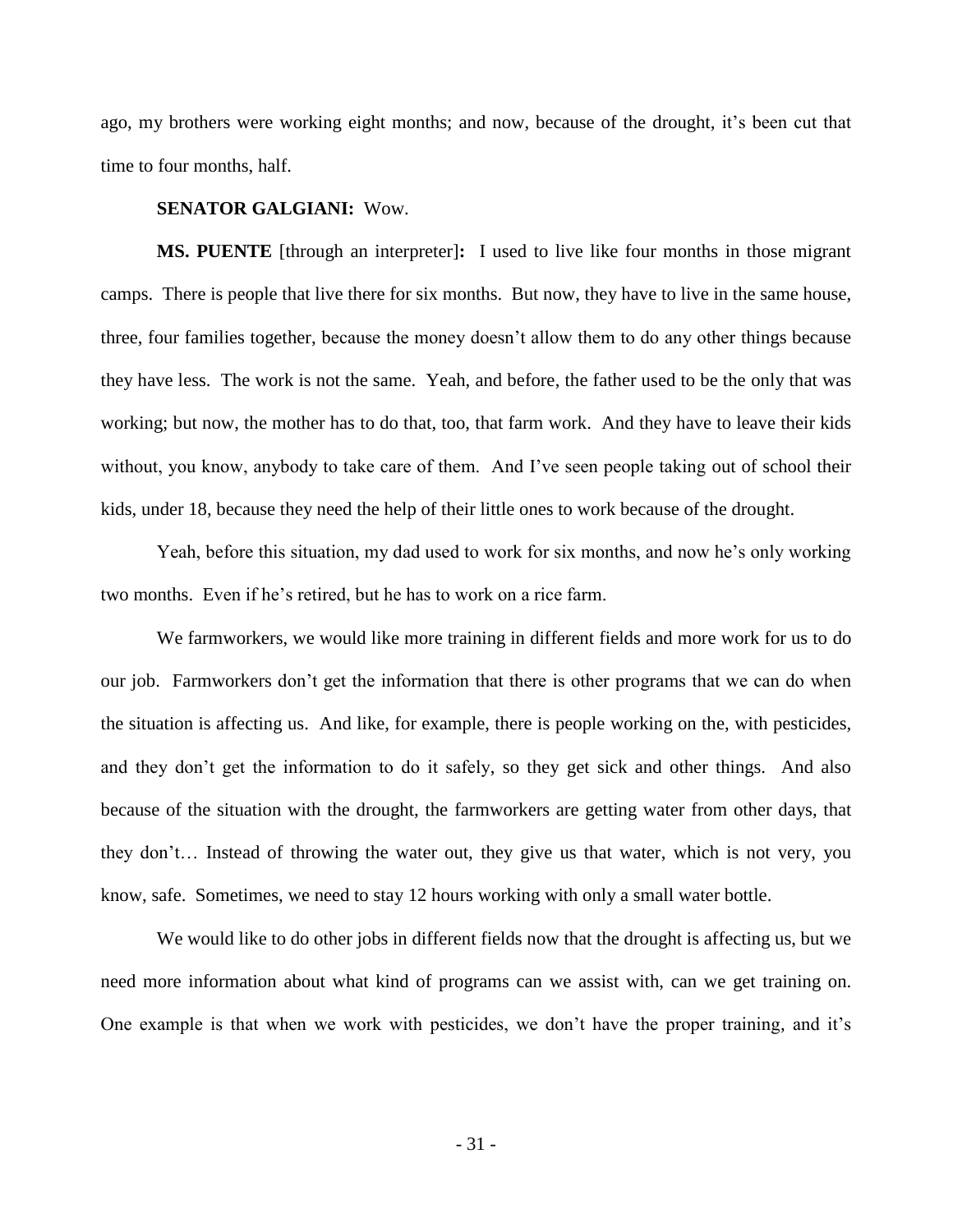affecting our health. Too many families are thinking about moving to a different state to have a better life.

That would be my story, and we would like to get help because when we work in the farms that's when you see what's going on because of the drought and how it's affecting us. In my same situation, there is other persons, and we are afraid to talk because we are afraid to lose our jobs and even there is less hours to work, and we need it to keep our families. So we have to accept what the farmers, the ranchers tell us so we don't lose our jobs. Thank you very much for listening to my story.

**SENATOR GALGIANI:** Thank you. Next we have Dr. John Quinto, Assistant Superintendent--Supervisor. Please.

**DR. JOHN QUINTO:** Yes. Senator--I'm going to butcher this--Galgiani?

# **SENATOR GALGIANI:** Galgiani.

**DR.** QUINTO: Okay, Senator, committee members. I appreciate the honor to come speak about the economic impact this has had on a school district or Kings Canyon Unified School District. We serve the K-12 public school needs of about 10,000 students in an area of about 600 square miles. The drought has impacted our farming communities of Reedley and Orange Cove. What we've seen is a three-year decline in enrollment, so there's 238 over the last three years. If you look at that, for us that equates to about \$2.5 million in loss of revenue or income. One of the things we do to mitigate that impact is looking at class sizes. And so depending on the community, the 238 students equates to about six teachers; and so we look to mitigate first that way, but also ensuring that we're not negatively impacting their student instruction.

The second thing we do is there's a soft-fall P2 guarantee which allows us to softly fall when we lose revenue in that fashion; so that's critical for us. So thank you for the legislation that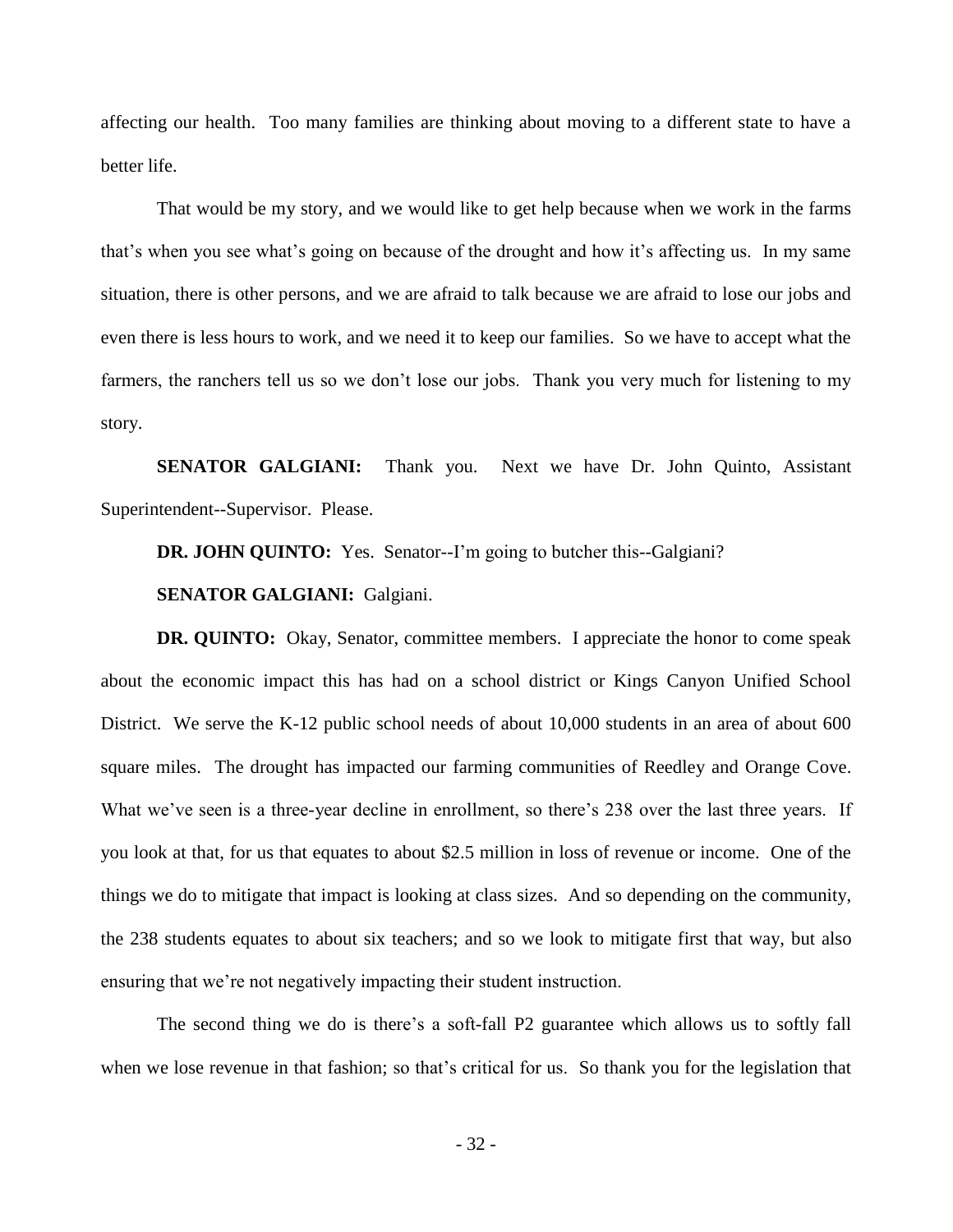allows for that. LCFF has actually helped us, Proposition 98. We have about 87% lowersocioeconomic students, and so we've actually benefitted from LCFF or Local Control Funding Formula. So as that comes up and you're getting more dollars per student, we're seeing a decline in students. So it's helping mitigate that measure--or mitigating the ramifications of our drought.

Lastly, a cash management plan is mission critical, and so the board takes its fiduciary responsibility very seriously, so they keep a high reserve for such circumstances. So the practice is keep about 18 to 20% so that we can utilize that so we're not impacting any programs or activities for our students.

One of the things we'd like to speak to is--and most importantly to us--is the impact we're seeing on our students. So I think that with the high reserves, LCFF, we can get through; if it's not long lasting, we can get through the \$2.5 million loss in revenue and that… But one of the biggest things that we're seeing and why we brought Mr. Luis Gonzalez is to speak on the impact on our students. So if you wouldn't mind, sir.

**MR. LUIS DAN GONZALEZ:** Thank you. I guess I wanted to speak specifically to the impact on the students that I've seen--specifically, in my time working at Orange Cove High School--from the drought. One thing that I'm seeing is students not being involved in as many extracurricular activities. I am finding that students are having to leave for home right after school to go home to care for younger siblings because--as Mrs. Puente spoke--parents, both parents, are having to work now. Before, where one parent was able to stay at home and care for children, now older children, high school age students, are going home to take care of their younger siblings right after school and not being involved in many extracurricular activities.

In that same respect, high school age students come to school a lot later. And when you're asking them, you know, letting them know how it's affecting their attendance, and you're asking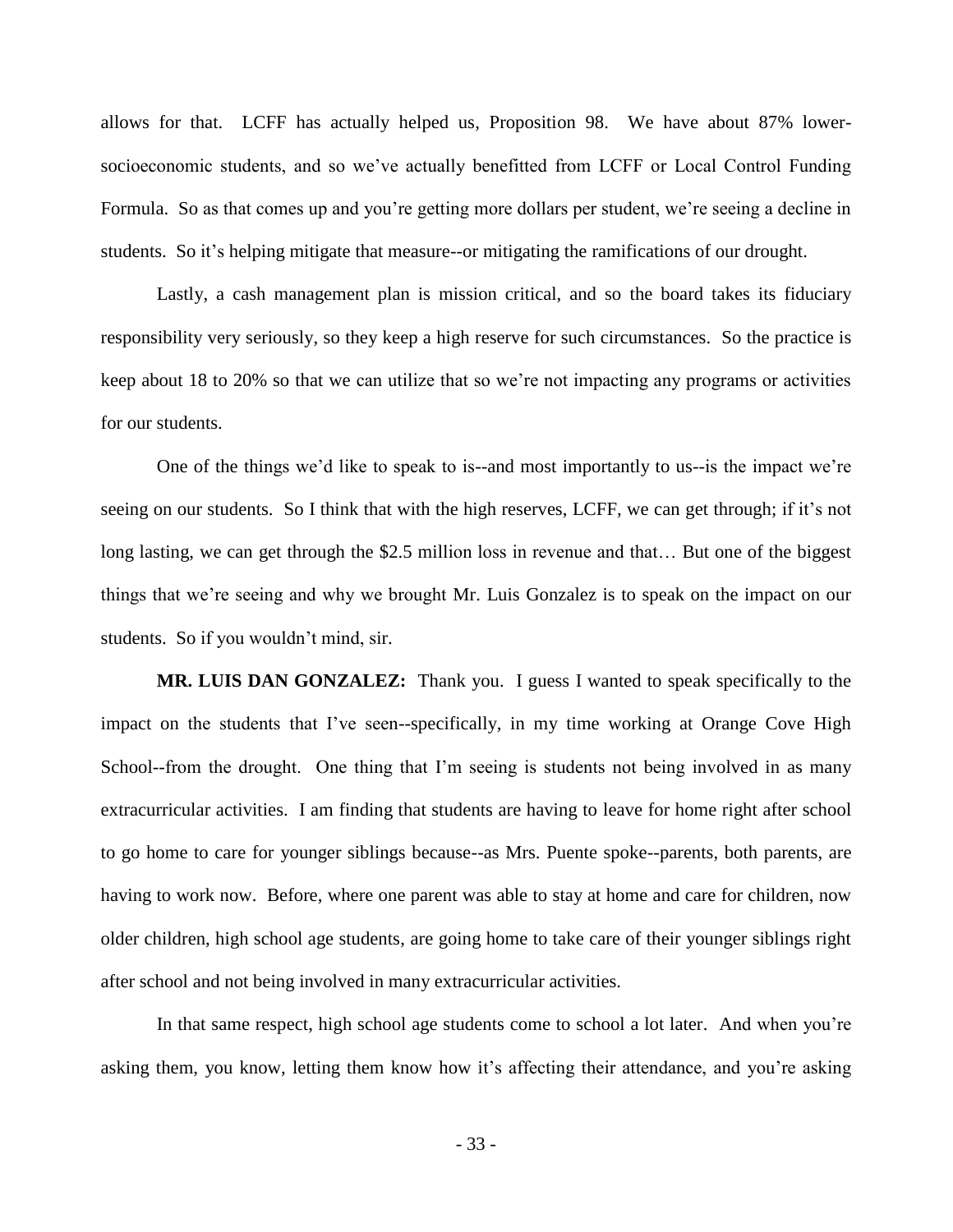them what's your reason for coming to school late: well, my parents are leaving to work much earlier now because they're having to go find work further from home. You know, so they have to wake up earlier, dress their younger brothers and sisters and take them to school because the parents are leaving really early in the morning to go find work or get work in farther communities.

Other things that I am seeing is when the younger siblings are sick. Once again, the olderage students are having to stay home with them because--when before when there was plenty of work, one parent was allowed to stay at home to care for the sick child; but now, any work that they're able to get, they're not willing to pass up. So they're keeping home the older students to stay with the younger siblings, and they're going to work.

Also, I've seen, I think, a reduction in parent involvement with the school, once again, because they're working more, later hours, further distances. So you know… And some of the committees that, where we require or request for parent involvement, the attendance in that has gone down also--in support to some of the students that are involved in activities, you know. So the students that we do have involved in sports or after-school activities because they don't have to stay home and care for children, maybe they're the youngest already. So parents are out, you know, working; and they're not able to come to a football game to support their kid because they're out working or because there's not enough money and the money needs to be prioritized to food, shelter, clothing, and not so much to go out and support their kids in some of the extracurricular activities that they're involved in.

So I think that does hurt some of the students that are, and their support, because of the drought. The drought is affecting how much more the parents are working, and the students are being affected directly in that way. Thank you.

**SENATOR GALGIANI:** Okay. Next we have Tom Zuckerman.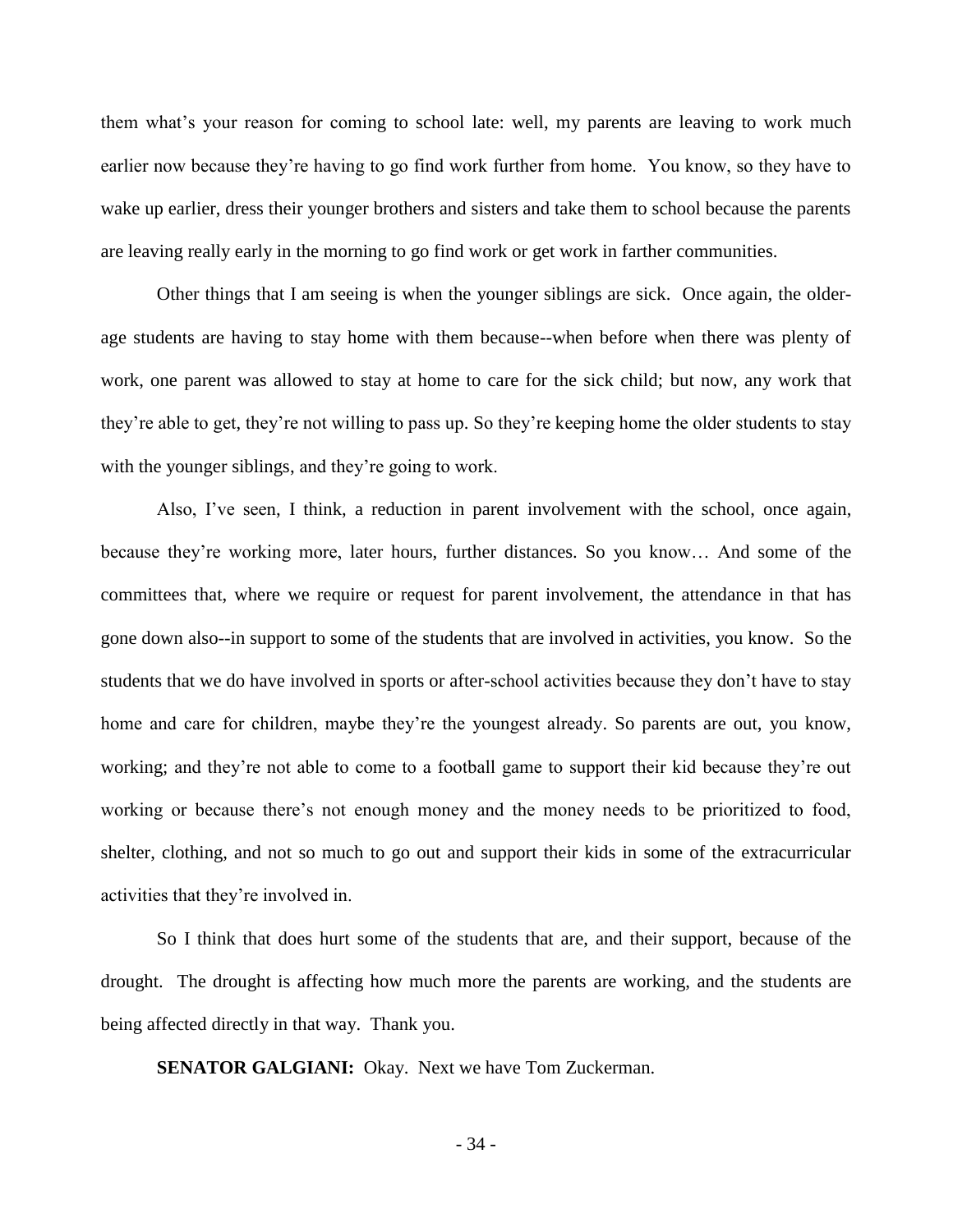**MR. TOM ZUCKERMAN:** Well, thank you, Madam Chair. I'm here on short notice… **SENATOR GALGIANI:** Thank you.

**MR. ZUCKERMAN:** I'm going to talk about problems we are encountering and solutions that have been implemented in the delta itself. I come from a long-time farming family in the delta. Starting well over 100 years ago, we've been farming there. I personally have a career up here as a lawyer and a lobbyist but been involved in many agricultural operations, not only in the delta but all over the Western United States and into some foreign countries. So I have a broader perspective on this, perhaps, than the typical tractor-driving farmer might have in our area.

But it's important when you start to analyze impacts on the delta to understand some of the physical factors involved. The delta is nominally at sea level, so there's never an issue with water in quantity. If the outflow coming through the delta from its tributaries is insufficient to repel the ocean, the ocean comes back up into the delta, pushed by the tides on a diurnal basis. So the issue of water in the delta is one of water quality, not of the presence of water, and that has been true historically; and it's certainly been true during the current drought.

Salinity intrusion is an issue that we look at very carefully. We were to receive protection from both the federal Central Valley Project and the State Water Project as conditions of their construction. Part of their basic purposes were to provide salinity control in the delta area. We have what are considered to be very senior water rights, based largely upon riparian usage but also on pre-14 and post-14 appropriations that have been filed by our area.

And primarily the basic protection is provided by the common pool concept that unless the water quality in the delta is maintained at acceptable levels, it's unsuitable for export from the delta because of the point of diversion that takes place in the southern portion of the delta. So historically, the State Water Resources Control Board has established water quality standards not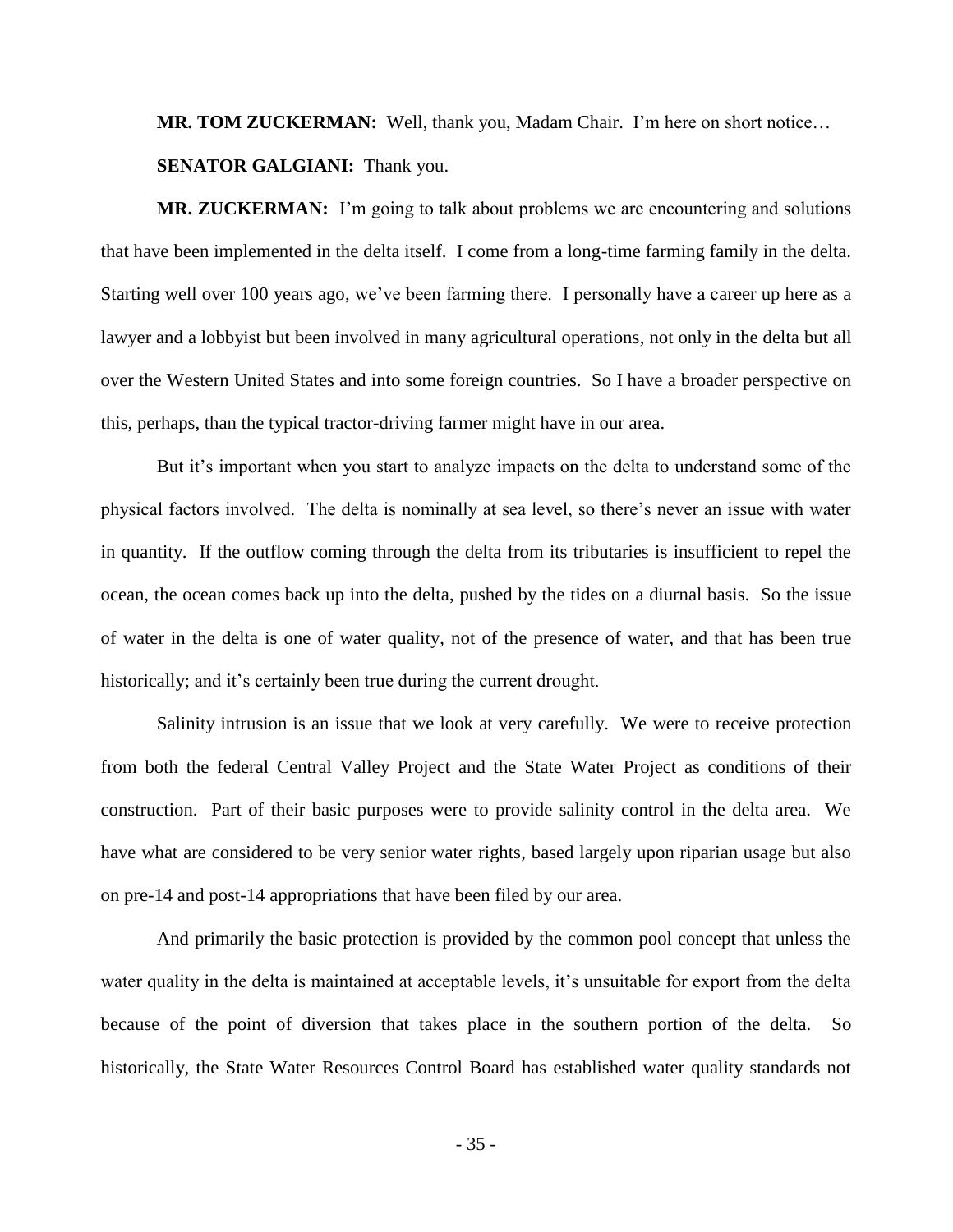only for fish and wildlife uses and domestic uses but also for agricultural uses in the delta. There are critical-year relaxations that are based upon historical droughts. Unfortunately, what seems to be happening, instead of adhering to those critical-year standards, which were designed for those purposes, every time we encounter a drought, which--as Dr. Lund pointed out to you--has been eight times in recent history, we get declarations of emergency from the governor's office. And typically, all bets are off at that point. This year, the state board instituted relaxations in water quality standards in the delta that amounted to taking about 1 million acre-feet of water that might ordinarily have flowed out of the delta and help repulse salinity to the export projects.

So it's a mixed bag. I know people down the valley tend to think that the delta is, you know, taking all their water. Well, we look at it the other way around. And the promises that were made to the area are hard to enforce, and so we rely very heavily upon this common pool concept where we will share in the hardships but not be victimized by them.

What happens to us in a salinity intrusion situation is that the salt water concentration, salt concentrations in the water, increases, and particularly towards the western delta. The accumulation of salt in the soil may not necessarily impact the current year's crop because it's late in the season, that the crops are more tolerant of salty water late in the maturation, but they accumulate in the soils. And the Deputy Secretary of Food and Agriculture was talking about this being the year of soils. Well, soils are not happy in the western delta and in the delta generally this year because the combination of increased salt in the water that's being irrigated and the methodology that's used which is sub-irrigation. It's not top irrigation, which can enable you to wash salts out of the soil with excess irrigation, but it works the other way. The plants have their own mechanism for not absorbing salt; and they leave it in the root zone, and the soils get very salty. This is an issue for drip irrigation all over the state as well; and unless farmers in mineral soils that utilize drip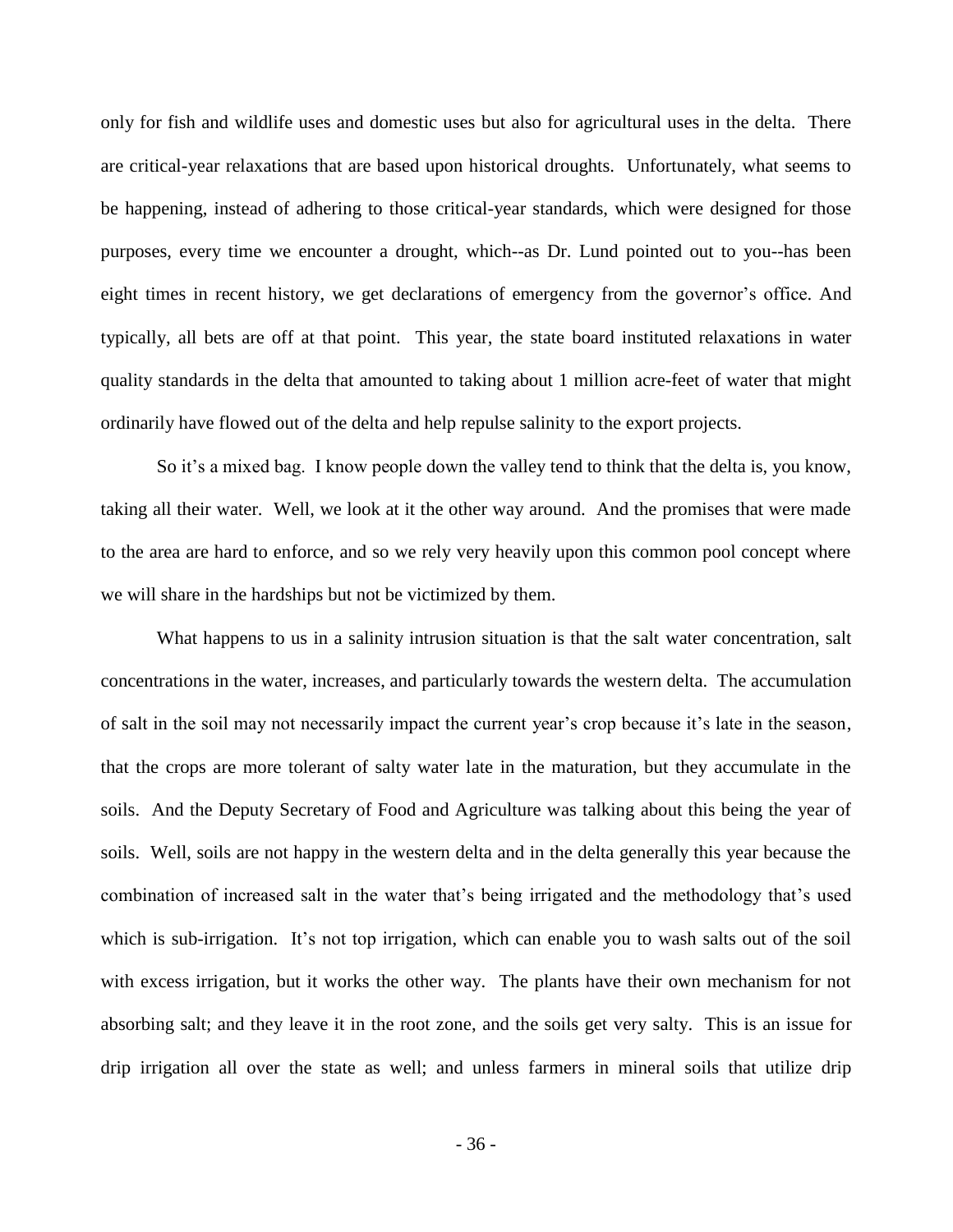irrigation employ methodologies for over-irrigating their soils or leaching the soils, they're going to end up with very similar problems after periods of use. So it's a generalized problem.

The way that we responded to this in the delta this year, I think, is illustrative of the willingness and ability of people to work together as much as possible in tough times. There was a program that was adopted voluntarily within the delta this year to--by most of the farmers, all the ones that I'm familiar with or most of the ones I'm familiar with--to voluntarily reduce their usage by 25%. And the way they did that, and it was many times because it was in concern about not only the buildup of salts if they did irrigate, but also there were threats coming from the State Water Resources Control Board of curtailment of these senior water rights uses, which the lawyers in the area said were inappropriate; but nevertheless, in order to avoid a fight over the thing, this program was signed up and, as a consequence, the state board did not come down and attempt to curtail water rights diversions against the people, at least the ones that participated in the program.

The way they were able to do it was through a combination of fallowing and to some extent cutting off irrigations that might otherwise have occurred later in the season, particularly as the water was getting saltier; and that worked in a couple of ways. One, if you're, if a farmer had, for instance, alfalfa, they just didn't irrigate the last one or two irrigations and that had an impact upon the amount of hay that was produced on those crops.

Another interesting way that it happened was, because the dairy farmers were running up short of hay to feed to their animals, they were more interested in siloing corn--green chopping corn and making silage out of it--which is a substitute crop for the dairy animals that has the impact of allowing you to harvest the crop well short of its normal maturity and, again, save the irrigations that would have taken place later on in the season.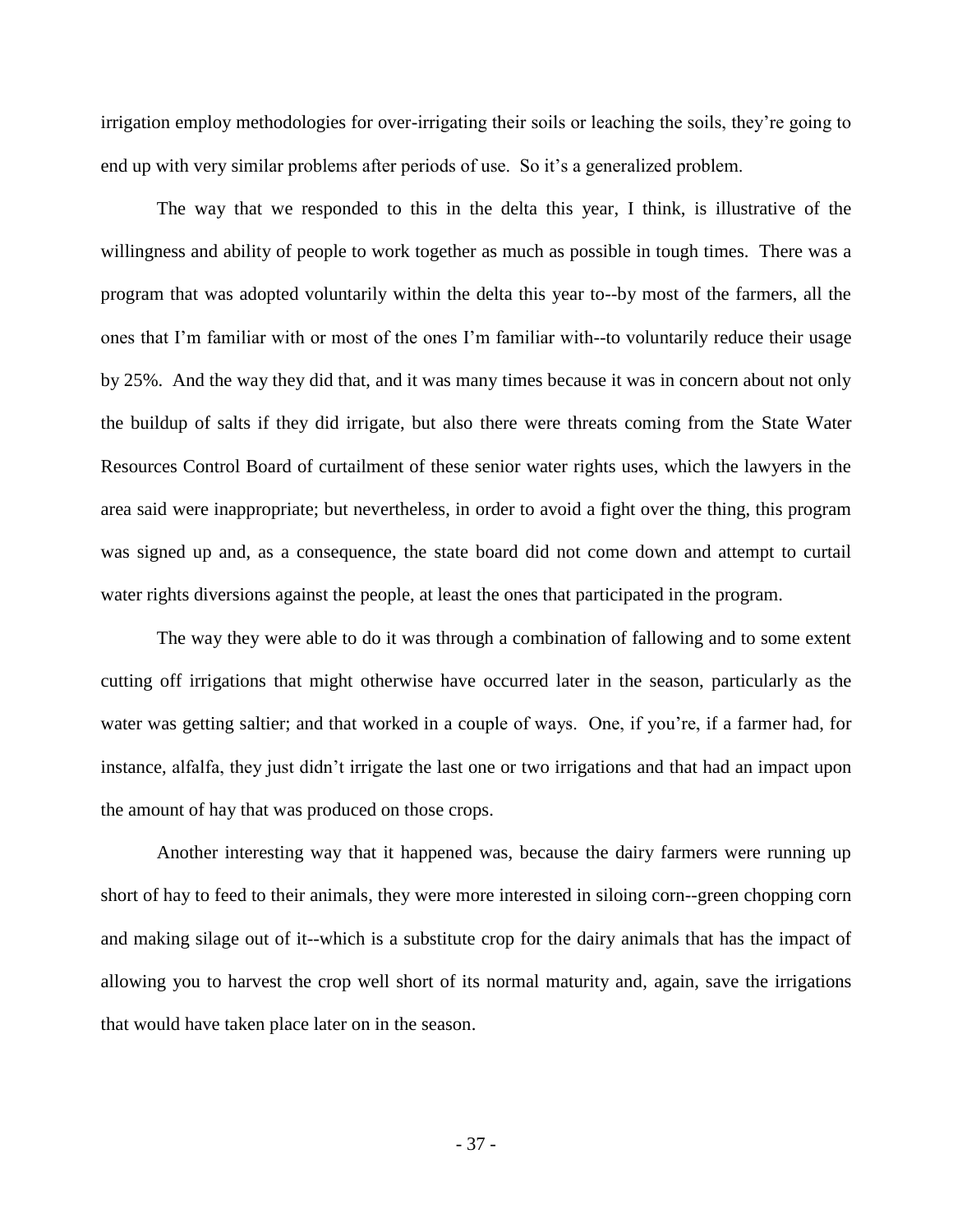Now, back in the early '90s--I think it was either '90 or '91--we had a drought; and the state instituted a drought bank program. I don't know if any of you are old enough to remember that…

## **SENATOR GALGIANI:** What year was this?

**MR. ZUCKERMAN:** It was either '90 or '91. And people were actually paid to not plant crops in the delta. It was--sounds questionable whether it was very effective or not. And in the subsequent year, a group of us suggested a program to the Department of Water Resources and the Department--at that time, of Fish and Game--now Fish and Wildlife to do a crop-shift program- where instead of farming crops that were irrigated during the summer, shift to either winter-irrigated crops like wheat and barley and so forth or crops that didn't require any irrigation during the latter part of the year when the water really begins to get short. And that was a very effective program. We were able to save about 1.5 acre-feet per acre of the lands that were put into the program. Unfortunately, the year in which it was instituted turned out to be a wet year, and so the people that paid the people in the delta not to do this…

#### **SENATOR GALGIANI:** Oh, yeah.

**MR. ZUCKERMAN:** …were a little bit disappointed with it. But all the reports that were done on it showed that it was very effective. So that's something that could be done in exigencies off into the future.

A couple of things that you need to understand about this drought situation though is that the system is inherently short of water. When the State Water Project was proposed to the people, it was recognized that sometime around 2000 it was going to begin to run out of water; and the amount of water that had been contracted for sale south of the delta and into the Bay Area, and so forth, was going to end up being about 5 million acre-feet short because of… And they anticipated developing that 5 million acre-feet of water through additional storage projects at that time on the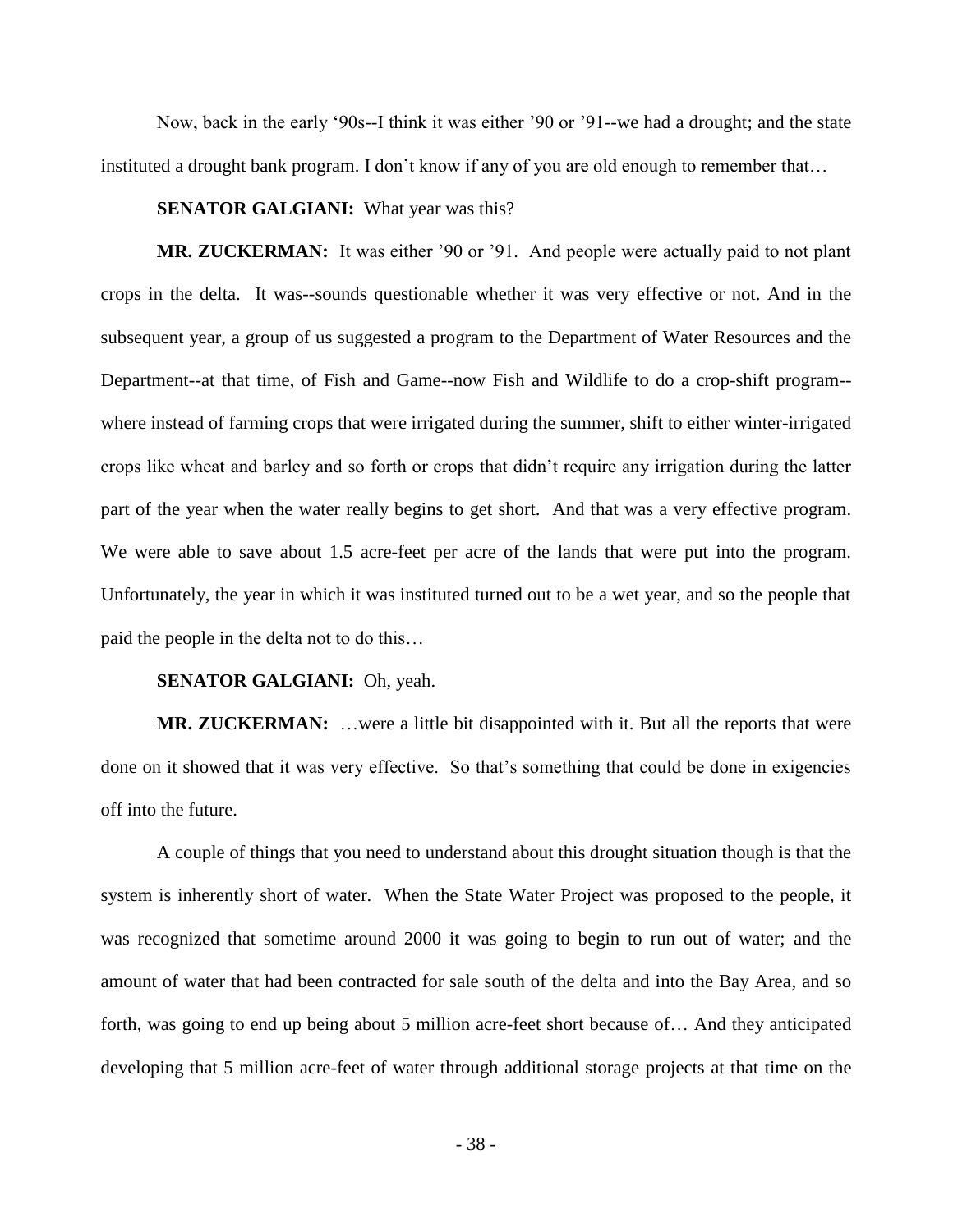North Coast rivers, by and large. And then along came the Wild and Scenic Rivers Act, and so forth, and that was all put, you know, out of reach. So the system, as Dr. Lund says, ends up being about 8 million acre-feet short this year, and that 5 million acre-feet is a big portion of that.

So these kinds of events are going to happen with increasing frequency as we go forward unless we do something dramatic about it. The most obvious thing--and the thing that those of us in the delta have been preaching for at least eight years now--is the integration of storm water management with groundwater recharge. And there's a… There's an enormous capacity that's been created by overpumping in the valley. It's estimated to be at least a half a billion acre-feet of available storage in the San Joaquin Valley alone that could be utilized to take not all, but a significant portion of the water that is going to be falling largely as rain rather than snow now and trying to figure out ways to utilize historic flood plains, which may be farm now; but you can flood them on a seasonal basis, if they don't have permanent crops that would be destroyed by it, and really get serious about putting some water down in the bank that we will have to use to alleviate these problems with the jobs on the farm and the kids in the schools and so forth and not be in this boom-or-bust type of situation that we have today.

The last thing I want to point out to you--and I would have been more succinct if I had more time to prepare, I suppose, but I apologize for taking perhaps more time than is reasonable--but a lot of people don't understand this one simple fact: that if farming becomes uneconomical in the delta, there will be nobody there to maintain the levy systems. And we get a lot of water into the island from seepage, and we have huge drainage systems on all these lands that pump all the water that we don't use back into the channels. And oftentimes, we're pumping more water back into the channels than we're actually diverting onto the lands, depending upon the time of the year and the seasons. If that… If there isn't somebody there to do that, these islands will fill up with water. The problem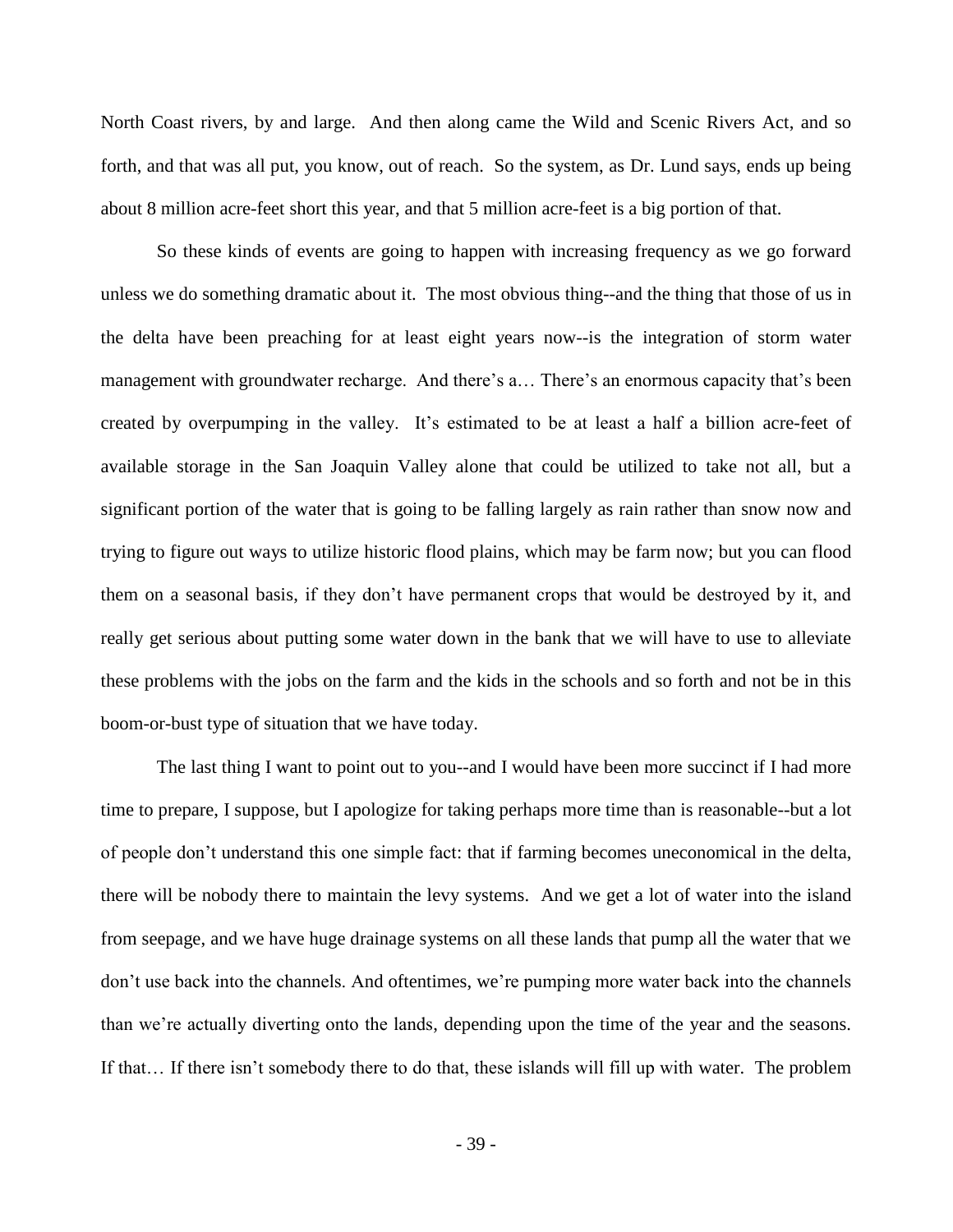with that is that the evapotranspiration uses about 40 to 50% more water than we do in farming, so the consumption of water in the delta will increase by that amount if these islands are not maintained in agriculture or at least in a nonflooded circumstance, which will even be worse. It will add to this shortage that we have in the system today.

The other thing we need to realize is that when these crops are not, are not grown or if, for instance, if they're harvested early like the silage corn deal, there's a lot of habitat--and for terrestrials and water fowl and so forth--that isn't there also. There was an article in the *Sacramento Bee* over this last weekend about the stress on the water fowl populations as a result of not having the flooded rice fields that would ordinarily have existed. Well, that is also true with these areas that have gone from corn where there is waste grain in the field after the corn harvest to a green chop deal where it's a scorched earth-type situation for the balance of the summer. So there's a lot of aspects to this that you need to keep in mind as policy going forward, and I think that's--I've probably exhausted my time and more. Thank you very much for your attention.

**SENATOR GALGIANI:** Thank you very much, and thank you for participating and preparing on such short notice. We had another panelist who had a family emergency and Tom Zuckerman is filling in for her, so I appreciate that very, very much.

**MR. ZUCKERMAN:** And I didn't have a chance to talk to Barbara. I had no idea what she was preparing to say, so I hope I didn't get too far off the subject.

**SENATOR GALGIANI:** Well, thank you. Thank you. It was very helpful, very informative. Thank you.

Okay, so we have any questions of these panelists from any of our members?

**ASSEMBLY MEMBER PEREA:** I'll ask… I'll start if you don't mind.

**SENATOR GALGIANI:** Okay.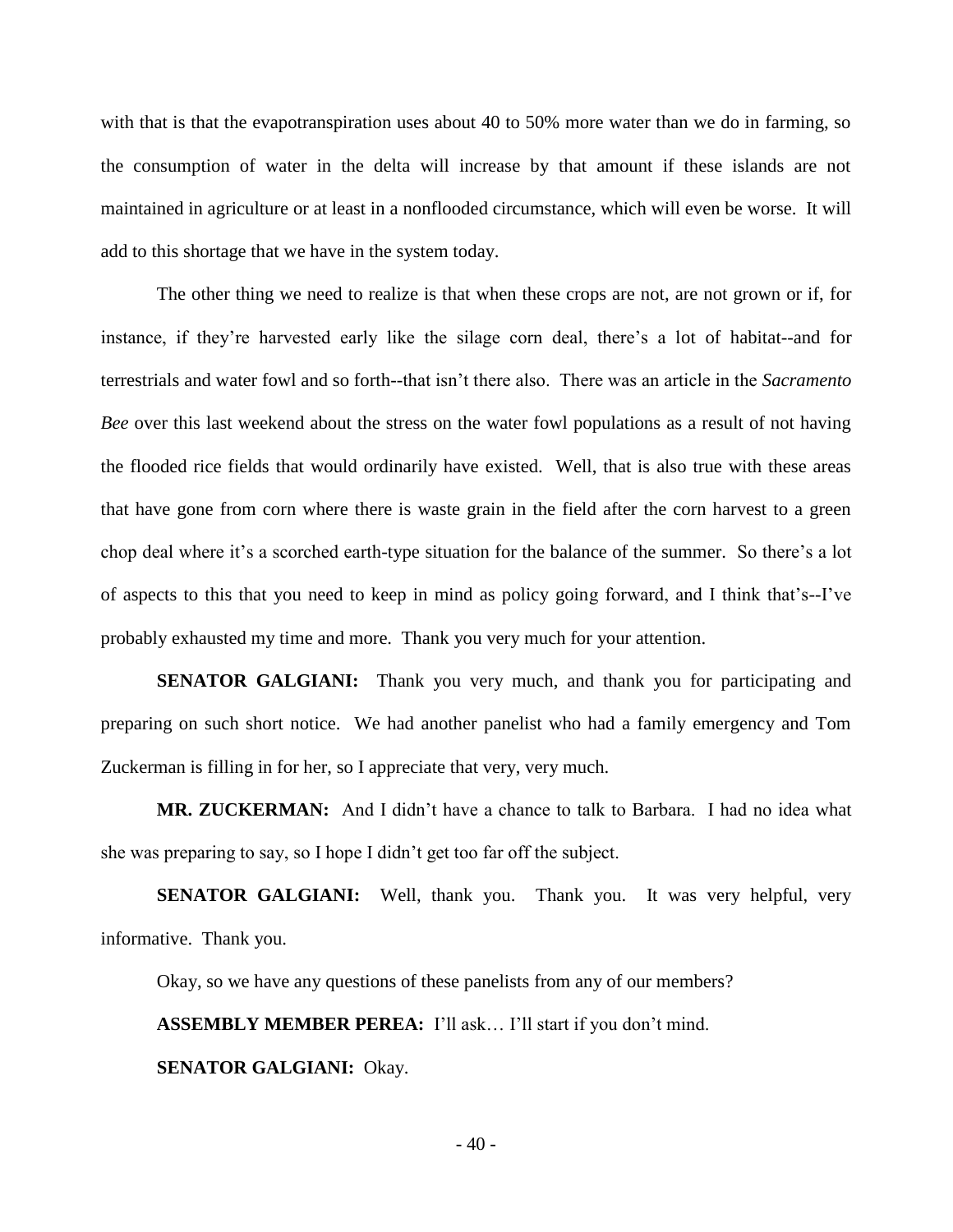**ASSEMBLY MEMBER PEREA:** Just a quick question, Madam Chair, for our representatives from Kings Canyon. First, welcome. They're my constituents…

## **SENATOR GALGIANI:** Okay.

**ASSEMBLY MEMBER PEREA:** … at least for the next four weeks. I look forward to… You know, it's been honor to work with you and serve you for the last five years and for the rest of this year.

But what I wanted to talk to you about is, you know, you brought up some of the real world impacts that are facing families, kids, schools as a result of work not being as available. I'm wondering, have you all thought at a very grassroots level, are there any state policies or state budgetary requirements that could maybe be changed, loosened up, you know, to allow more flexibility for you as administrators to deal with sort of the real world impacts that are occurring due to the drought with your students?

**MR. GONZALEZ:** I can't think of any right now.

## **ASSEMBLY MEMBER PEREA:** Okay.

**DR. QUINTO:** One of the beauties with LCFF, the new funding formula, is the LCAP, the Local Control Accountability Plan; and so it actually promotes going out to the communities and getting feedback. The tension is between--as Mr. Gonzalez brought up--was trying to get people to the table to talk about what activities. So there's some funding in the supplemental concentrator portion of the LCFF that would allow the flexibility, but it's getting those participants to come in and how do we do that. Is about coming through and helping feed them? So can we provide after school programming? Could we come in with some kind of a breakfast program? But trying to get them to come in to speak about it has been the challenge, sir.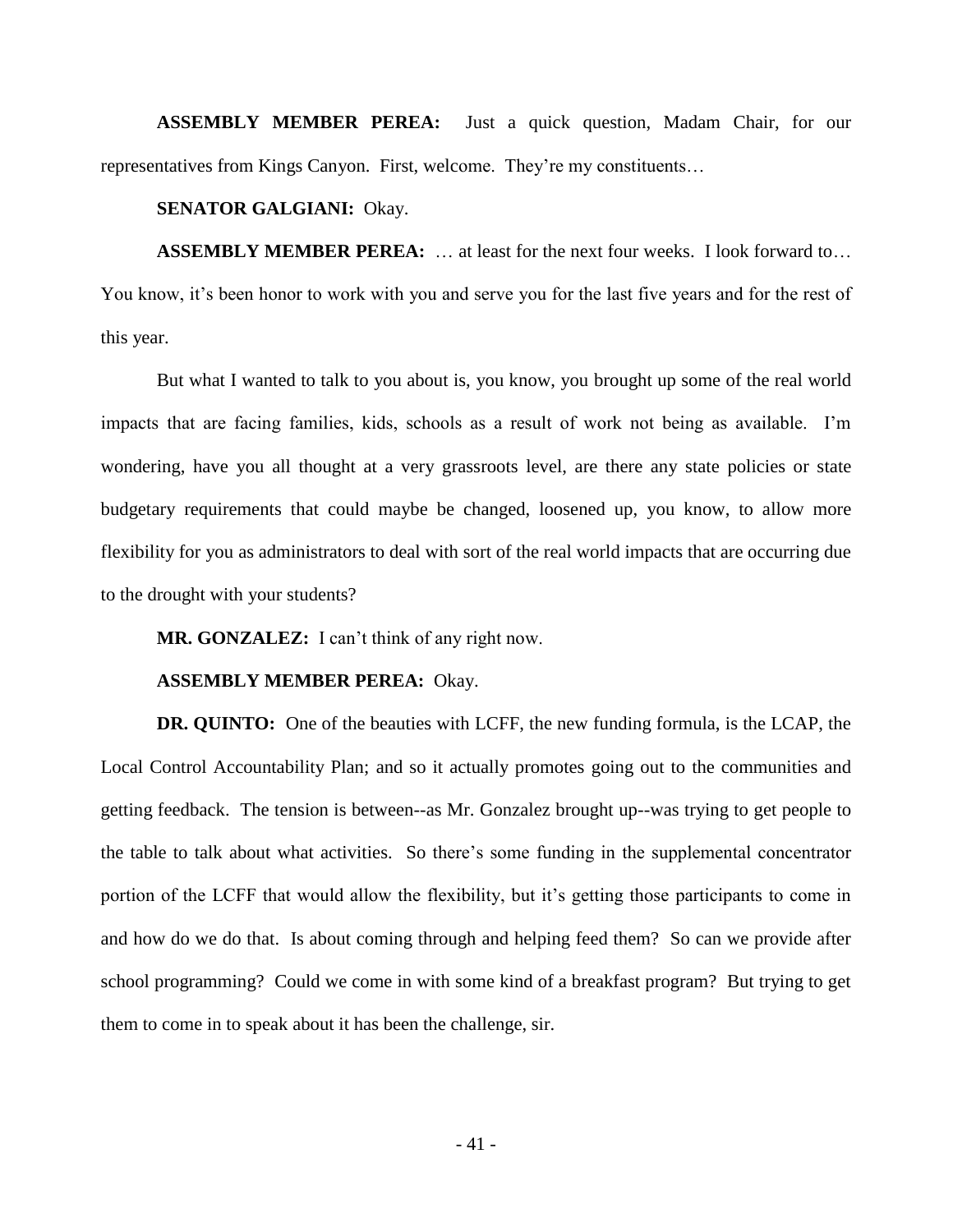**ASSEMBLY MEMBER PEREA:** I see. Well, I would just encourage you as administrators… I mean, I know you have a lot going on every day and this is one more thing that you have to deal with; but I would encourage that, you know, should the community be able to come together and administrators able to lead through this, these challenges, if there are policies or funding strategies that are, or funding that is making it harder for you to do your job in this time of crisis, I would encourage you to consider working with the state and doing maybe some pilot projects that could serve as, you know, opportunities for the state to re-look at things that we're doing that may in fact be restricting you from serving your students. So it's just something to think about. Look, I know you've got a lot going on and there's, you're always putting out fires; but if there is the ability for someone within the district to take that lead and to do that, I would encourage you to do it because I think you have lawmakers as well as regulators and others in the state who are looking for ideas and who are looking for opportunities to better serve. And I think those ideas have to come from the grassroots because you're dealing with it every day when you go to work. And I think as you, as you look at, you know, those challenges, I think if you had the opportunity to pitch some new ideas to the state, I think you'd have a lot of people who would be interested in helping put those together. So just some encouragement.

**DR. QUINTO:** Thank you. I'll bring that back to cabinet.

## **ASSEMBLY MEMBER PEREA:** Sure.

**DR. QUINTO:** We'll [inaudible].

**ASSEMBLY MEMBER PEREA:** Thank you.

**SENATOR GALGIANI:** Assembly Member Mathis?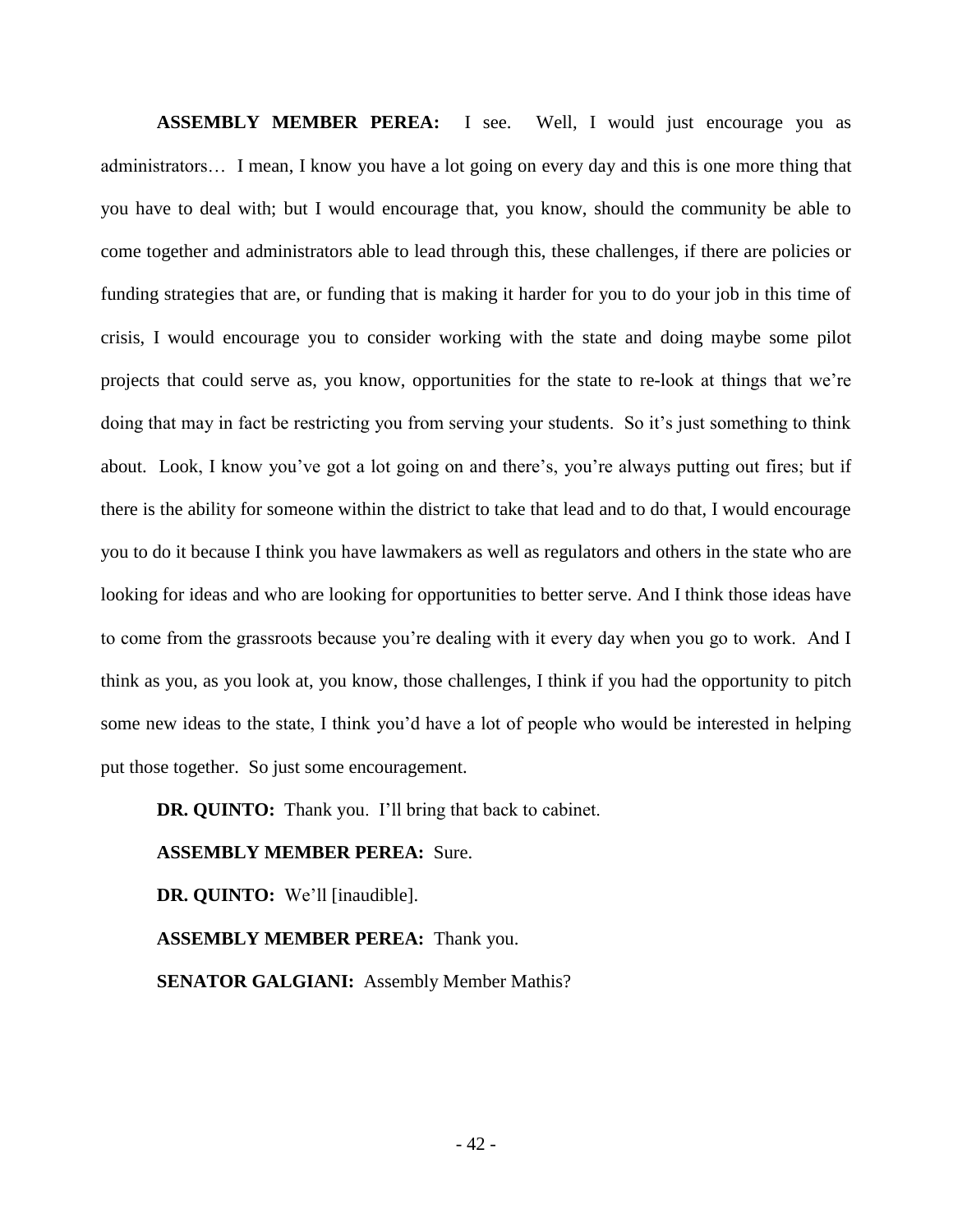**ASSEMBLY MEMBER MATHIS:** I would like to thank the gentlemen from Kings Canyon Unified School District. I, myself, am a Reedley High School alumni, and I represent part of Orange Cove, so…

**DR. QUINTO:** Pirates.

**ASSEMBLY MEMBER MATHIS:** And to echo what Assembly Member Perea just said, I mean, I know Henry's going to be leaving, but I will be around, hopefully, for the next decade, so by all means, contact me.

And, sir, your comments on the delta were spot on, as well.

And, ma'am, my condolences. You should not be in that environment. And one of the things I look at is, with our schools, with our families, what are the things that we can do to help as this drought continues. And the fact that we have people that are living in, quite literally, Third World conditions in the state of California is just not okay with me. Thank you all for being here.

**DR. QUINTO:** Thank you.

**SENATOR GALGIANI:** My question to Ms. Puente, you mentioned that you're not trained on how to work with and handle the pesticides. What kind of conversations are held between the workers and the employer when spraying is to occur? Are you notified in advance?

**MS. PUENTE** [through an interpreter]**:** There are sometimes they give us advice on how to use the pesticides; but others, they just put an English sign outside. And if we don't know the language, we cannot understand what they are saying; so we just do what we think we should do.

One time, we had to throw some pesticides on pumpkins and crops; and it was a woman that was expecting, and I refused to do the job because I saw that it was unsafe to do that; but they asked you to do it anyway.

**SENATOR GALGIANI:** She was asked to apply to pesticide?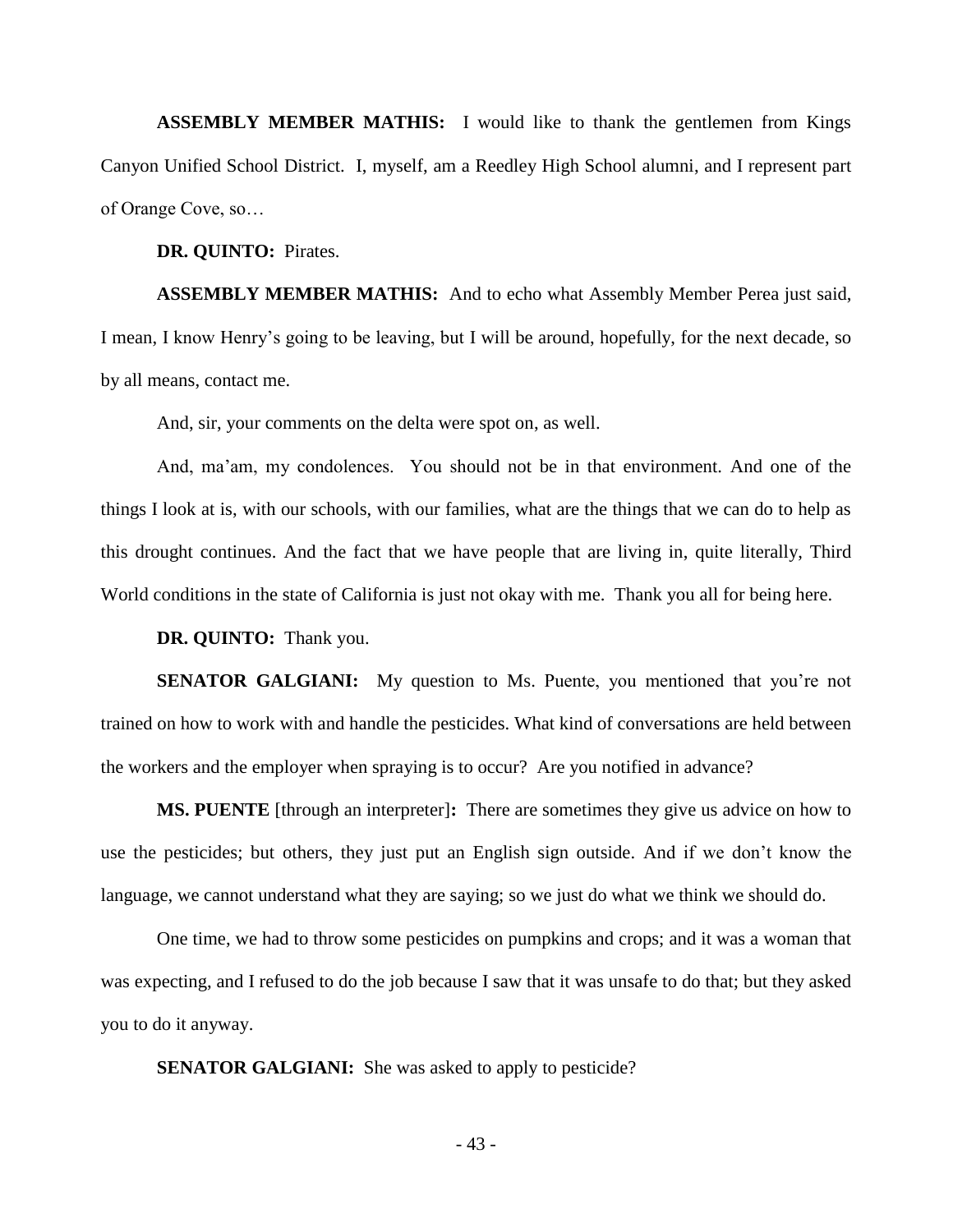**INTERPRETER:** Yes, uh-huh, and she refused to do it.

**SENATOR GALGIANI:** I guess I'm not... I didn't think that the farmworkers were the ones who were supposed to apply the pesticides.

**UNIDENTIFIED FEMALE:** That's not what she said.

**INTERPRETER:** What?

**UNIDENTIFIED FEMALE:** It depends on the pesticide [inaudible].

**MR. NOE PARAMO:** If I may just add…

**SENATOR GALGIANI:** Please.

**MR. PARAMO: …**a translation.

**SENATOR GALGIANI:** Please.

**MR. PARAMO:** She was giving an example of a situation where it was an experimental crop, and it has to do with the pumpkins. And so in this experimental crop, they were trying to apply pesticides; and they asked these two women--Ms. Puente, who has asthma, and another woman, who was pregnant--to do it, and without having the proper training, told her to apply it. So in this experimental situation, they said no, and that's why the complaint.

**SENATOR GALGIANI:** I see. I see. Okay.

**MR. PARAMO:** Thank you.

**SENATOR GALGIANI:** Thank you. Well, you should have a safe work environment. And clearly, I need to better understand what occurred in that situation and what should have occurred and how it could have been done and should have been done correctly.

**MS. PUENTE** [through an interpreter]**:** Yeah, I think I should have had better advice on how to utilize the pesticides; but the supervisor that I had at that time said, "If you don't do the job when I have the opportunity, you're going to be fired."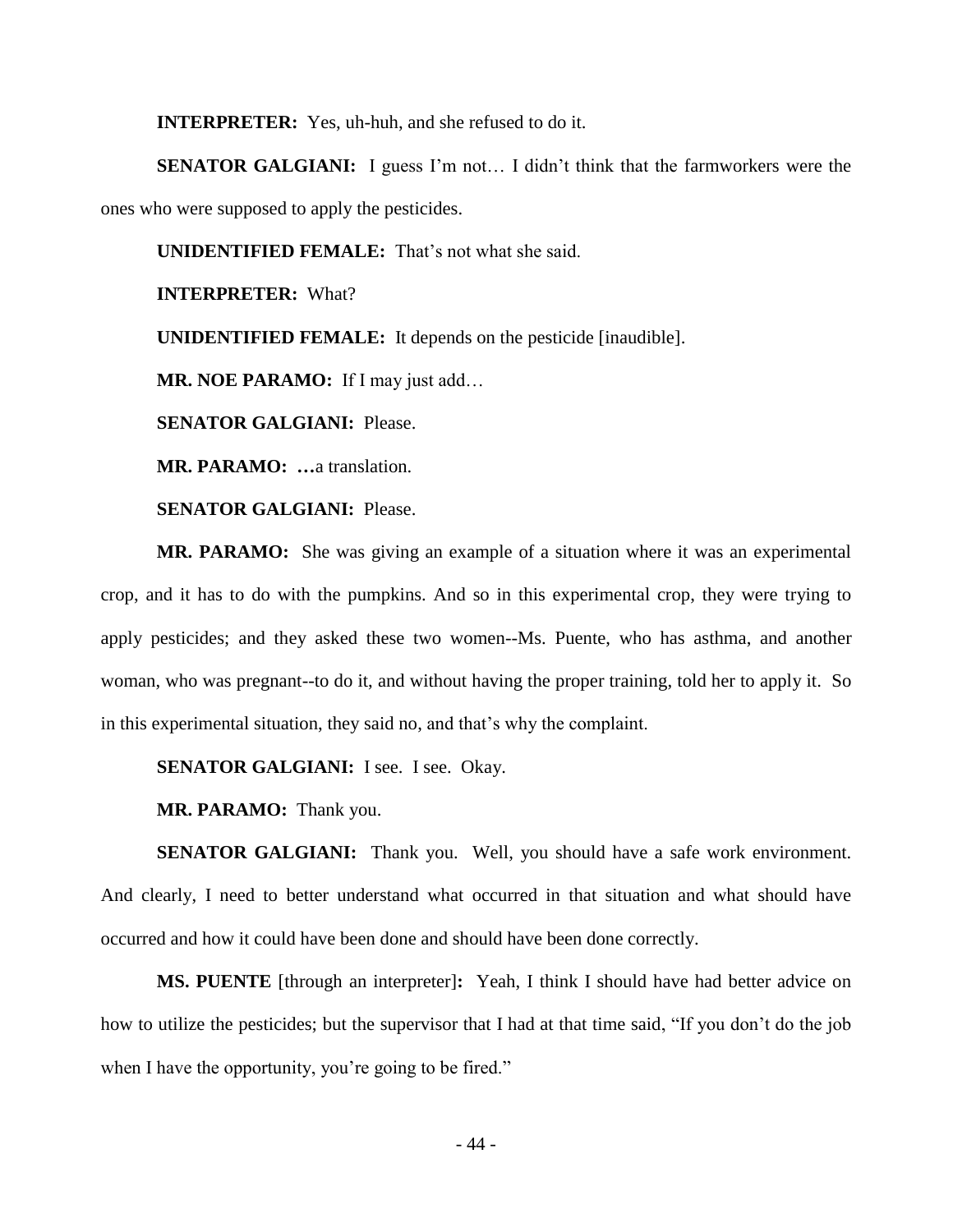**SENATOR GALGIANI:** Okay, we'll have to have a background talk on that after the hearing.

We have a question from Assembly Member Gallagher?

**ASSEMBLY MEMBER GALLAGHER:** Yeah, one. I just wanted to say, you know, I think this is a great panel because this really helps put the human face on the drought. I think a lot of times, and especially maybe for members that--you know, sometimes I wish we had a lot more members here--members that don't have agricultural districts, when we have this impact to agriculture and that industry, you know, a lot of times people just see numbers; but they don't see, like, the impact it has on families and the pressures at home of losing jobs or being worried about, hey, am I going to have a job tomorrow; the impacts to the school system; the impacts to the economy, the local economy and, you know, people spending money locally. It's huge, and so I really appreciate you guys really highlighting those issues, and I think that helps inform, better inform the policy-making process.

Specifically to the delta though, I wanted to ask you, Tom, about, you know, the idea you were talking about in terms of using that storm water for recharge purposes. Would the cost of that be that significant considering that we do have a lot of infrastructure already that moves water out of the delta? And I'm assuming you're talking about in the winter months when we have flows going into the delta, we could take, capture some of that water, take it through an existing infrastructure. And where are you talking about maybe placing that in terms of recharging basins?

**MR. ZUCKERMAN:** Well, I have some direct knowledge on that which may not be comprehensive, but let me give you an idea. I live on a piece of property that has about 300 acres of ephemeral lakes on it. It was… It was too much water, too many trees, too much variation in terrain to ever get leveled for farming. And we have a disappearing groundwater table on the north side of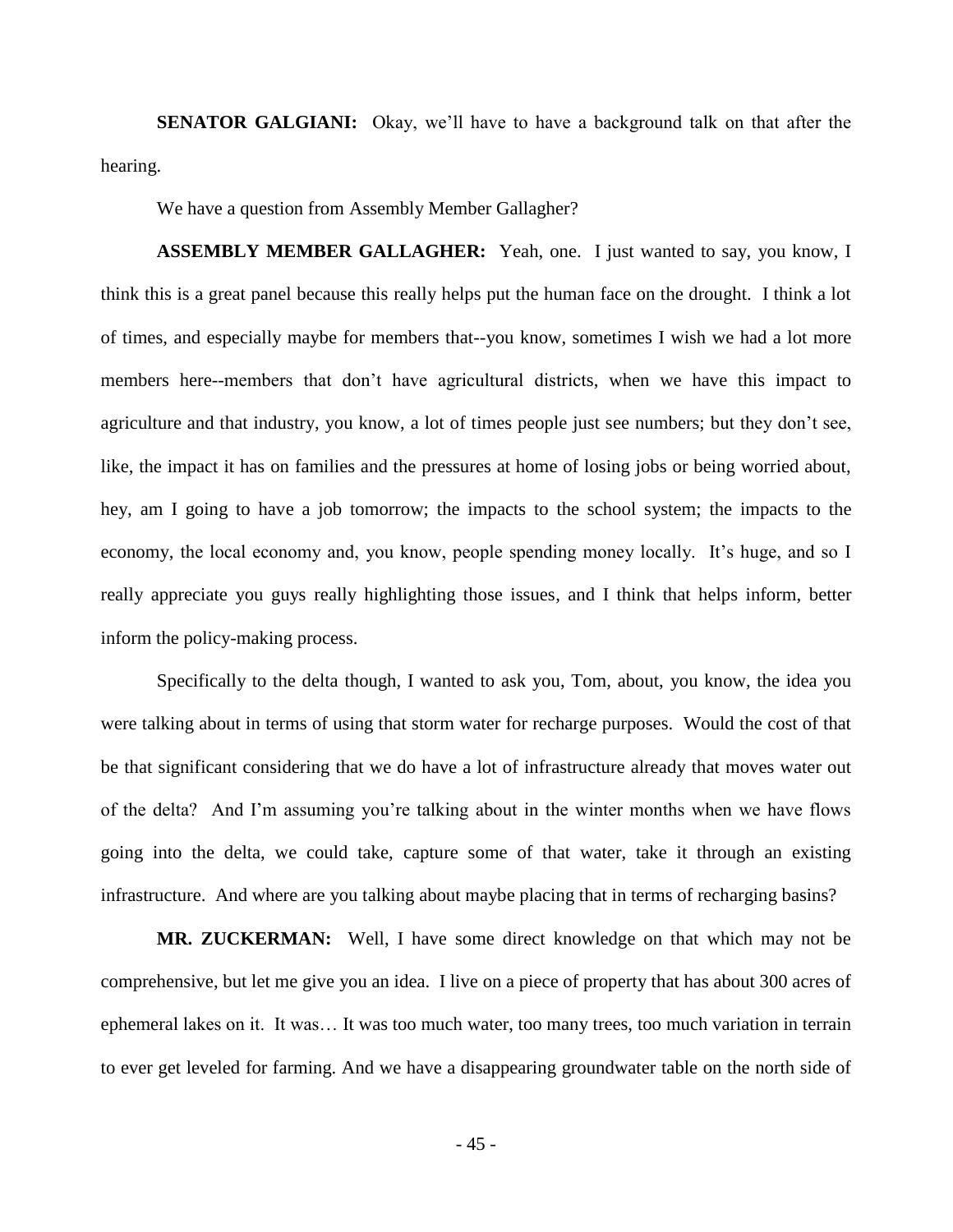the Mokelumne River--this is between Lodi and Galt--and after I wrote this paper that I referred to, eight years ago, I said, "Geez, we could do this right here." So we got organized. We talked to all the people involved: East Bay MUD, the state people, the local districts, the Audubon, the Sierra Club, and everything. We've actually put in a project now to divert water that would otherwise go to waste under some unexercised filings that the North San Joaquin Water Conservation District had. That project has been completed now. Now, all we're waiting for is some water, the rain; and East Bay MUD is going to hold that water in Camanche Reservoir, release it to the district on their request, put it in the lakes. The local grape growers around the property are going to irrigate directly out of the lakes when the water is available instead of pumping the groundwater. And by doing some excavation in the bottom of the lakes, the groundwater penetration is going to increase. The engineers have calculated that we're going to save 5,000 acre-feet of water from groundwater pumping on an annual basis, which is precisely what the amount of overdraft is today that's being created by the city of Galt--the Galt metropolitan area's usage--so we will have solved, you know, that groundwater overdraft problem locally. Now, that was without any opposition from any interest in the, in the community.

Now, when I wrote the paper in 2006, 2007, there were 225 applications for local groundwater projects before either the State Water Resources Control Board or CALFED at the time that were sitting there without funding. It gives you some sort of an idea of the local opportunities for groundwater recharge.

Now, I'm working on a program now with a bunch of interests at the Paradise Cut area down south of Tracy…

**SENATOR GALGIANI:** I see.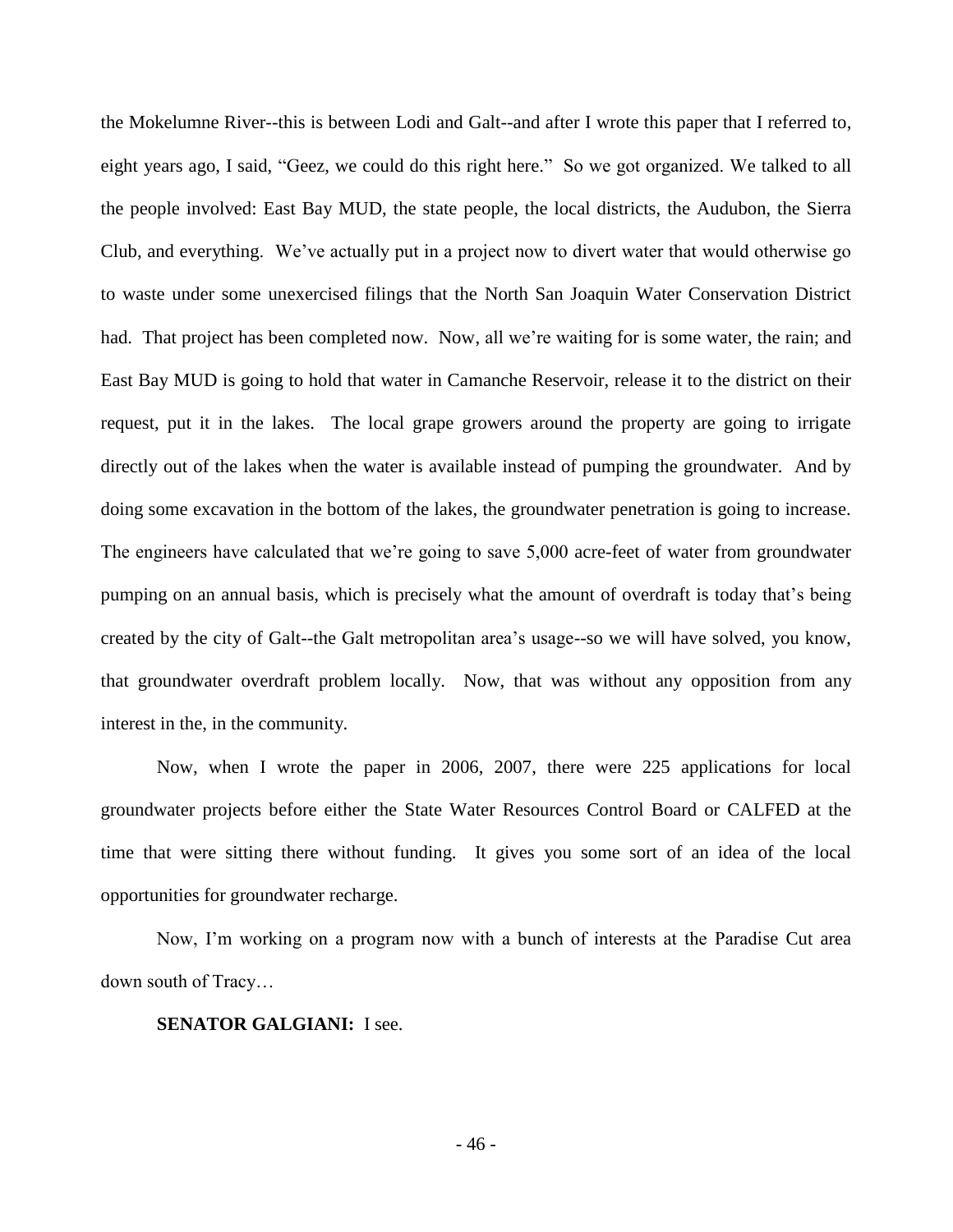**MR. ZUCKERMAN:** …which would create an improvement of that storm water flow deal. It would protect the city of Stockton from flooding. It would spread the water out as it comes down the San Joaquin River in agricultural lands at times when they're either not being utilized or, you know, the water carries enough oxygen that the vineyards and so forth--as long as it doesn't stay, you know, it keeps moving and stuff.

## **ASSEMBLY MEMBER GALLAGHER:** Right.

**MR. ZUCKERMAN:** It's a seasonal thing; and it will do a remarkable job of increasing environmental opportunities, flood control opportunities, and water conveyance opportunities.

Now, those kinds of things are available. The problem is that we've, as a state we've got our eyes focused on these crazy, you know, generations-old projects, which I promised I wouldn't mention here at the hearing today by name…

# **SENATOR GALGIANI:** The "T" word.

**MR. ZUCKERMAN:** …and we've been diverted into thinking that this is a solution to our water problems, which it isn't because it doesn't provide the additional water that we need to solve these problems, those problems, and everybody's problems around the state. So if we can get rid of those dreams and get onto something realistic, I think maybe we have a chance of solving these problems. Sorry for the lecture, but you… I [overlapping]

**ASSEMBLY MEMBER GALLAGHER:** It was good. The only thing I disagree with is I think we need to do a little bit of both.

## **MR. ZUCKERMAN:** Well…

**ASSEMBLY MEMBER GALLAGHER:** I think a Sites [Reservoir] combined with what you're talking about would work very well.

**MR. ZUCKERMAN:** Well, I have no…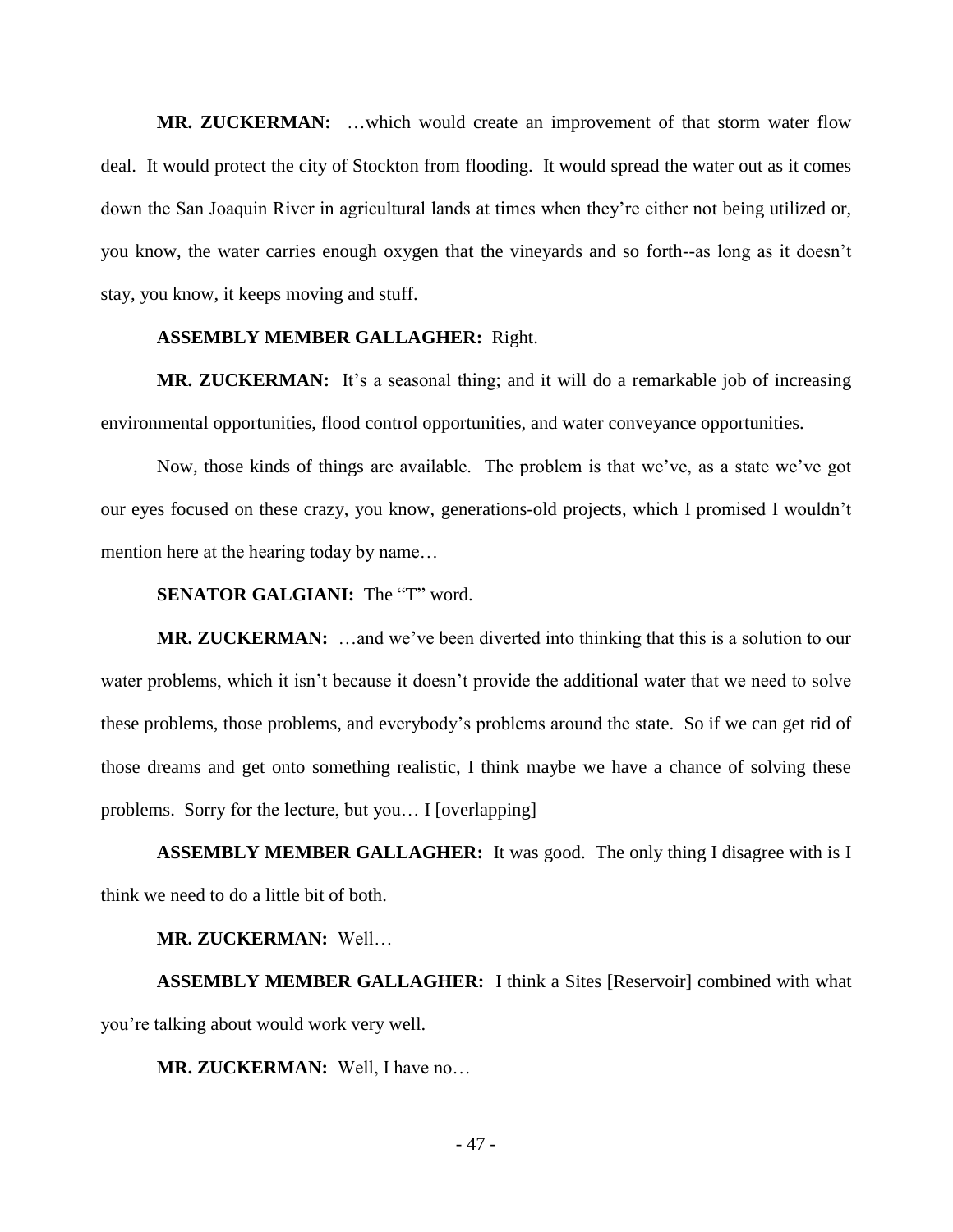#### **ASSEMBLY MEMBER GALLAGHER:** But, yeah…

**MR. ZUCKERMAN:** I have no problem with Sites. I think the one where they divert the water directly from Shasta down into Sites would better than coming up through the river, but we could talk about that some other time.

**ASSEMBLY MEMBER GALLAGHER:** We'll talk about it [inaudible]. There's a lot of [inaudible]. Thank you.

**SENATOR GALGIANI:** Okay. Seeing no further questions, I want to thank you for your preparation and for being here today and to be informative to this hearing. I really appreciate you. Thank you.

**MR. ZUCKERMAN:** I'm going to steal some water; is that okay?

**SENATOR GALGIANI:** Yes. Don't waste it. [Inaudible. Break for panelists returning to their seats.]

**SENATOR GALGIANI:** The third panel is on adaptive strategies to mitigate drought impact, and we have David Zoldoske, Director of the Center for Irrigation Technology at Cal State University, Fresno; Robert Tse, State Broadband Coordinator, Strategy for Ag Technology and Innovation with the United States Department of Ag, California Rural Development; third, we have Daniel Mountjoy, Director of Resource Stewardship and Sustainable Conservation; fourth, Tim Johnson, President and Chief Executive Officer, with the California Rice Commission; and David Daley, owner/operator for Daley Cattle. And I believe David Daley needed to make his presentation first, and we're happy to have you here today. Thank you for joining us.

**DR. DAVID DALEY**: Thank you very much for the invitation, I appreciate it; and thank you also for allowing me to go just a little earlier. I think Anne's aware that there's been some challenges at home, so I need to move fairly quickly…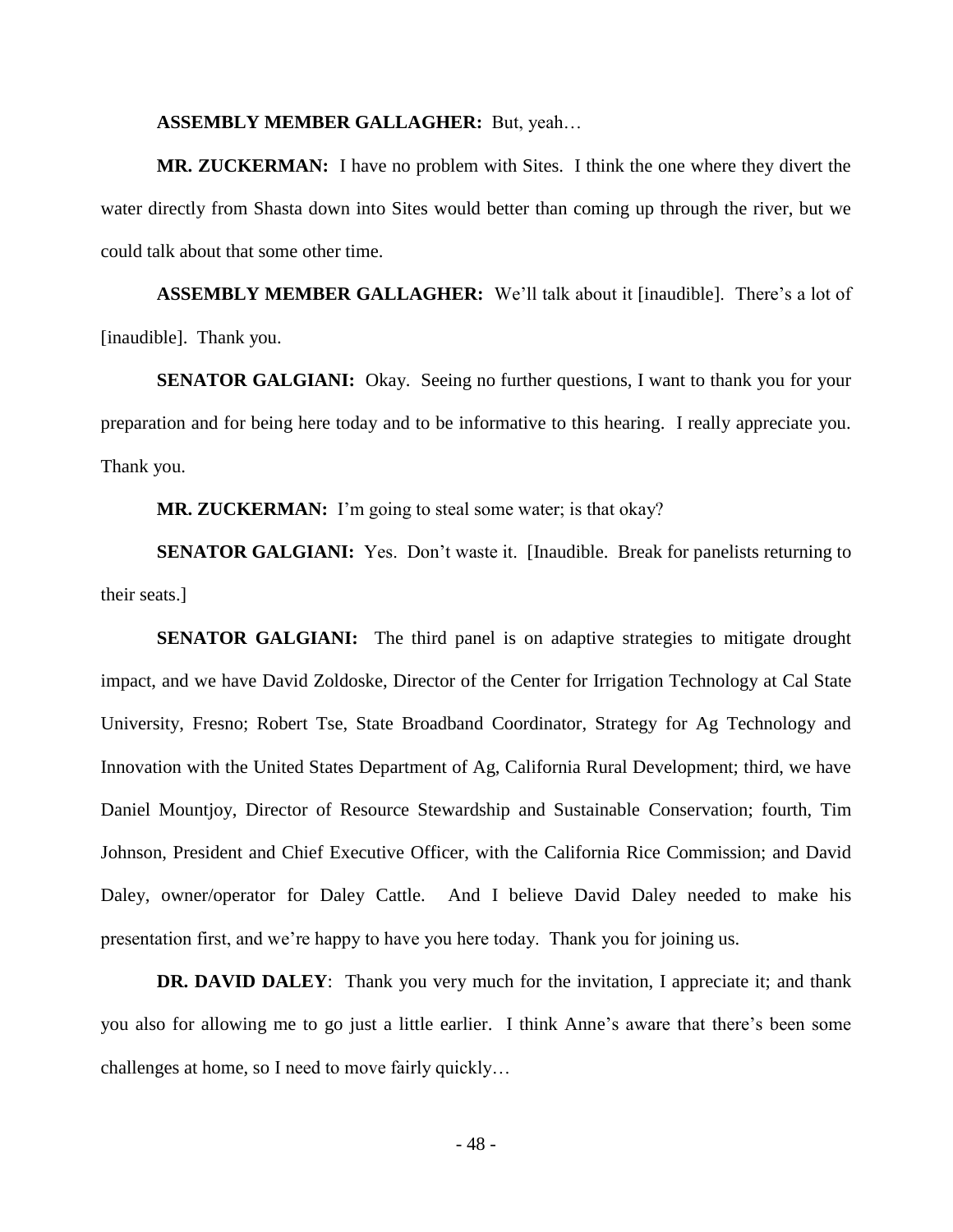#### **SENATOR GALGIANI:** Absolutely.

**DR. DALEY:** …after I leave here, but thank you.

I want to approach this slightly differently and try not to be redundant and also be brief at the same time. As a California cattleman, I am a producer, California cattle industry. I am also the first vice president of our California Cattlemen's Association. I have another role serving as the interim dean of the College of Agriculture at CSU, Chico. So I was trained as an animal scientist so I look at this at multiple ways. I would like to address this primarily as a producer. I'm a fifth generation producer in Butte County, California; so Butte, Yuba, and Plumas is where I run cows. We happen to be in a wet part of the state, or it's supposed to be. Our permits for cattle to go to the national forest and to the logging and to private ground is east of Oroville on the Plumas National Forest. That's roughly 100,000 acres of summer range that should be filling the Lake Oroville in a normal year. I run between the south and the middle fork of the Feather, so we would expect normally 90 to 100 inches of rainfall in that area, so where the wet part should be. I drive across Oroville's dam or close to it every single day so, obviously, I get to see what the rest of the state is dealing with--without--with an empty reservoir.

So my background in terms of a producer, some of the things that have impacted us directly is we really run in those marginal lands on both sides of the valley. The California cattle industry, I'm a range producer. We don't irrigate, typically. We work on what the natural rainfall should provide or we expect provides, and so we end up dealing with essentially the oak land savanna. The foothills up to the pine timber is where we anticipate that we're going to run cows. We don't have an option to irrigate. Most of California's surface water, falls, will cross California's working landscapes, our range operations, and that's what we have to protect and are very proud of how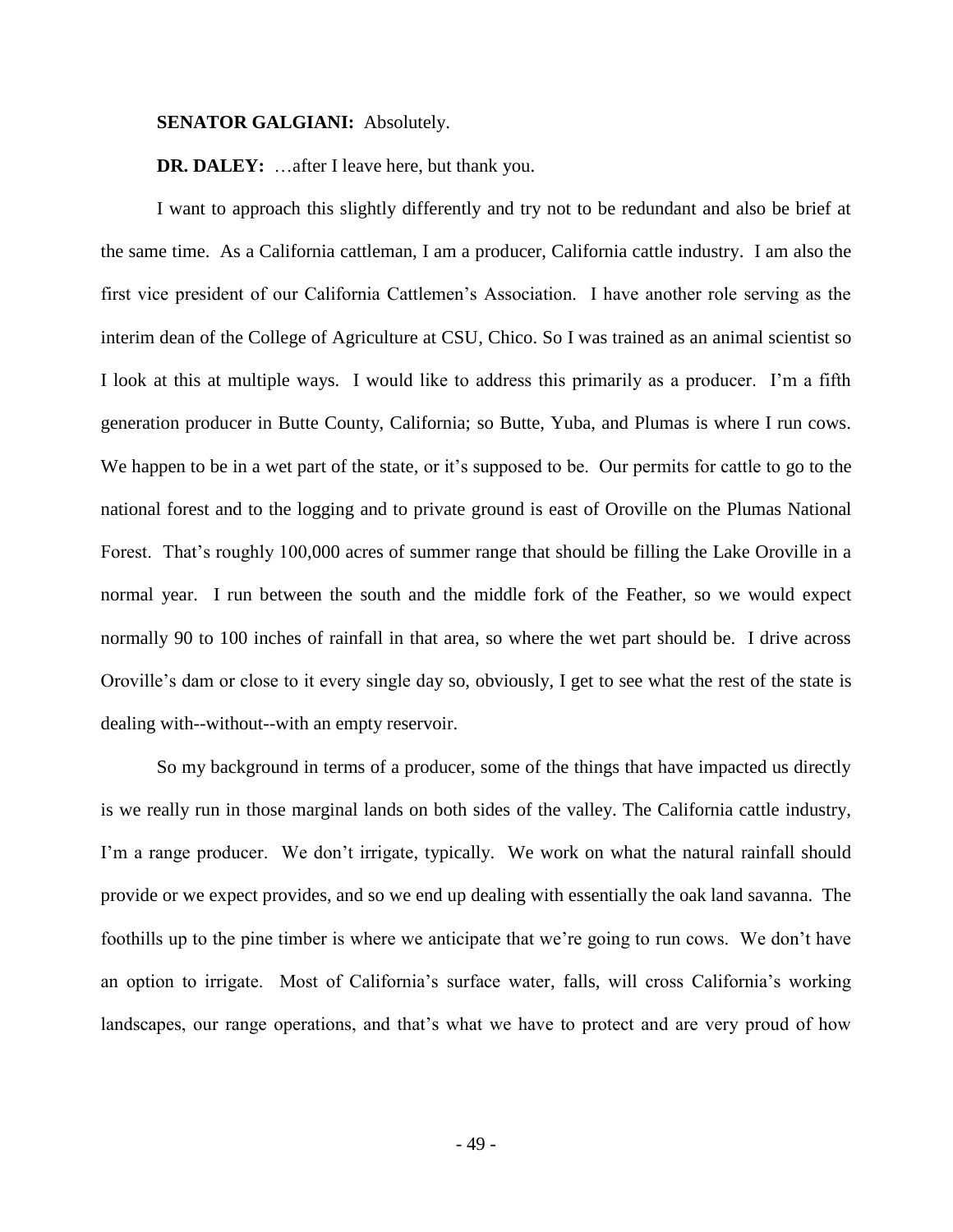we've managed. It's the home to most of the state's endangered species. It's a place for carbon sequestration. It's a place that we need to protect.

Just as a quick aside: I was asked in my role, not as a producer, but as a dean of a college, "Well, can we talk about the water shortage?"; and they came to interview me, local journalists. And I talked to them about a shortage of feed, I talked to them about hauling water; and they said, "Why don't you just irrigate those hills?" That's our lack of understanding in terms of what we're dealing with, and that's from someone… Luckily, I don't think that one made it to press--we're hoping. But that's the understanding that we deal with.

So we're faced with a situation where--personally, I'm on the Plumas National Forest--we had a 20% cut in our AUMs, our annual, our animal unit months are 20%, in terms, less, in terms of the cattle we could take up this year. That was standard throughout most of the Sierra Nevada. So it was a fifth of our ability to move to those ranges. The private land, Sierra Pacific Logging Corporation, who I also lease ground from, did the same thing, another 20%. So we removed 20% of our operation or our summer feed in one regulatory decision that was not necessarily based on science, and those are some of the things that we deal with on a regular basis.

In addition to that impact, for the first time... I'm on the east side of the Sierra, or the east side of the Sacramento Valley, so for the first time in my life--and I remember the '75 to '77 drought pretty well--I was a senior in high school--but we never had to haul water then--we're hauling water, drinking water, for the very first time. There's an inability to fill stock ponds. It's a pretty dramatic impact that impacts us in a situation where we've had to see liquidation of cowherds from California, and this is throughout the state.

One of the things that people I don't think connect to, it's… Think of it more as a permanent crop. You can't replace that genetics. I can think of one major producer in California who moved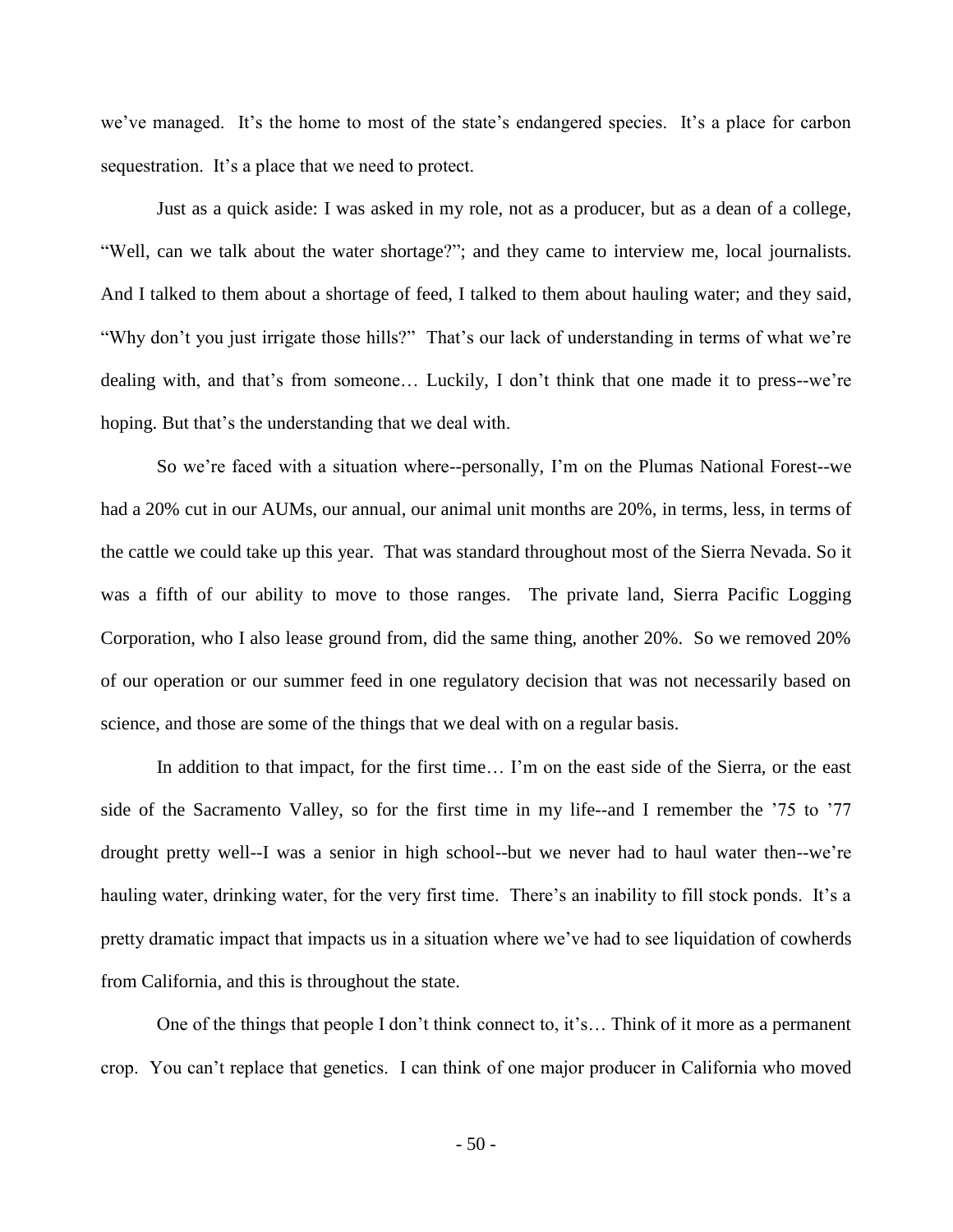600 cows to Nebraska. They won't come back. That was a million dollar move, \$100,000 just in trucking. It's the potential for that impact to the economy. Now, he's still keeping an operation here, and I hope he stays because he's one of our best in the state. But 600 cows is a pretty significant impact to a local economy if you're talking a million in calf sales a year from one small community.

So what we'll see as a challenge is--we see this, and just sitting here--the complexity of this issue is so overwhelming. Good luck, folks. I mean, it is a huge challenge, and I realize there are no simple solutions. But we are faced with a situation in rural communities that we have to think creatively, and I think our great concerns are that the solution could become a problem. And I'm speaking as a producer, that well-intentioned solutions may cause greater problems for us. And as first vice president of California Cattlemen, there's probably three things they would ask me to speak to--and I realize this is not one that's going to have unanimous support around the table--but water storage is a thing that our members still believe, whether it's a solution or not, it's partial solution--more cups on the table, more sources. And I know Assemblyman Gallagher has raised the issue already of Sites. Frankly, I'll tell you our membership who voted for Prop 1A with a heavy lift by much of agriculture feels it was a bait and switch. I feel a lot of pressure when I go out and talk to our members that it will never happen because the state doesn't have the political wherewithal to get it done. And we recently, at our California Cattlemen's convention about three weeks ago, actually passed a staff directive instructing our staff in Sacramento to raise the issue on water storage every single opportunity they can, get us updated, let us know where you are, let us know if it really has an opportunity to move forward. And I recognize it's not a single solution, and I'm not suggesting that, but I assure you in our part of the world, Assemblyman Gallagher, you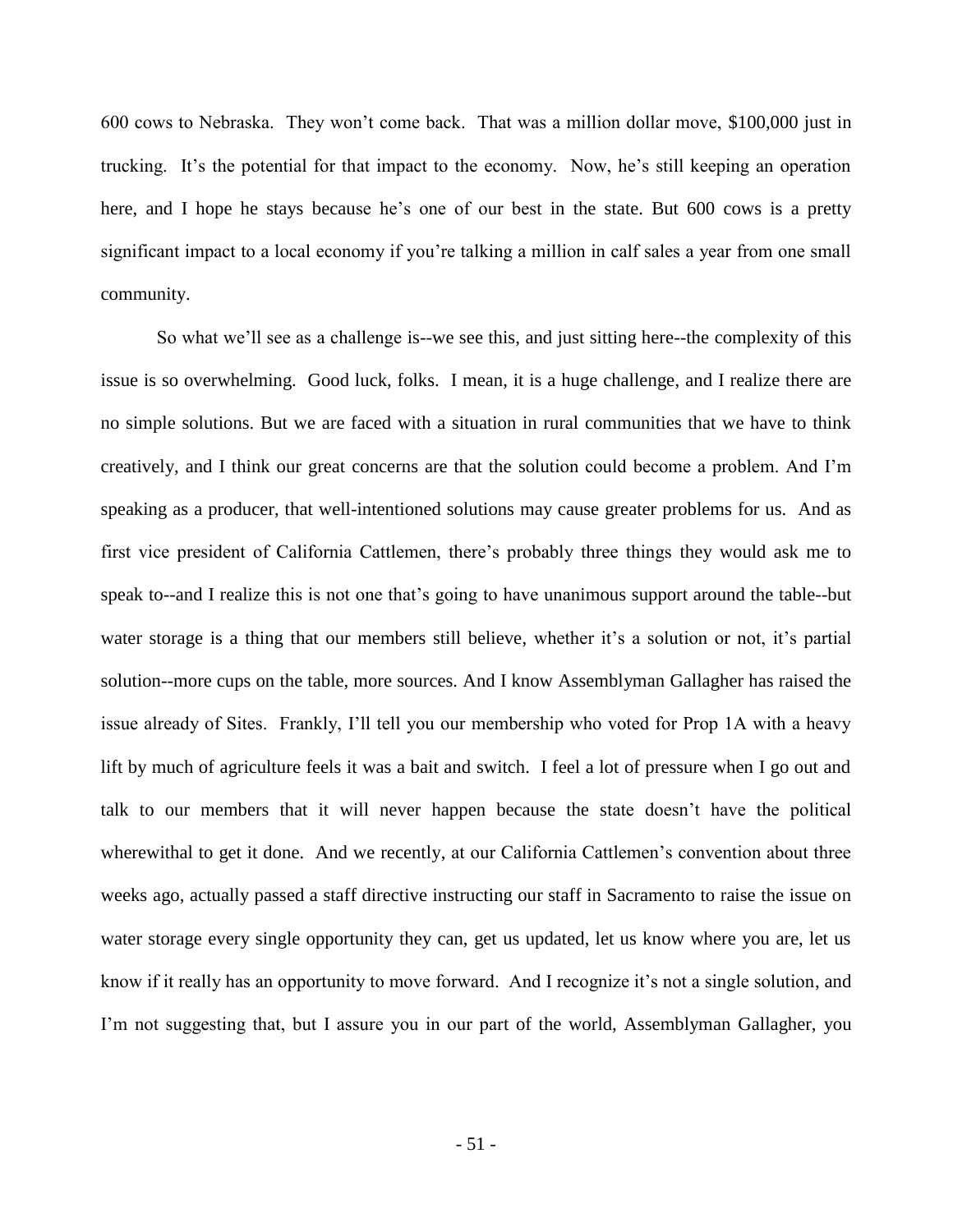have great support for anything you could say about Sites on a continuing basis, and you'll probably get that continually from our people.

And then secondly, I think we are greatly concerned about the level of regulation that we deal with both from the state Regional Water Quality Control Board and the regional boards themselves, who act independently and put us in onerous situations simply to meet regulations and frequently without science, and that's an ongoing problem that our members are concerned about with water. We've had several challenges recently. Some of you may have participated last year or heard about the Grazing Regulatory Action Program, for example. So regulations are a concern for us.

And then thirdly, there is great concern that in this time of severe drought, a very complex issue, we can't look for simple solutions when it comes to water rights and historic water rights and what those may mean to us as producers and people who work in rural economies. Frankly, changing those water rights significantly could collapse rural economies significantly.

So those are our greatest concerns, and if I were to reiterate those, it would be water storage, the level of regulation, and then what we do in terms of whichever last one I just offered. And I'm sorry, but I really do have to run fairly quickly, and I apologize, but it is a personal family issue.

**SENATOR GALGIANI:** No, I... We're grateful that you're here and that you were able to do this…

**DR. DALEY:** Well, thank you.

**SENATOR GALGIANI:** …and contribute.

**DR. DALEY:** And thanks for inviting me.

**SENATOR GALGIANI:** Thank you very much. You're very welcome. Thank you.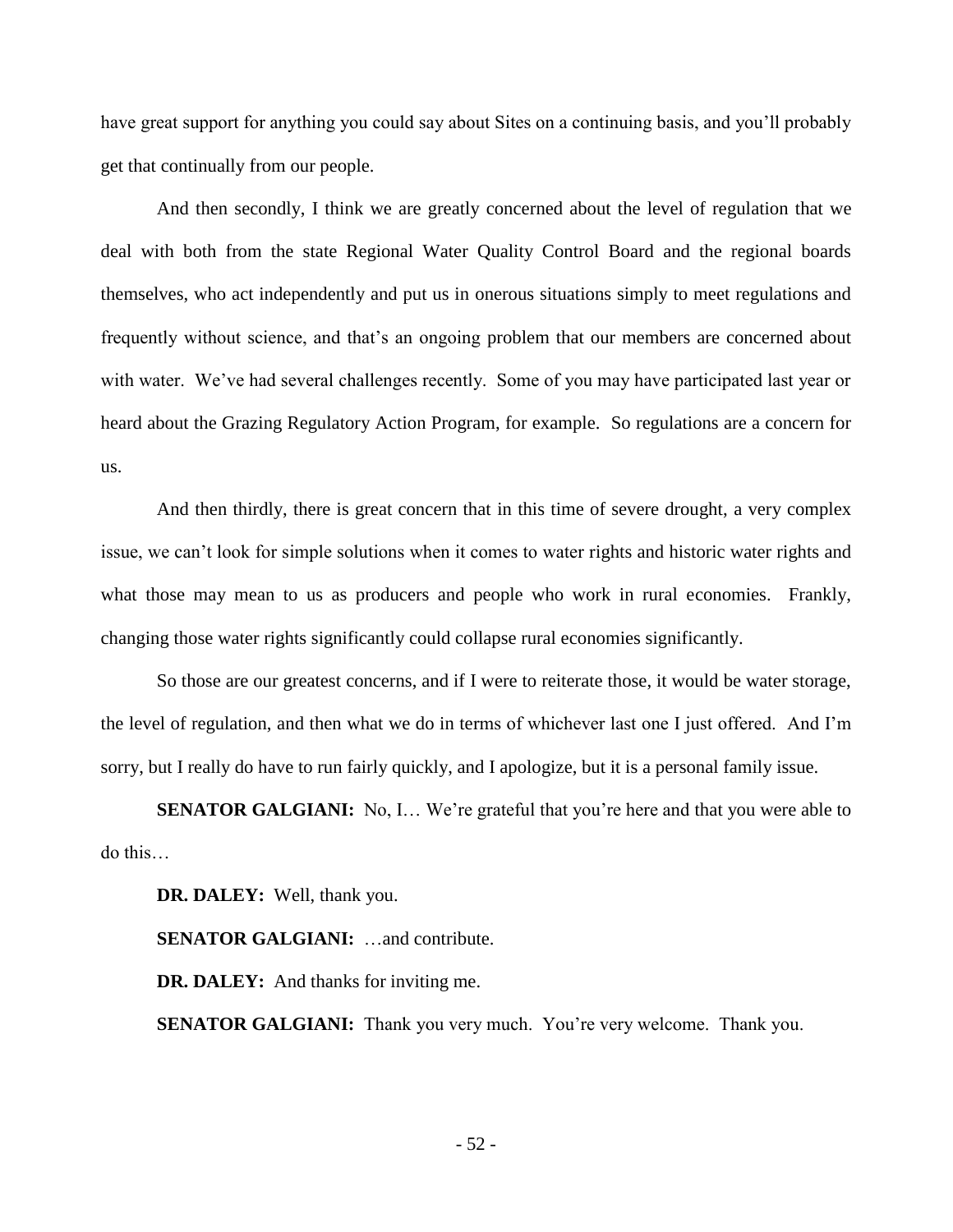Next, we have David Zoldoske, Director for the Center for Irrigation Technology at Cal State University, Fresno.

**DR. DAVID ZOLDOSKE:** And thank you for inviting me here today. And I think our assignment was adaptive strategies to mitigate drought's impact, so I'm going to share some thoughts primarily on-farm about that, and there are things we can do. I know we get kind of drug into some of these giant issues, and there's a lot that can be done and should be done, and I'll address those.

While I'm here representing Fresno State today, I also represent the Cal State University system. We have 23 campuses and 300 or 400 faculty members actively involved in water issues across the whole spectrum of saltwater intrusion to constructed wetlands to, obviously, irrigation. So think of us as a resource for the state. I think sometimes we are a best kept secret, and I want to assure you that through our Water Resources and Policy Initiative, which the chancellor initiated in 2008, we are ready and able to help the state through these difficult times.

So with that, I want to start off by talking a bit about basin efficiency and on-farm efficiency. My conversation today is going to be about on-farm efficiency. Those two concepts get interchanged. We do get basin efficiencies that are quite high, and what that really means is that over-applied water goes back to the groundwater and is not lost and can be re-used another time. On-farm efficiency which the grower uses to grow the crop is a different matter, and I think that's what I'm going to address today. There are lots of opportunities there, I believe, to improve water use efficiency on-farm and has multiple benefits.

One of the questions I like to ask panels like this: who believes that drip irrigation uses less water? And most of the time, everybody raises their hands, when, in fact, drip irrigation plants use more water. And so you should understand that there's this big myth out there that somehow drip

- 53 -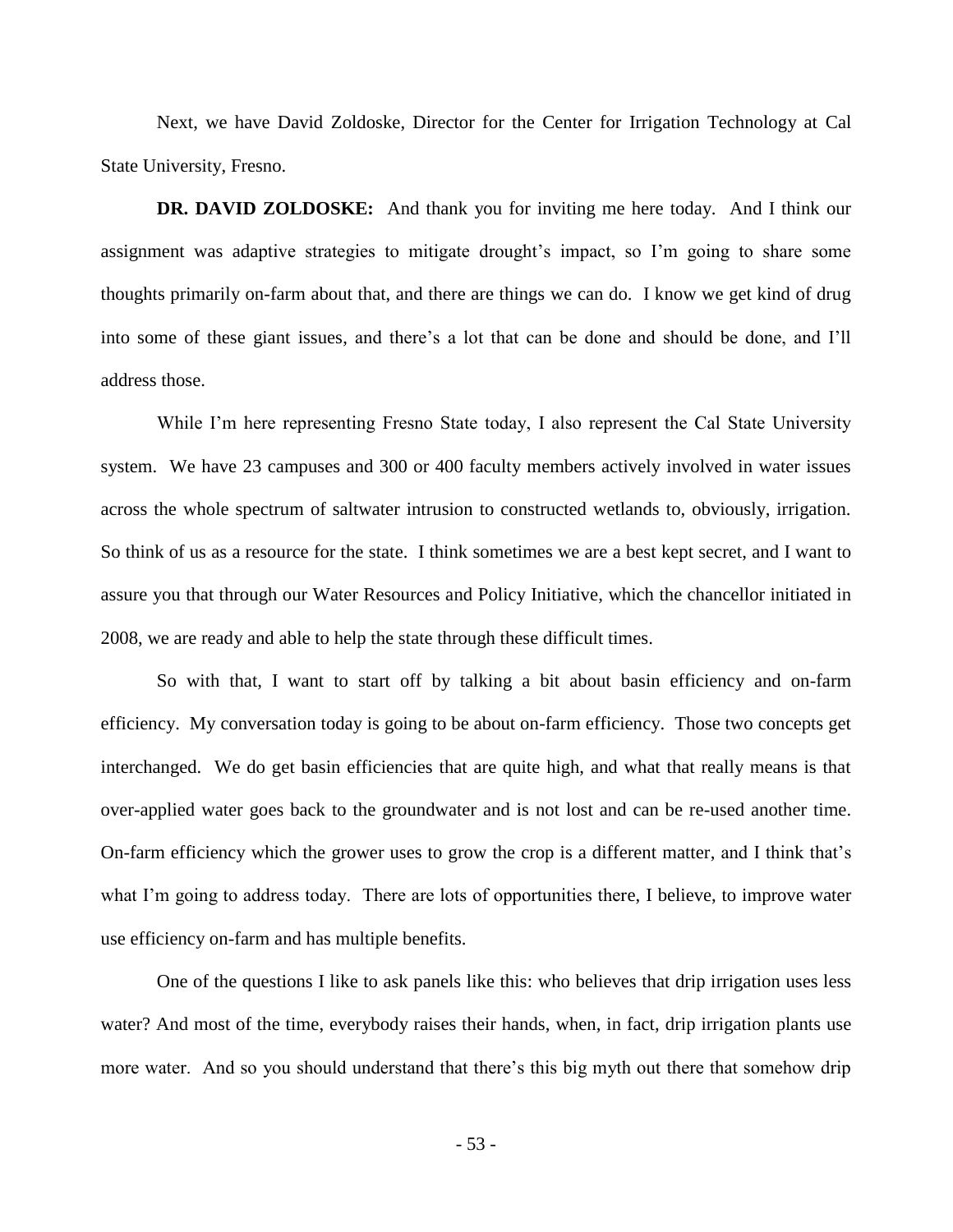uses less water. Now, how can that be? Well, it's more efficient in the sense that all the plants get more uniform applied water and we get yield increases, and that's why you hear about increased production with drip irrigation. It's not because the crops use less water, but the plants actually use more water.

What it does do when it's operated correctly and maintained correctly is that the system then applies water more uniform and less water moves beyond the root zone, which we can see with flood irrigation, but that's not to say that drip irrigations can't be mismanaged and don't waste water. Lots of them do, and we've got lots of data to show that.

Additionally, we like to also make sure that when we talk about "recharge," that is with surface water. When you're using groundwater and inefficient with it, all you're doing is recirculating the groundwater back to the ground, and so there's no net benefit to the groundwater. In fact, there is a net negative to that, and how does that occur? One is that if we over-irrigate with groundwater, we tend to degrade the water quality. We take with it pesticides, chemicals, other things that might be found in the agronomic growing of the crop. So be mindful that when you hear that, that you need to understand the source of the water because if we're inefficient with groundwater, there's no recharge per se.

In fact, I would say the other cost to that is pumping cost because what happens is there's a latency or a time delay from the time that over-irrigation occurs at the crop and below the root zone and the years it may take to re-enter the groundwater. And during that time, there's a delta in increased groundwater lift because that water hasn't recharged yet, and so you're actually lifting up from the decrease in groundwater level. So be mindful of that as well.

I want to talk to you about what we like to call our three big ideas, what we really think are the things to focus on if we want to improve on-farm water use efficiency, the first being pumping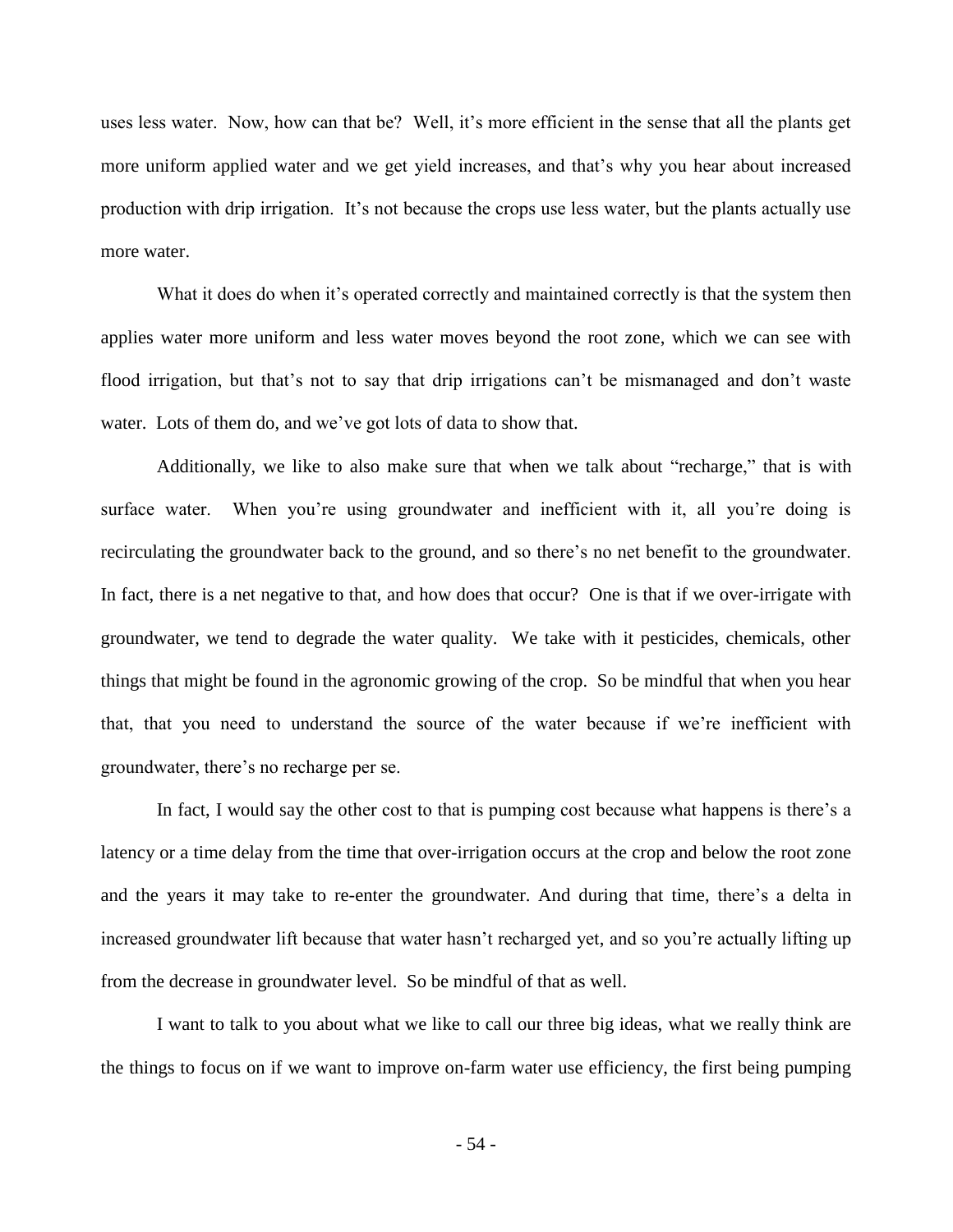efficiency. You now know that probably the majority of the water used to irrigate agriculture in California is from groundwater since the surface waters currently have been significantly reduced; and so relatively small changes in increase in pumping efficiency can provide large increases in water efficiency--excuse me--energy efficiency and in some effect water efficiency. Fresno State manages a problem, a program for PG&E called the Ag Pump Efficiency Program. And currently, we are reducing pump run time by 2 million kilowatt hours a month through that program and conversation on a one-year basis. After that one year that we are able to benchmark, those savings come on for the growers or for the utilities. We actually provide the same services to the utilities.

What does that really mean? It seems it means that the average pumping efficiency in California is somewhere between 53 and 55% efficient. Theoretically, it can be up to 65 or more. What you've got is losses in the motor heat bearings and pump efficiency losses combined. Our average pump efficiency of about 25 or 30 thousand pump tests that we've performed through our program is in the 53 to 55% efficient. And pumps that we encourage to get repaired are down around--started, when we started the program 10 or 12 years ago, it was down around 40% when the repair would occur--and we've been able to, through education to farmers and water districts, move that up to 45%. So we've increased the pumping efficiency on pumps that are repaired by 5%. That's a big number when you think about the hundred thousand ag wells that are out there.

But along with that, we, our estimate is that maybe one-third of the ag wells have water meters; and I would encourage this group to consider advocating for water meters. I know that's a hotly debated question mostly because, I agree, that once the meters are in and we report the groundwater extraction, we will be taxed on that and that water will be used to enforce, I'm sure, the groundwater or the SGMA. But at some point, it's the tragedy of the commons if we don't get a hold of that; we're going to be out of business anyway. So along those lines, there is obviously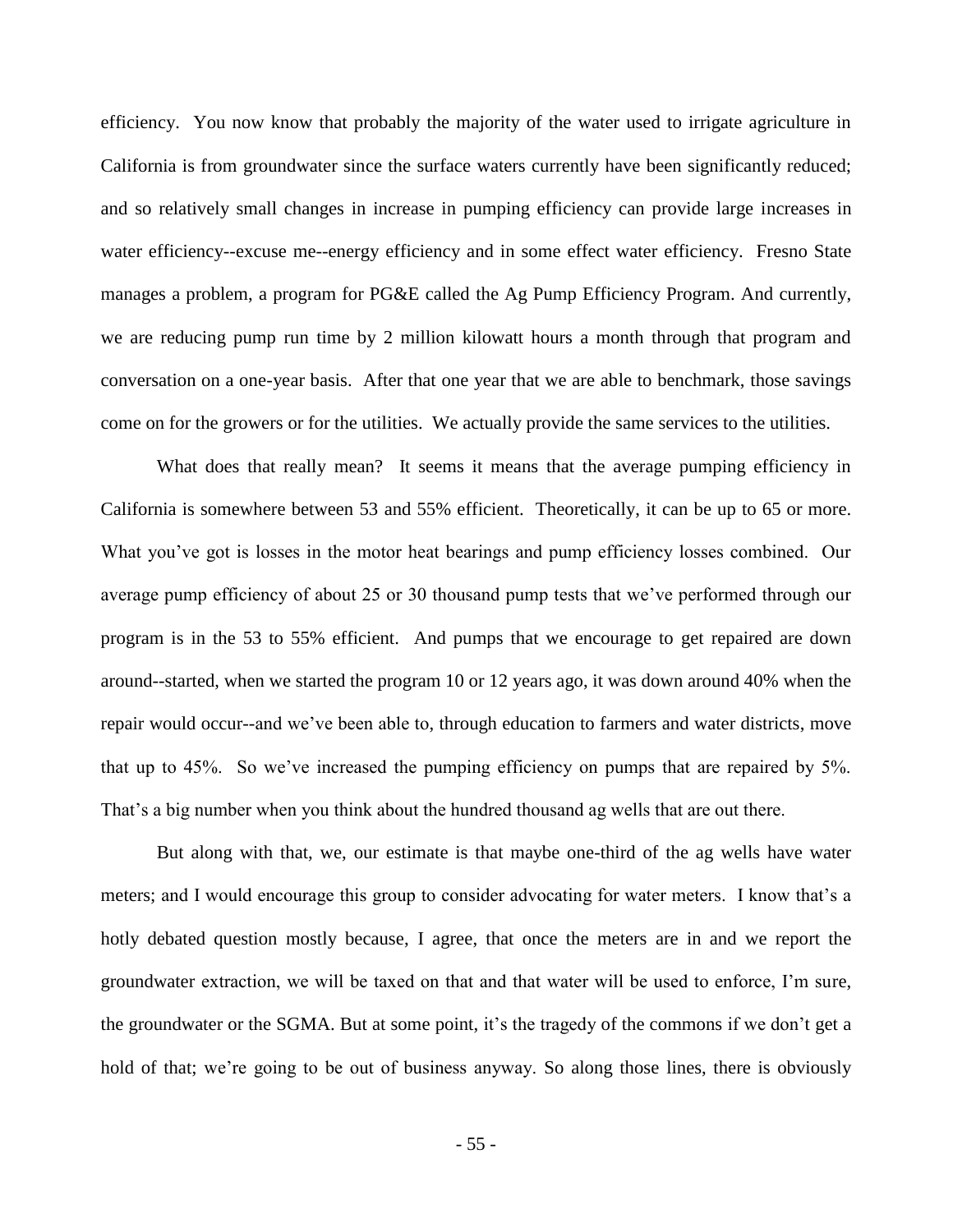another 70,000 ag wells that can have pump--excuse me--water meters on it. Why is that important? Not only to tell you what you're putting on in the field, because what gets measured gets managed--and there's a reason why the legislature has required all urban users have water meters--and how we can benchmark water conservation, water management; but more importantly, beyond just the idea of knowing how much water you put on, it's change in pumping conditions. When we see the flow rates change in a well, that alerts us almost immediately that something has degraded in the system. Now, it might be a falling water table, it might be a plugged filter, it might be a worn pump; but it alerts the operator then to make, take action immediately and not at the end of the year when they look at how they've run their pump and say, gee, I ran 20% longer this year, why was that? And so that potential savings from a 3 or 4% degradation in the operating efficiency to maybe 10 or 15% can be caught early and maintain better use efficiency both with our water and energy resources; and that's important to everybody in the state, including the grower. And any of these irrigation systems, particularly in drip micro, again are dedicated to a certain flow and pressure; and as those systems degregate, the flow and pressures then are not appropriate for that design of that system.

Drip systems are highly touted as being efficient and come in at 90% or higher. Two things of interest to that: Almost none of these systems are ever tested when they are installed and operated for the first time for how well they are distributing the water; it's an assumption. It's a back-of-theenvelope calculation. And secondly--and probably most concerning to this committee--should be that those systems do degrade over time. We've got lots and lots of data--of the 3 million or plus drip microsystems out there--that 10, 15 years down the road they might be 30, 40% efficient, not 80 or 90. And, in fact, sometimes they can be much worse than adjacent surface irrigation systems because the emitters do plug. And what do we do? We continue to run the system a little longer to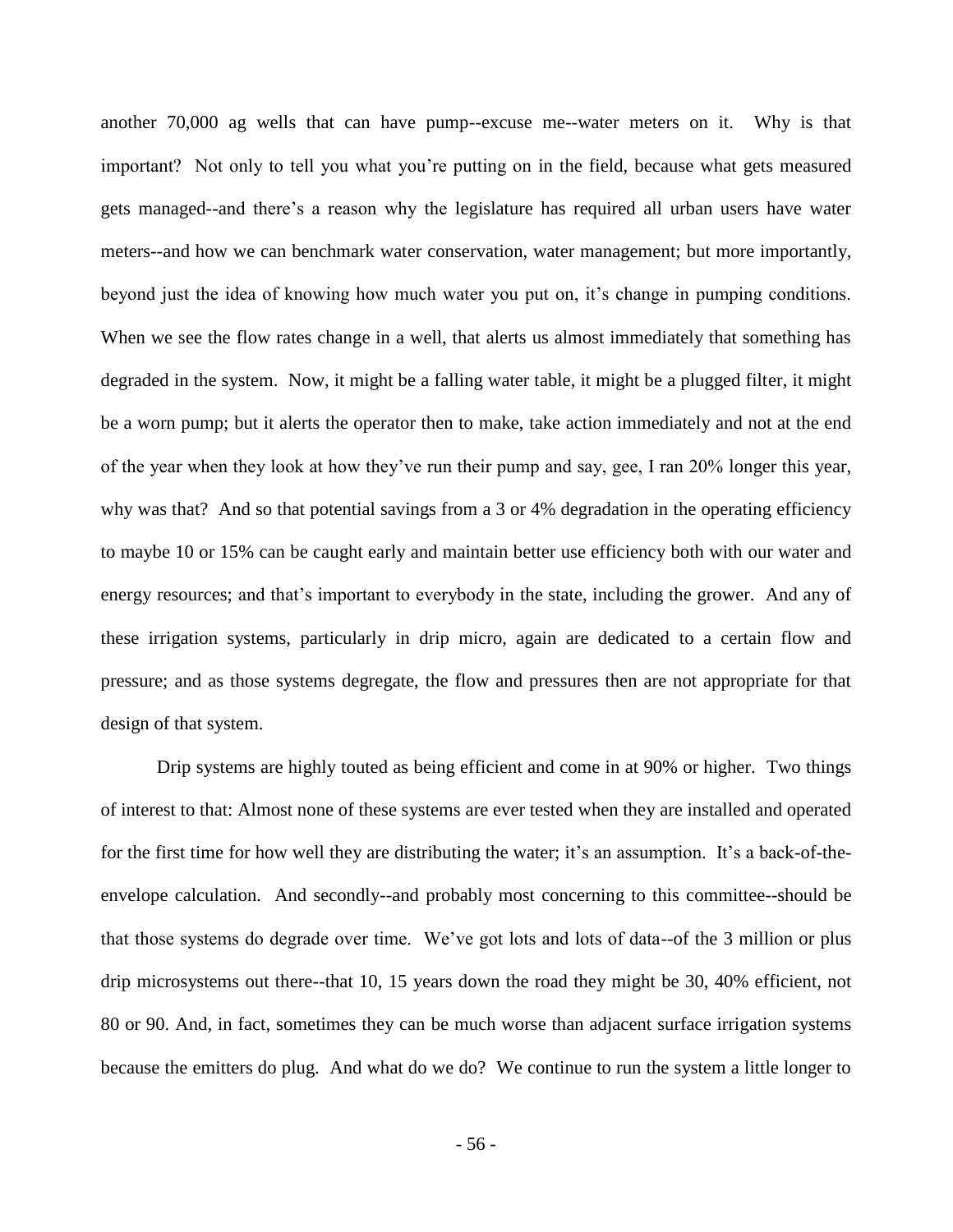overcome those non-uniformities, and all the benefits then are touted to drip and micro are lost. And so one of the things we want to really promote is education, and I'm going close with that- right after I get past the third leg of the stool. So maintenance is very, very important to drip micro and understanding how to evaluate those systems.

And then thirdly, water management. In fact, that's the low-hanging fruit. We see lots of conversations about drip emitters and other things that allow to manage that system. A, if you don't have a flow meter, it doesn't--having a soil moisture reading does not really tell you if that number actually corresponds to what the crop should have been applied in that given day. It just tells you what water is available at that location. Those devices can be very expensive. You may only have one in 40 acres, and so you really are taking a very educated guess as to what the management should be on that. So I want to encourage that the education--when the state provides funding for equipment that education be a component of that. If you get a piece of equipment that's been subsidized or rebated and you don't know how to operate it properly, almost assuredly, you're not going to get the full benefit. I would liken that to my phone. It has many, many features that I just don't know how to use and may or may not ever use them, on a need to know. And I would suggest to you, that's very similar with lots of irrigation equipment, water meters, soil moisture sensors, weather data, etc. So... And I know that the programs that are being run by the state primarily focus on equipment and matching funds, but I would strongly, strongly suggest to this committee education. There's a reason we have universities and extension and that is to make sure that things are done properly and that at the end of the day we get full benefit from our investment.

And the last thing I would say is that the whole idea of getting water meters on all our wells and from the standpoint of the state's rationale--because we're never very targeted or strategic in my view on how we provide these rebate systems, they're pretty much scattered across many, many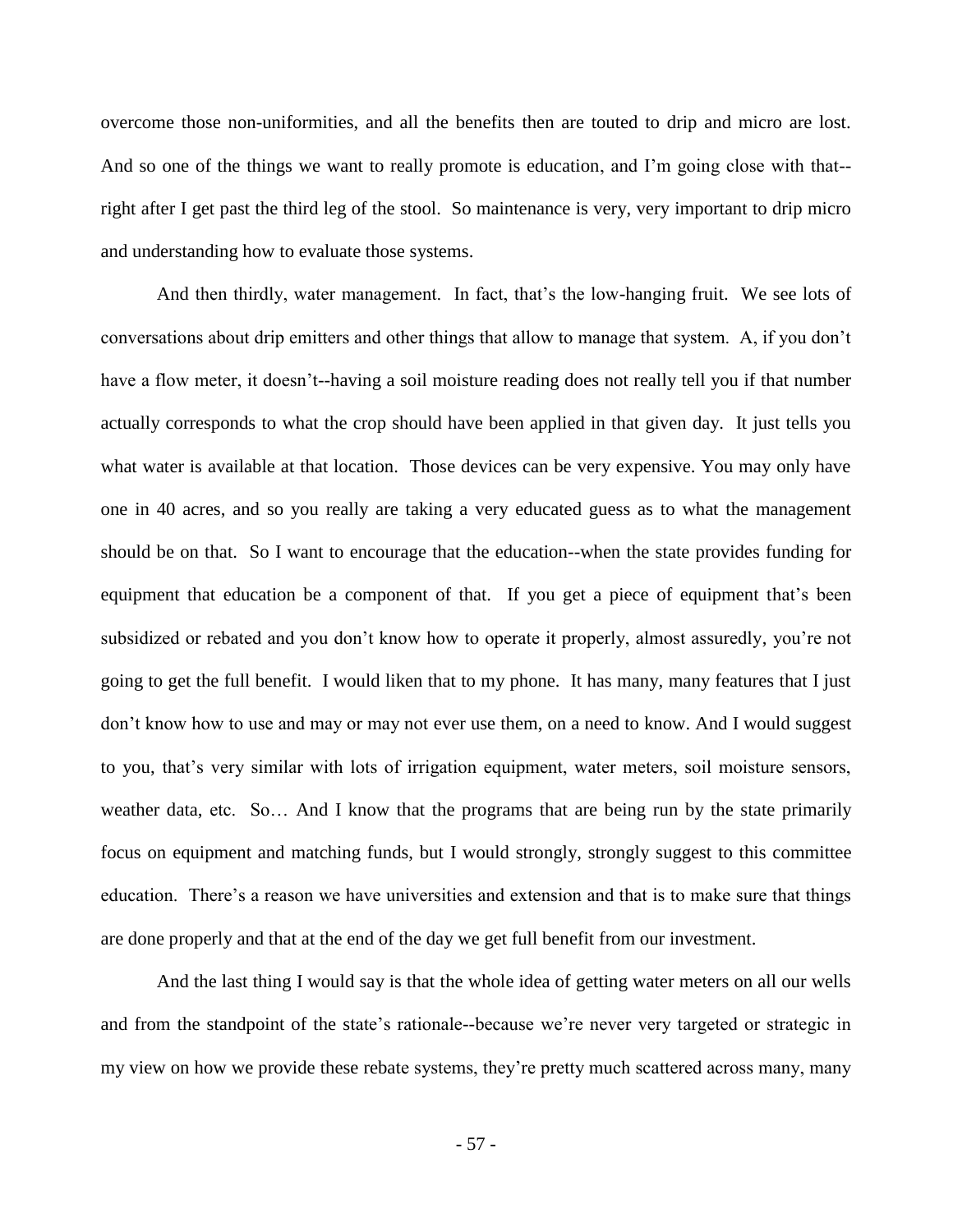areas--and that is at the end of the day if, in fact, SGMA requires the reporting of groundwater extraction the state then has instituted a plan to make sure that every well has a water meter so when that day comes that that data is important to have, what have we done? We've created the backbone or the infrastructure to make sure that data is available. And as I heard earlier speakers say--and I would support this 100%--is that we don't have enough data to manage our water supplies on-farm and off-farm, and we've got to move in that direction. So, sorry if I've gone long, but I wanted to make sure I got the whole story in.

**SENATOR GALGIANI:** Thank you very much. We appreciate that.

And next we have Robert Tse, State Broadband Coordinator for the Strategy for Ag Technology and Innovation with the United States Department of Ag, California Rural Development.

**MR. ROBERT TSE:** Thank you for inviting me to this hearing.

I'm coming at this from a different, somewhat different angle than probably all the other speakers, in my role as the broadband coordinator and also previous roles at USDA. But before I start, I think it's important to set very briefly the global and national context we are in because you have to understand that then to figure out how we better should deal with the drought and the other issues.

If you look globally for--and this affects California agriculture--there are four basic global drivers taking us to 2050. One is global population increase. One is rapid urbanization; half the world now lives in cities. There's a growing middle class around the world, and there's a climate change impact that's going on. There are four long-term trends in response to this: rising food prices; rising global trade of food; rising demand for protein, fruits, and vegetables--which is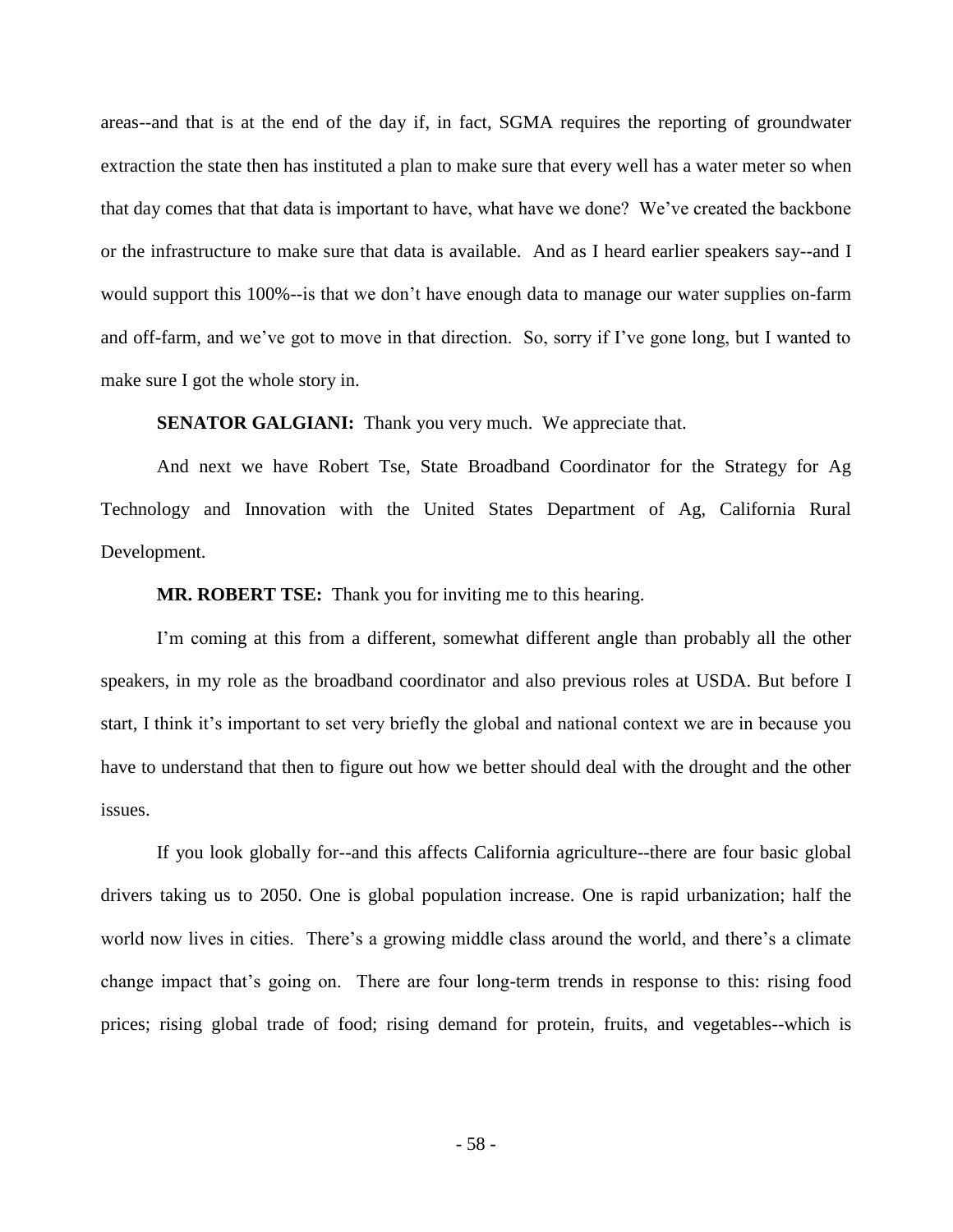exactly what California produces. And we see agriculture adapting to climate change which is, you can read drought into this as a factor of that.

Nationally, California is the top agriculture producing and exporting state. California ag production in 2013 was 46.4 billion; far greater than number two, which is Iowa at 31.2 billion; more than twice that of Texas at 21.6. I just toss that in because we hear about Texas all the time. And California ag exports were a record 21.2--and you heard that earlier--billion in 2013. California agriculture, like its population, is notable for its diversity, makes it distinctive from the rest of the country with 400 different crops grown. An estimated one-half of U.S. fruits and vegetables are grown in California. Two-thirds of the world's almonds are produced in California. This success, and it's a long-term success, is due to a mixture of the Mediterranean climate that we have plus innovation, risk taking, and adoption [sic] by California farmers. California agriculture is simultaneously both local, farm to fork, and feeds the state, nation, and world--so you have this combination.

But the drought comes in as a major disruptive event. The fifth year of a drought--could be longer--has disrupted the status quo and for purposes here has disrupted the status quo in agriculture--its water supply. One hundred percent of the state is in drought. Exceptional drought and extreme drought cover the entire Central Valley, which produces 75% of California's ag production. Another way to look at it is we are the drought equivalent of--if you are a Garrison Keillor fan, when he talks about Lake Wobegon where all children are above average--all of California is above average in drought in terms of status. That's not the greatest thing to have.

I think you've already heard enough--some details about the numbers and the drought impact--before. I would say the two figures to be of concern about is the increase in fallow land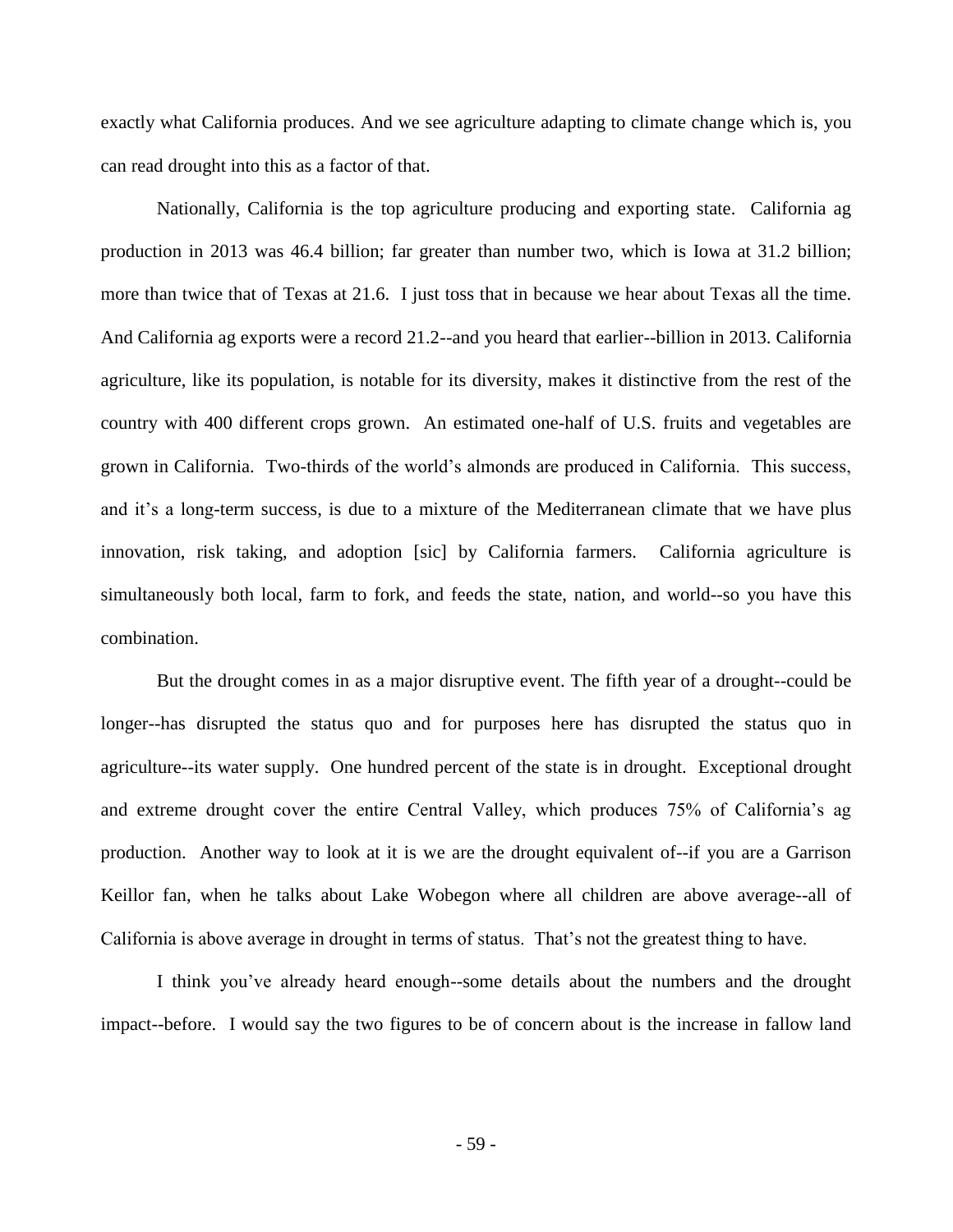from the 400,000 acres to over 500,000 acres, or up 32%, and the discussion about job losses. The estimate is 17,000 in 2014 and rising 9% to 18,000 in 2015.

But there's a greater drought impact beyond the amount of fallow land and number of lost farmworker jobs. You've heard that in the previous panel, and I would just kind of like to rephrase that as well because I was at a roundtable in October, a farmworker roundtable on drought in the San Joaquin Valley, and, again, in that meeting there was direct individual description of the impact of the drought. They put a human face on the drought beyond the macro numbers that I typically would look at. But I'll just summarize what they said and what you also heard before, that there is a disruption of the farm labor market. It's not just unemployment of farmworkers. Because of changes in the types of the crops grown and the resultant change in the number of farmworkers needed for those types of crops, it's actually quite disruptive of the status quo. And there are changes in the nature of farm work, which I'll get into more in a second. In some cases, a lot less farmworkers are needed per acre, so that's part of the disruption of those who are already working. And, you know, part of the disruption in the local rural communities is that these farm jobs that do exist, they're much further away. So people in that roundtable, they were talking about traveling as much as 50 miles to those jobs, and that's a big change in terms of cost to them, in terms of gasoline and having to have a car to get to those distances.

And farmworkers are very explicit in their view of the drought and drought assistance, and you also heard part of that in the previous panel, but I'd like to reiterate it. It was quite explicit, the discussion about leveraging current drought assistance to enable farmworkers in the rural community to be better off after the drought ends. They're not interested in stopgap measures that would just get you through that time period and then you're not any better off after the drought. Because you also have to remember that in California, and particularly in the Central Valley, the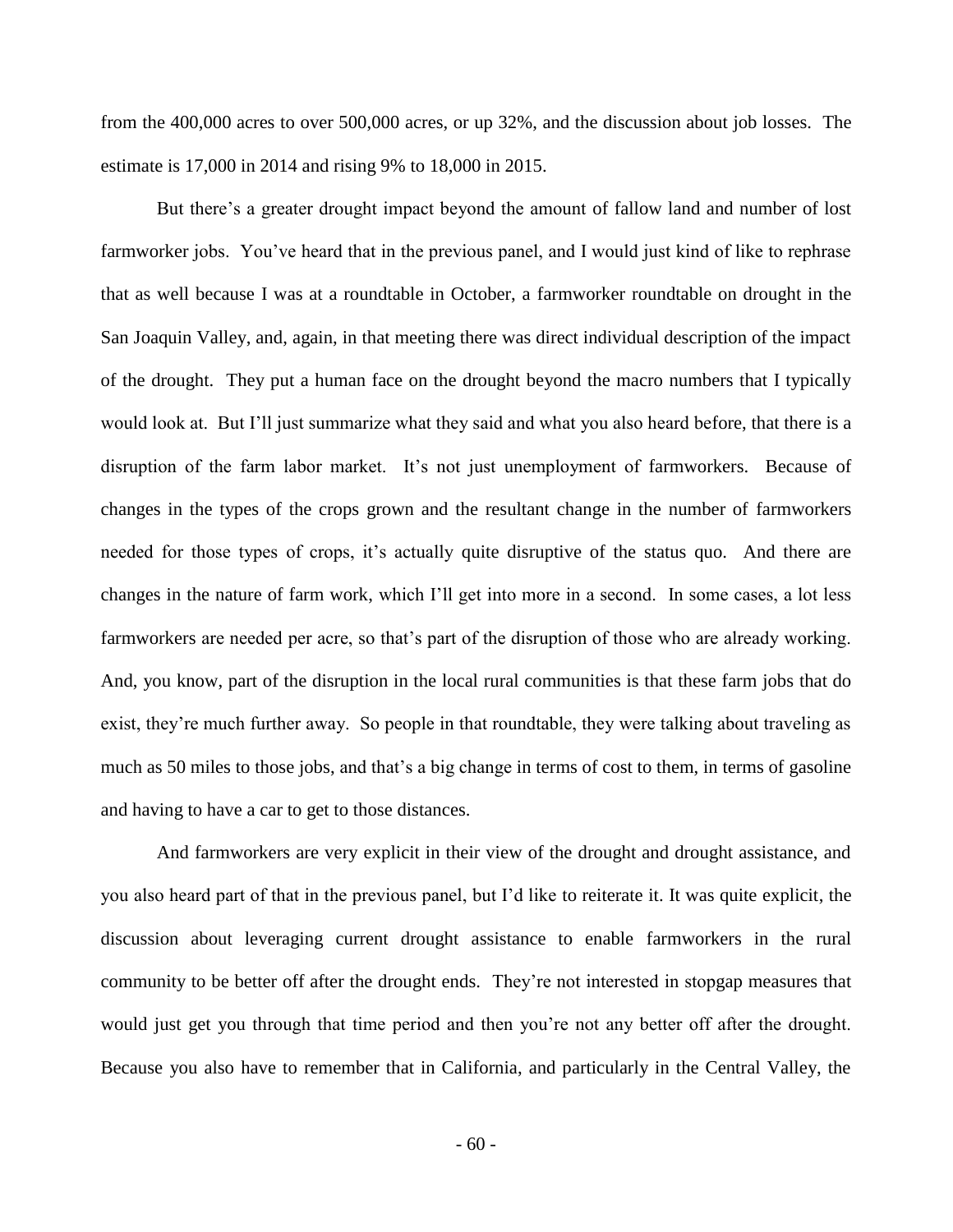highest level of poverty in the state in these rural communities, and that poverty level was there before the drought, before the recession. It's there and it's, and the farmworkers are asking for means of dealing with that. It's one of the things.

And what I thought was interesting--and this is particularly my role as the broadband coordinator--is that farmworkers expressed the need for broadband access in rural communities. It was the direct reason for that because they recognized that broadband is a means to access worker training, which you also heard about in the previous panel, worker training to get the skills for the new drought-adjusted agriculture. And if you look at it from--and I'll… That's their perspective that they raised.

I'll look at the same thing from my perspective as an economist, an agriculture economist. And the drought is a disruptive event, but there can be a positive side that comes out of it if you think about it--it does--as a disruptive event and essentially knocking out the status quo in a lot of things going on in agriculture. What it does do is opens the door for innovation and stimulates innovation. Basically, it forces people to innovate if they're going to survive. Those who… And it opens the door, and if you think about innovation, those are the… Innovation is a key part of what California agriculture has a whole history of being known for, is why we got to where we are in California agriculture. It's also the tech industry, and we are now seeing the two come together and the opportunity with innovation somewhat stimulated by the drought--but it was happening anyway- -moving faster.

So if the drought is driving farmers to adopt the latest new silicon-chip-based technology, it's a fast fundamental shift that's occurring. I think it's comparable to the advent of mechanization in the early 20th century and the steel plow in the mid-19th century. It's coming very fast. Drought is moving it faster than it otherwise might. This technology change is driven by the need to use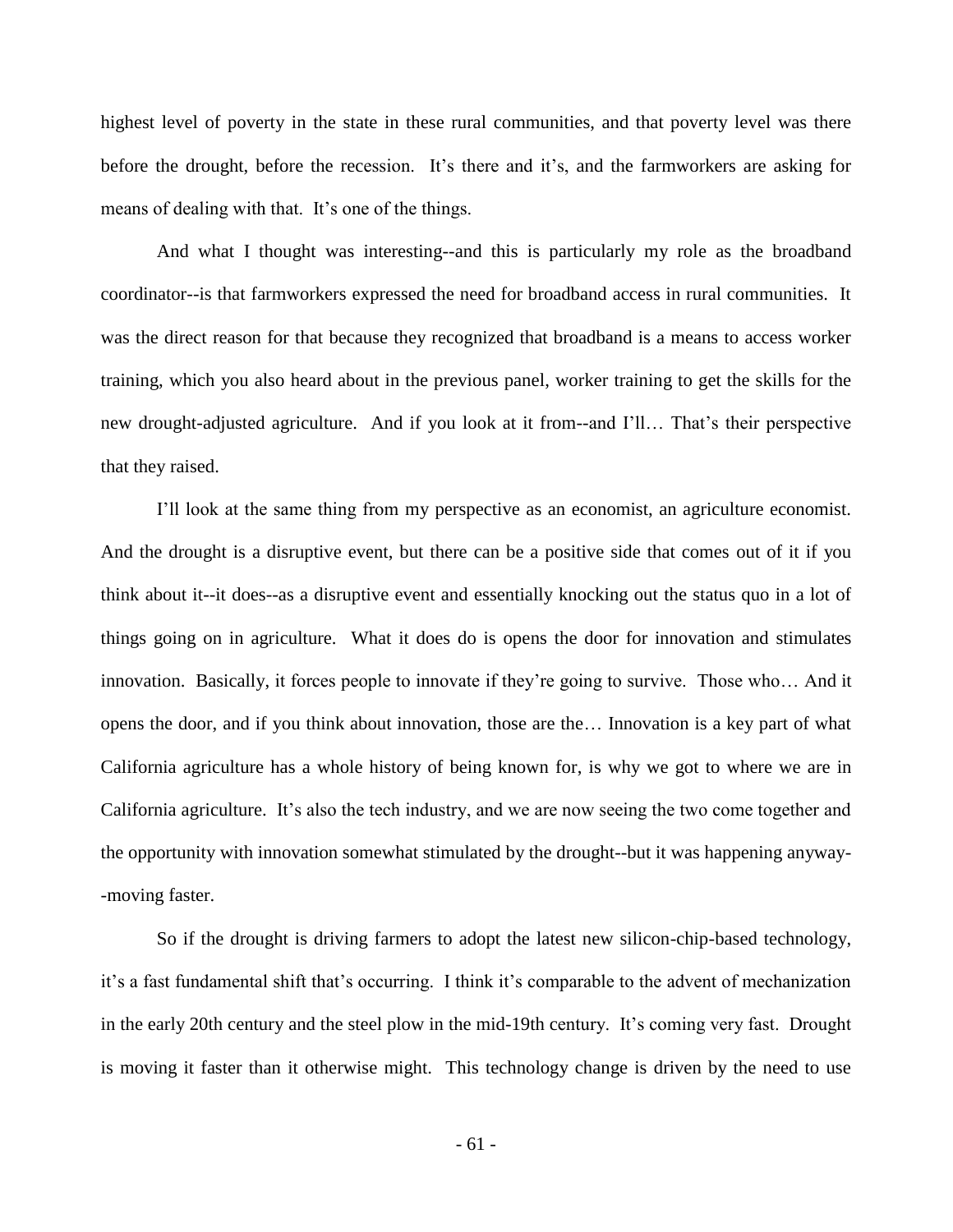available water for farming more efficiently or more effectively. It offers the opportunity for farming not just to survive the drought but actually to thrive in whatever new water ethos there is. The net consequence for farmworkers is this: It's going to change the nature of the skills needed for farming, and I think the farmworkers even in the previous panel but certainly at that roundtable, they seem to recognize that. And what it means is that a new set of skills needs to be obtained to be able to do that kind of more technology-oriented farming.

Farmworker education can be met by using existing program in distance learning through the community colleges, exiting workforce training programs. Particularly, the community colleges in rural areas such as West Hills, Coalinga, or Reedley are at the forefront of this. West Hills--who I have actually worked with quite a bit--they have their Farm of the Future program which is the hands-on training of the newest of whatever farming technology or farming skills that are needed. They're doing that directly there.

This new ag technology is not just water oriented, but it does cover a lot of different areas from water to increased yield--you've heard references to that--strengthening the environmental footprint of agriculture; energy usage, either shrinking energy usage or renewable energy. And then another area in food safety, and there was kind of a half reference to that discussion about pesticides which comes in with that.

What these technologies have in common is the use of silicon chip technology and remote sensing and control devices to generate and transmit data. The resultant data analytics combined with agronomics offers much greater efficiency in the use of water and increases in yield. Agriculture data analytics also offer the ability to run scenarios into the future of alternative types of crops that could be grown given the inputs that are there--what you think the inputs would be--say,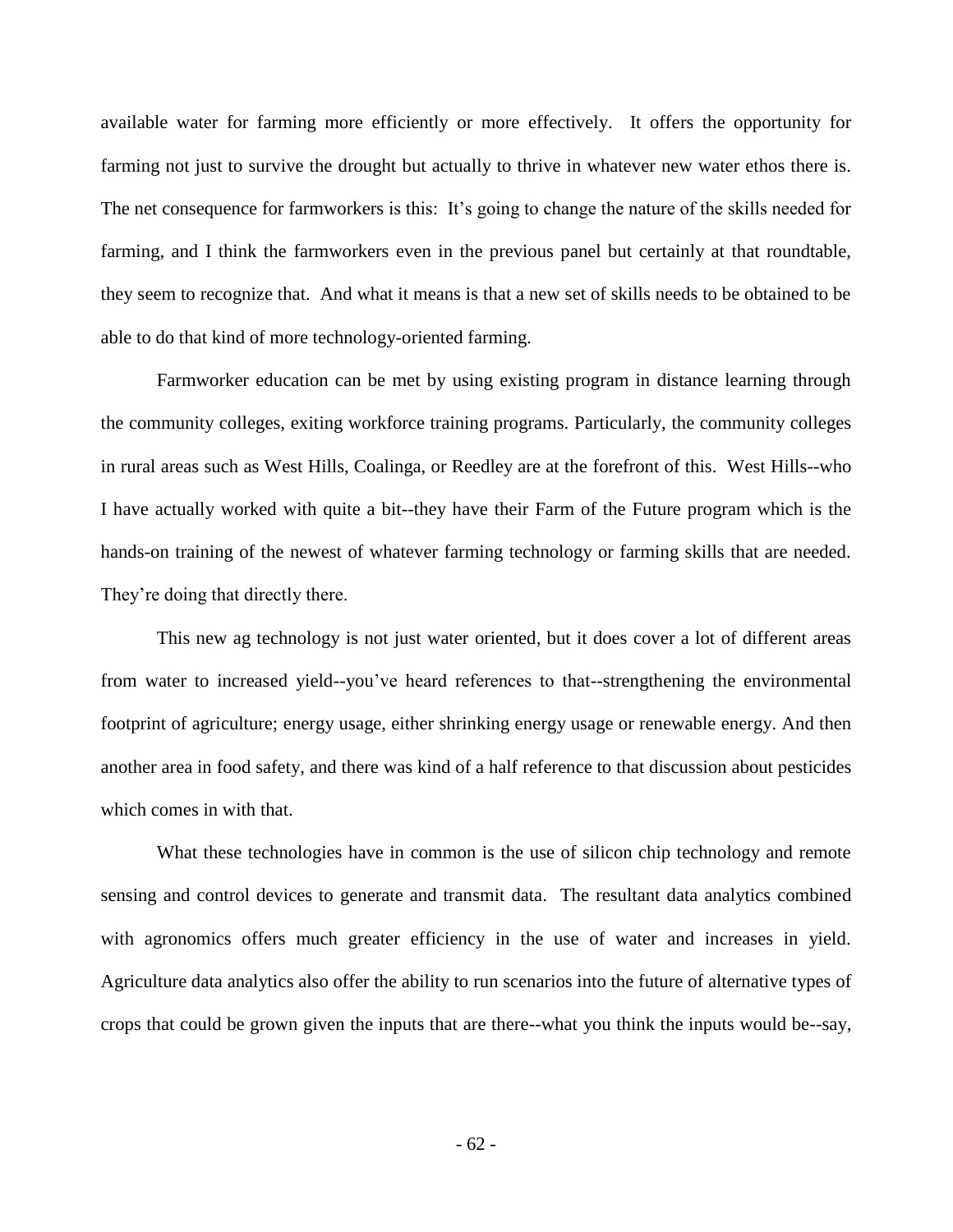less water in the future--and figure out which of the 400 crops that are produced in California might be better off to be grown.

Again, farmworkers will need to acquire these new technology-based skills in the shift to this technology-oriented agriculture. And I think it's important to remember that this technology does not replace farmers or farmworkers. It is a new tool for better farming with or without drought.

This ag technology has a major constraint, and it's not water. It depends on transmission of data from sensors in the farm field, as would be the shorthand description of it. Wireless broadband access in the farm field has to be available to utilize this technology, and this is the weak point of California's rural infrastructure, rural broadband. Broadband overall is the platform for rural prosperity. For today's discussion, we're just talking about ag technology in the farm field, but there's a whole other range of things. And, in fact, today--as we're here--at UC Davis there is an Apps for Agriculture Hackathon going on, where they're actually developing apps with direct application to agriculture. And it occurred to me--because I was there yesterday when they started the hackathon--and one of the discussions that was raised by one of the farmers there of an app- they were looking for--was an app that would reach farmworkers and give them education or the knowledge of the pesticide rules in their native language. And this would be an application of--you could think of it this way--of social media into creating an app that would give you all the lessons of what you needed to do in the native language. And also, it would be--I guess it would be--audio. So it's not dependent on a written set of instructions--which may or may not work for, depending upon that population.

So this is the kind of innovation that can come from technology if you push it. But, again, it doesn't work unless you've got the rural broadband. It's also a link between both the rural and the

- 63 -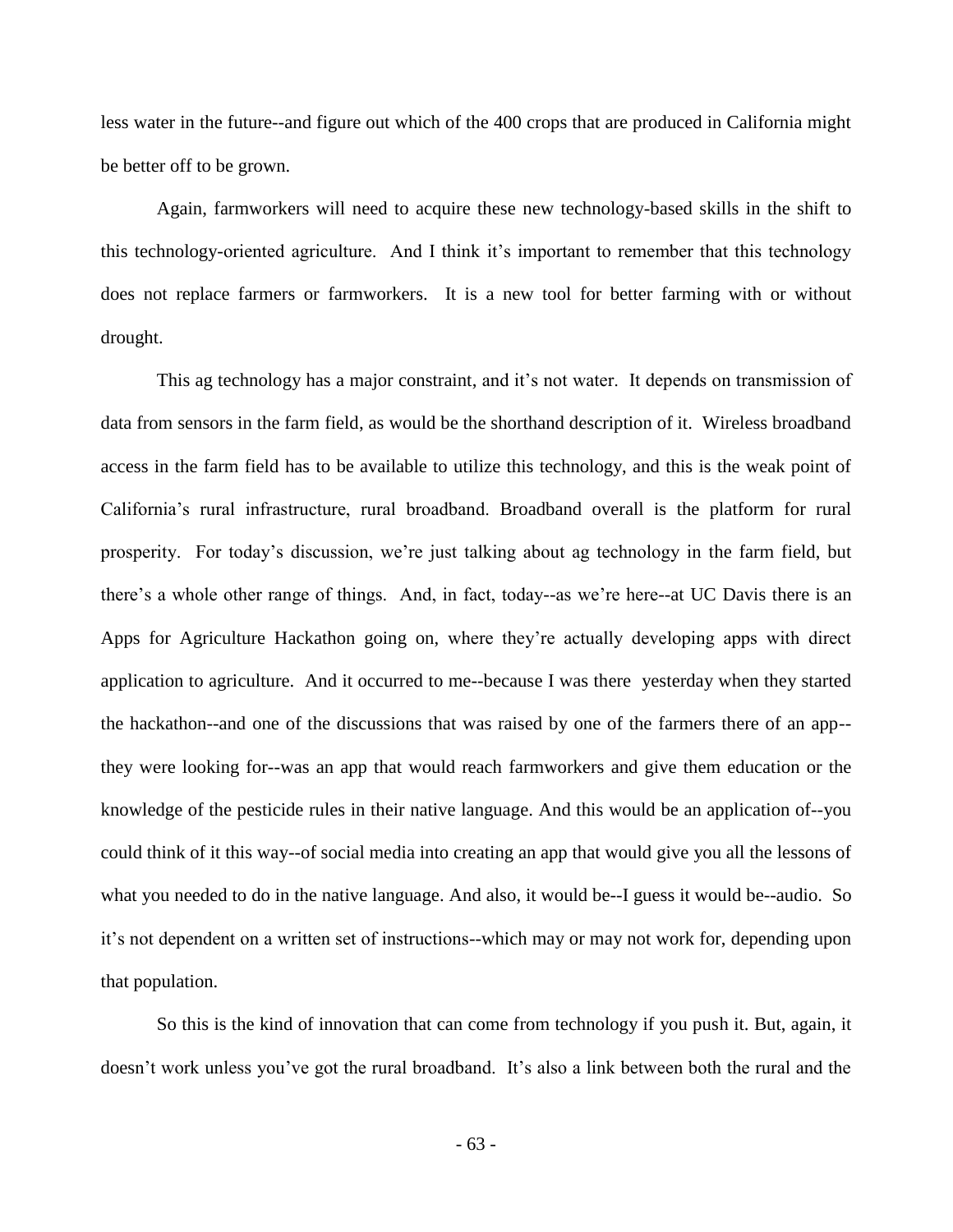urban parts of California. In the handout, in this chart, there's like a big--I won't go through it--but there's a big sort of chart which shows that linkage between the urban and rural parts of California. I mean, notably, I guess one piece of that would be telehealth, telemedicine linking urban hospitals and health care to the rural patient or farmworker. It's a much more seamless application of things, but the whole range of areas is part of that.

And, you know, one of the things that's important to remember about broadband is--when you think of California, and they talk about broadband and they talk about the 96% of the state that's urban in terms of where the population is--but you have to remember 95% of the state by geography is rural. You don't get a statewide ubiquitous broadband system unless you fill in the 95% of the state. And that's something that, if you talk to telecommunications people, they don't think about because they're very focused on the urban population and where that is. So in that sense, we are, today, literally in a very similar situation to what we were in the 1930s with electricity. In the 1930s, electricity had come to all the big cities. Rural America was not wired up. And you can… And it didn't pencil out for the electric company, so you can understand why that is. And that's where at USDA the Rural Electrification Agency was developed and in the '30s, '40s, '50s and '60s brought electricity to rural areas across America, including California. On the broadband side, it's the same thing. Because if you develop those apps--and that discussion came up yesterday, the connectivity aspect--if you have the app, if you have the light bulb, it doesn't do you any good if you don't have electricity or you don't have the rural broadband. And that's the connection in there.

So I'd like to conclude with these remarks: The ag sector--to repeat--the ag sector is rapidly adopting chip-based ag technology which offers substantial increases in efficiencies and irrigation and other inputs such as ag chemicals. Farmworkers are affected not only by fallow land but shifts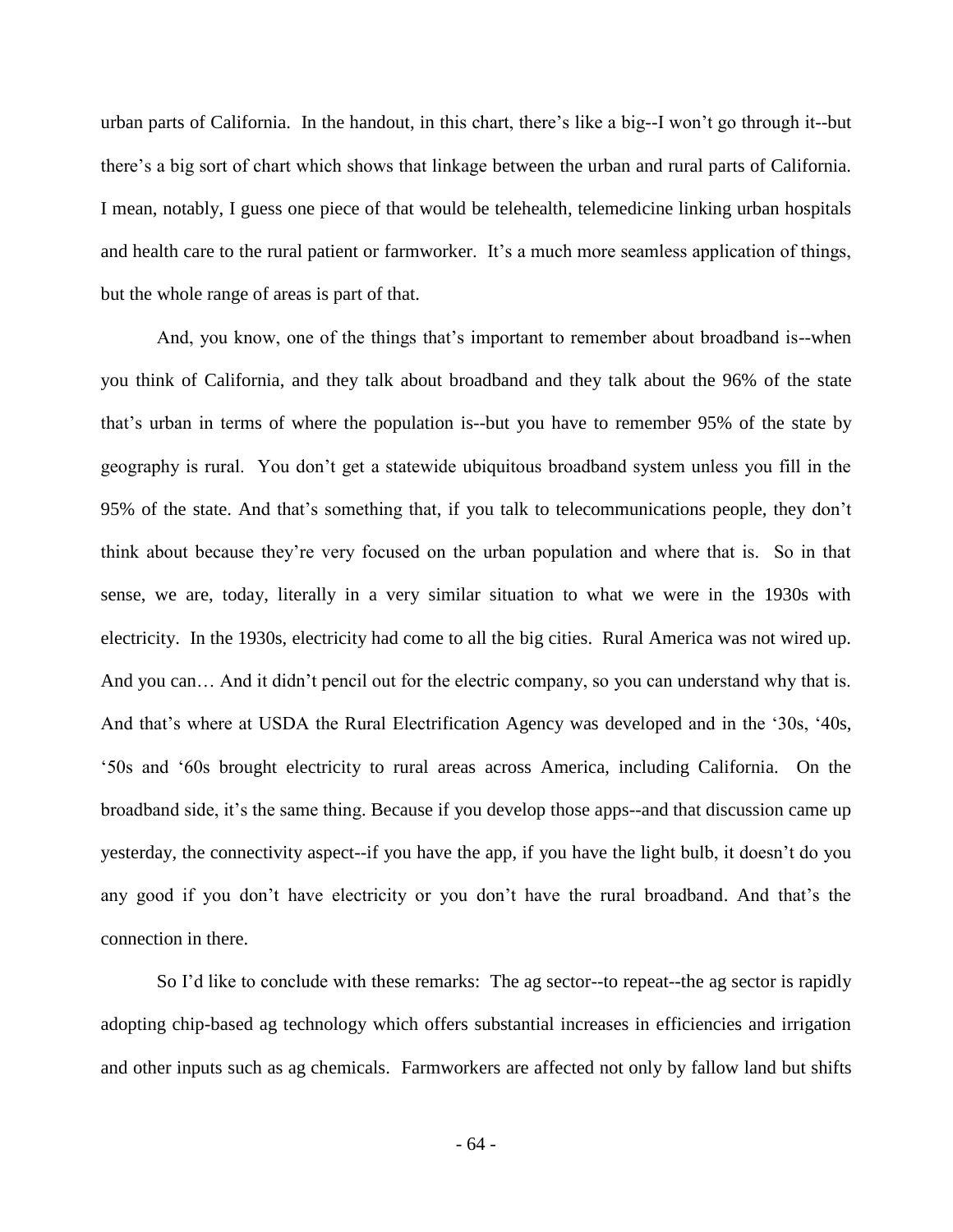in the type of agriculture and the technological skills needed. The ag sector and farmworkers need access to better broadband to utilize the new and evolving ag technology to acquire the new ag tech skills needed for farming available via distance learning and rural community colleges. The rural broadband infrastructure is the critical underlying platform for adaption to disruption caused by drought and for the future economy of rural areas. So I'll leave you with my vision statement. Development of new agriculture technology and its adoption in California offers continued growth of the agriculture economy and the potential to develop agriculture technology clusters across California--with the caveat--if there is robust broadband infrastructure in rural areas. So thank you.

**SENATOR GALGIANI:** Thank you. And next we have Tim Johnson, President and CEO for the California Rice Commission. Please.

**MR. TIM JOHNSON:** Well, thank you very much for the opportunity to address you today. I am Tim Johnson of the California Rice Commission. We represent the state's rice farmers as well as the rice marketers. There are over 40. We're about a billion-dollar-a-year industry, and we grow rice on average about 550,000 acres.

Really, we'll have my comments focus on three areas--very practical as you would expect from a farmer, an agricultural group. First will be the impact of the drought on our industry; I think it's quite remarkable and fairly unique. I will also talk about actions that I do not believe will help from this body moving forward. I'll conclude on some actions that we do believe would make the drought situation better for the coming years.

Well, first, with regard to the impact of the drought on our industry--really, no single crop has been more impacted--maybe forage crops--other than rice. Last year, in 2014, we grew 25% less acres. This year, for 2015, it got even worse, 30% fewer acres planted. So this year, we'll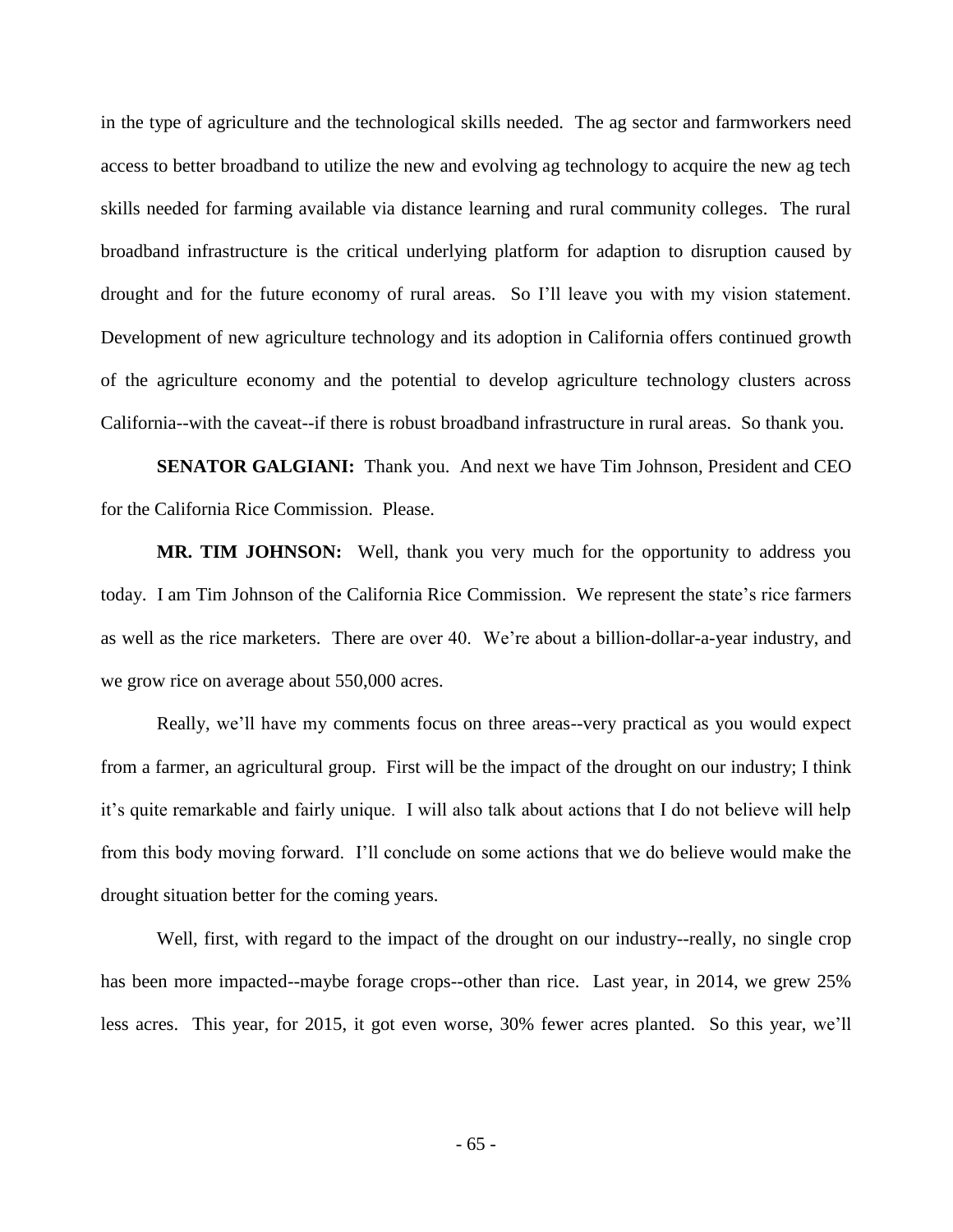grow 411,000 acres of rice. That's a reduction of 139,000 acres. You hear this number: 500,000 acres of fallow ground in addition. That--139,000 of that was rice.

It's meant significant impact on farmers and communities and suppliers, and I'm going to focus a little bit more on the supplier side in my comments. Of course, less income, fewer farm jobs. Farm jobs in rice tend to be long-term employees, sometimes multi-generational. Farmers are doing everything they possibly can to keep as many people employed, maybe fewer seasonal workers; but we're also starting to see that erode into your long-term, 20-, 30-year employees with benefits, members of the family. And it's having an impact. Also, less tax revenue and less need for services.

Yesterday, I happened to be standing at Farm Air, which is an ag applicator just right outside Sacramento, and I asked Bill Porter, I said, "Bill, you know, how have you been dealing with the drought, fewer acres of rice, fewer need for planes to plant my rice seed, fewer needs for applications of crop protection materials and fertilizer?" And it struck me that he said, "Well, my solution this year has been to sell one of my planes." So you're selling your means for your economic livelihood because that's the only option that you have left. He said, "If it rains, maybe next year I'll hire that pilot back and I'll lease a plane." He says, "If it rains for two years, maybe I'll buy that plane back." But those are the kinds of real world decisions that farmers are making. You're selling equipment, you're selling ground, and our suppliers are having to do the same thing. So while it's been very flexible--I agree with the comments made by the economist and Dr. Lund earlier--we've had amazing resiliency, but it has come at significant and real cost.

The other thing I'd to talk about which is a little less recognized--certainly been alluded to today by a number of speakers--is there's also a less recognized impact, and that's on wildlife. Fully 60% of the food for the Pacific Flyway in the entire Central Valley--so, right, we're talking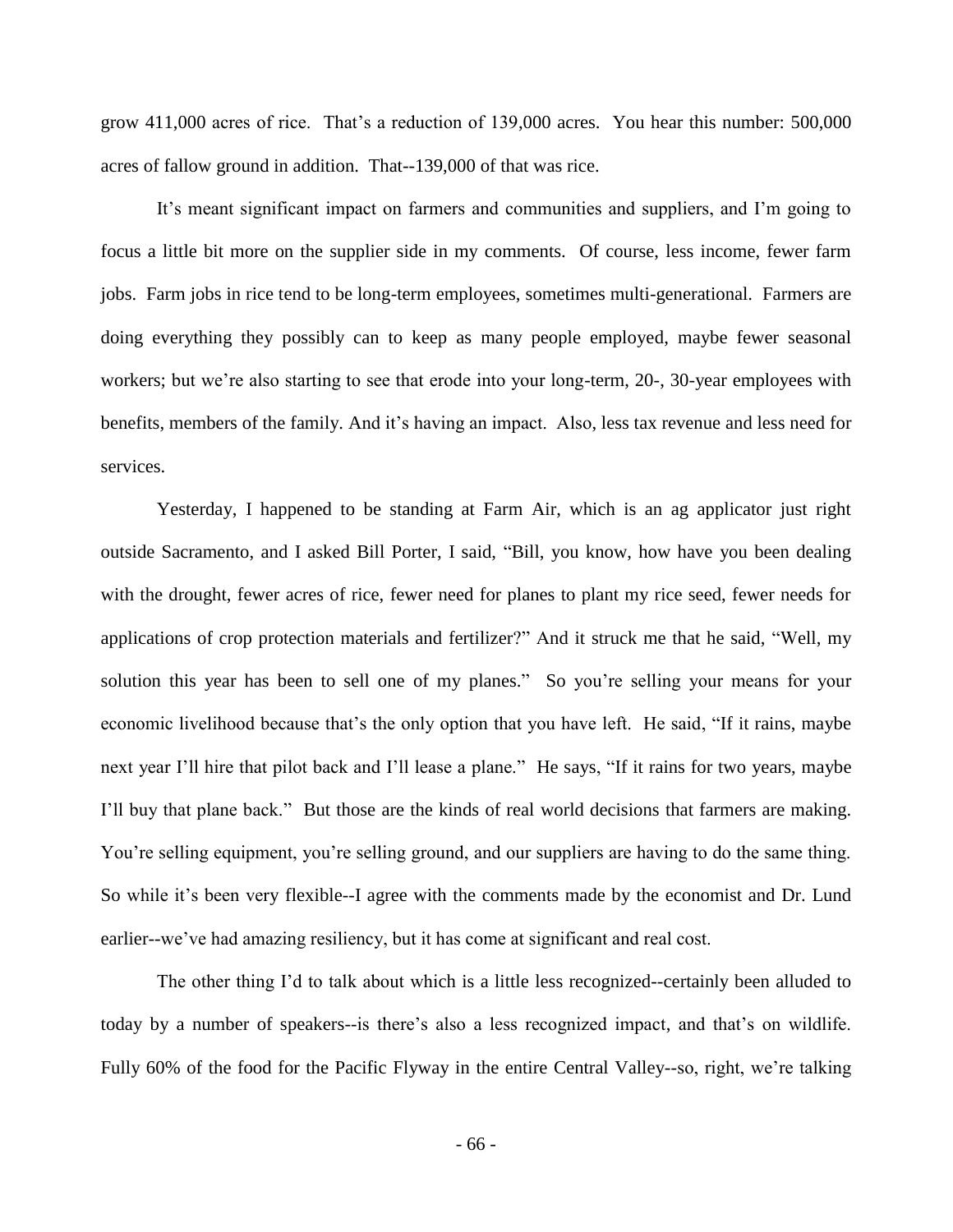about Bakersfield to Redding--60% of the food for the 7 to 10 million ducks, geese, and shorebirds that are here now and will be here through March comes from rice fields. And so, this last winter not only did we have, you know, less acres planted--we normally flood about 300,000 acres to decompose rice straw, all right. We had to have Herculean efforts by our water managers, farmers, environmental and conservation groups we work with in the state to be able to flood 100,000 acres. Two-thirds then of the habitat that rice fields provide that are so critical are just not available unless it starts raining immediately.

I also think that the other less recognized impacts are on the operational changes and investments for fish that have been made by many farmers. We talk a lot about farmers versus fish; and certainly in the Sacramento Valley, you know, our ability to grow a crop and invest in our infrastructure also benefits salmon. For example, this year in the Sacramento Valley, the Reclamation District 108 funded all the permitting processes that really jumpstarted a project called the Knights Landing Outfall Gates. They paid for the permitting so the federal government could come in and invest in the infrastructure, and that will keep then salmon out of the Colusa Basin drain and allow them to stay in the river and be more successful. Glenn-Colusa Irrigation District put gravel beds in the Sacramento River also, just like reclamation district outside their service area. So those types of investments are less available when your farming economy suffers.

There's been a lot of angst, obviously, about the drought. I think many of us in the agricultural community feel like there's some simmering action by the legislature; and I would like, if I might, politely but clearly focus on a few things we'd like not to see from the legislature. I don't believe and none of my colleagues that I speak to believe that a change in the water rights system would be at all helpful at this juncture. The system works. It's tested. It's foundational. It provides certainty for us. In the Sacramento Valley, it's allowed those of us with senior water rights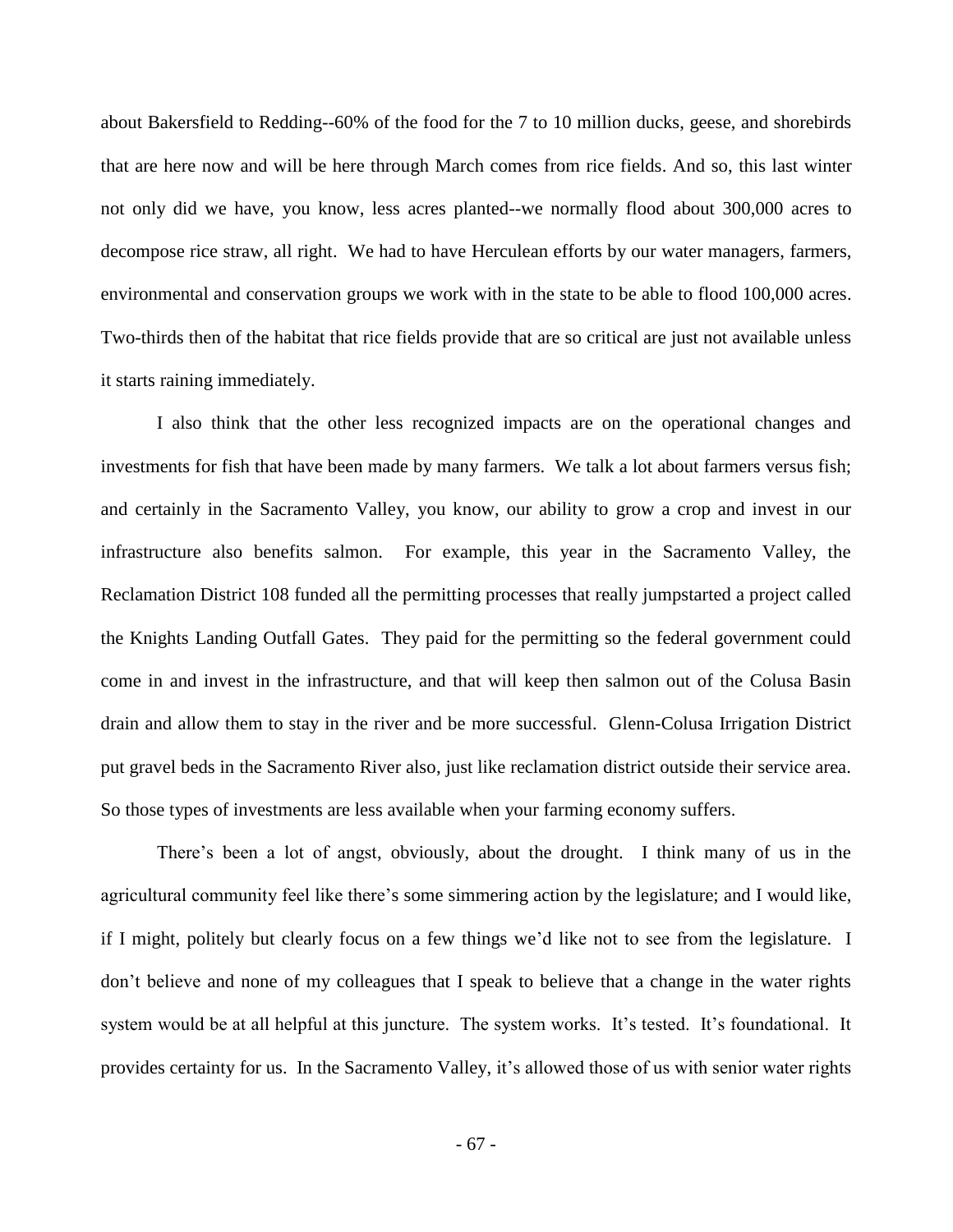to have that certainty to be able to transfer water to others. You take away that certainty, and that system in the Sacramento Valley will be thrown into turmoil. It's also allowed us to plant rice, provide the environmental benefits that we have talked about, but also has allowed us to work with our local cities and our rural communities to really operate that system as a whole. If you change that foundation, all of that will change.

The second thing I think that would not be helpful is more legislation on groundwater. Agencies and farmers are working hard to implement legislation that was passed last year. That's significant. 2022 the Sacramento Valley will have, as required, the programs in place. Folks are working very hard. Very difficult, very broad piece of legislation that was passed, and I just don't think from anybody that I talk to that additional legislation on groundwater would be even able to be accommodated into the operating reality that we face.

What then should we do? We really do need the \$2.7 billion in public benefits for storage, that were passed in Proposition 1, in the north, as many have said. And this is… You'll hear it regionally from everybody, but in the Sacramento Valley it's really the Sites reservoir. As Assembly Member Gallagher had pointed to, if Sites reservoir were in place just this last year, right--fourth year of a drought--400,000 acre-feet of water would have been available for the system, right, for environmental uses, for cities, right, for farming. That's 100,000 acres of crops, right, that could have been planted. It also means for our urban neighbors significant benefit to their water systems. Folsom reservoir was called on significantly for environmental flows this year, right. That water would have been available in Sites reservoir. Again, local project, regional project, takes those storm flows, right, puts them into a reservoir that we call an "offstream" reservoir.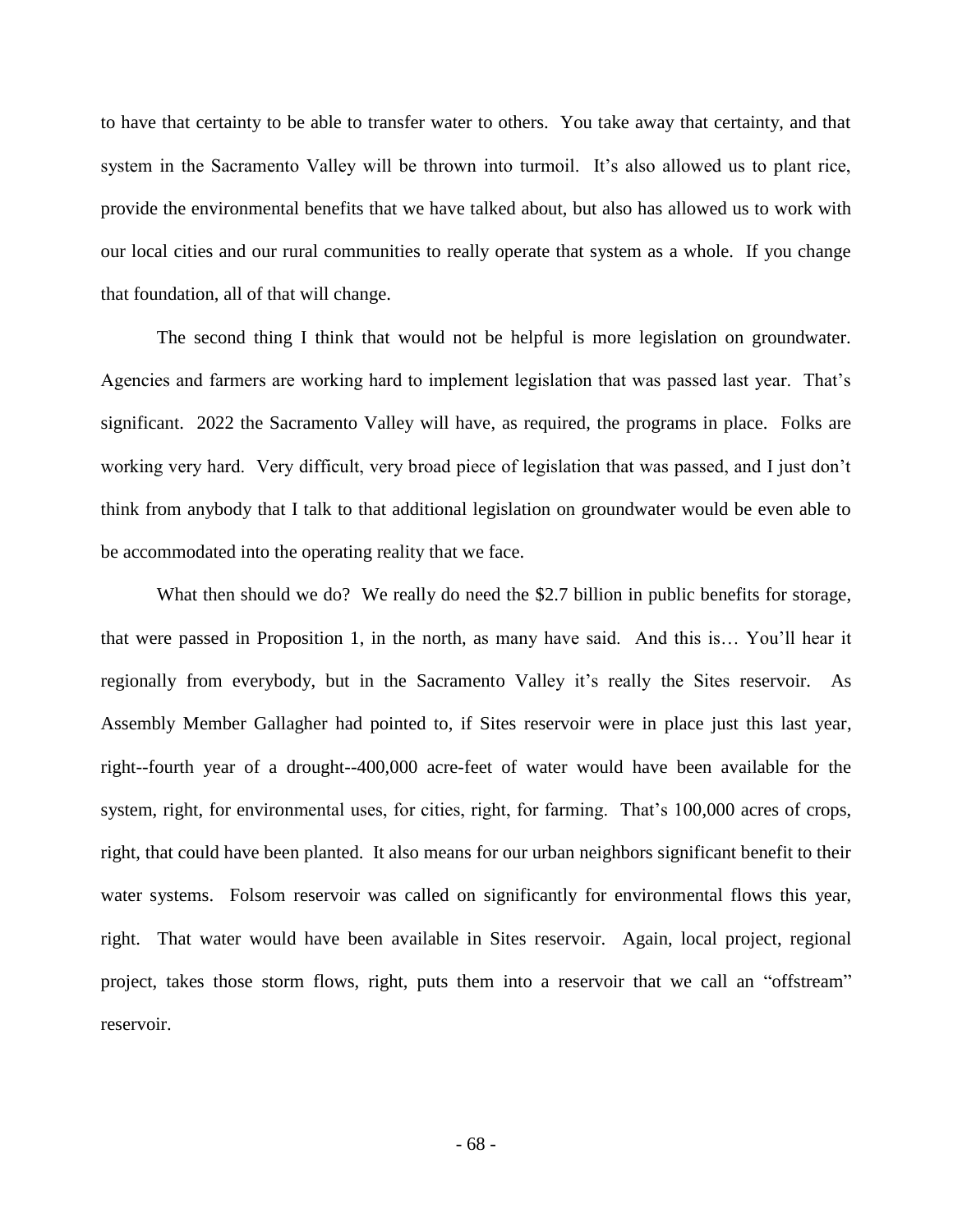The last item I'd just like to close with is added flexibility for our water managers to do what they do best, which is to manage water for multiple benefits. I don't know a single water manager that talks about managing water for the rice industry. They talk about managing water for agriculture in their district, their adjoining communities, Sacramento National Wildlife Refuge--not even one of their, right, their members, their clients. They talk about putting in projects that benefit the Sacramento River. And I think the foundational element for the flexibility this year has not only been the farmers, but the ability to manage that system dynamically; to be able to change when you take deliveries out of the rivers, etc.; to be able to provide environmental benefits, right; and agricultural benefit; as well as to allow some winter flooding as well. Everything that we can do to make those systems more flexible, allow the professional engineers, right, to sit down and figure out how to get the most of this system, those are the kinds of things I think that would benefit us moving forward. Thank you very much.

**SENATOR GALGIANI:** And our last panelist, Daniel Mountjoy, Ph.D., Director of Resource Stewardship and Sustainable Conservation. Thank you.

**DR. DANIEL MOUNTJOY:** Thank you very much. We've heard a lot today. Well, first of all, I work with Sustainable Conservation. We're a nonprofit that works together uniting people around tough resource management issues here in the state. We look for economic solutions to those resource issues that we all depend on.

We've heard today a lot about the consequences of the last four years of the drought. And sort of putting it in economic terms, if we think of the groundwater depletion that's occurred as a draining of our bank account, essentially the reserve that we count upon for our agricultural economy, we've drained this bank account; and what I've heard many of you say is how do we redeposit into that account and what are some of the ways that we can refill that capacity. At this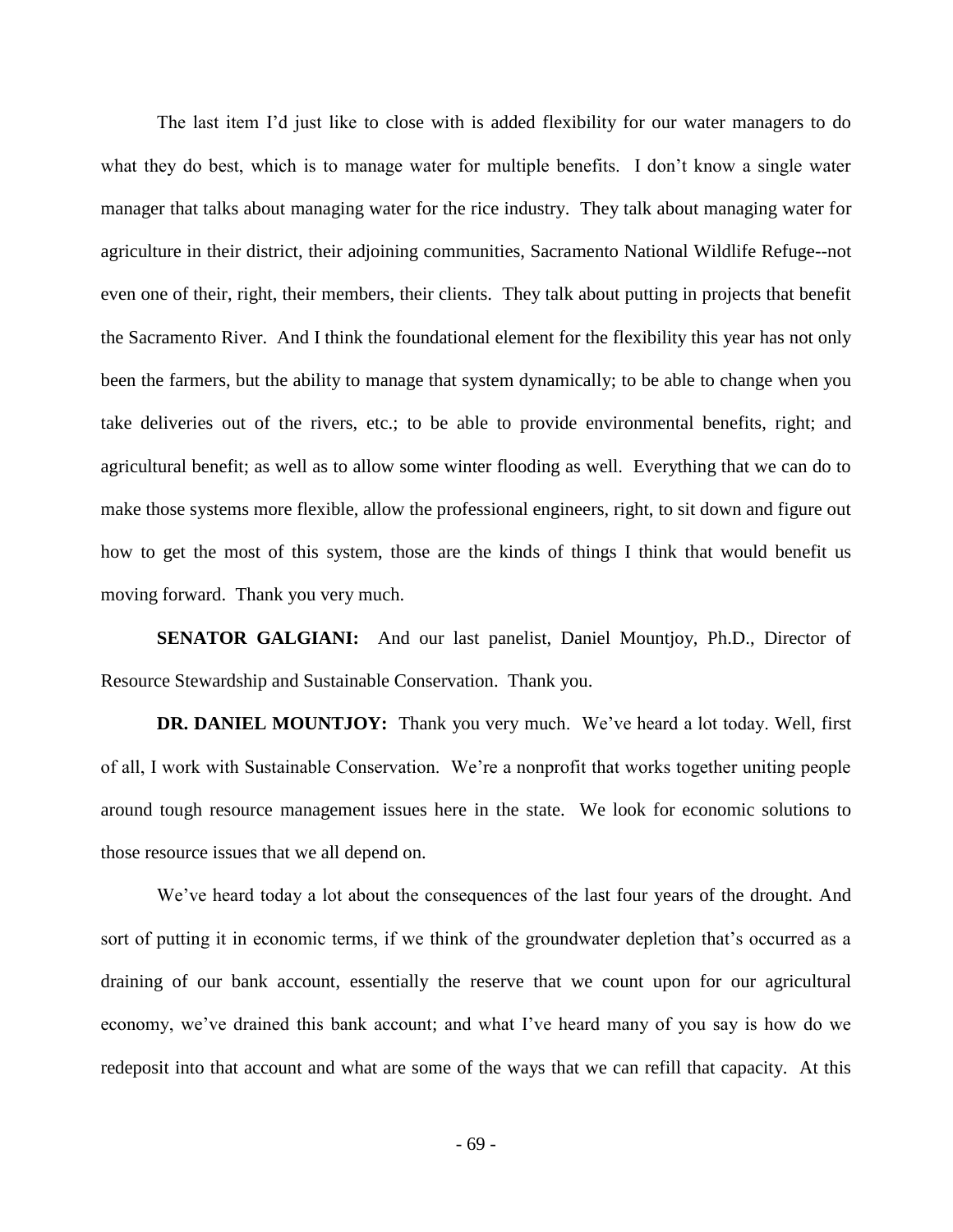point, I just came from the California Association of Water Agencies conference down in Indian Wells. There was widespread agreement amongst the water managers from all the 500 water agencies in the state that we need to replenish the groundwater bank, that that is the priority for water management in the state right now, and that replenishment is a key strategy for drought preparedness for future years. It really is the buffer. It's that place that we can draw from. With El Niño predictions this year suggesting that we're going to have a lot of runoff, this is the kind of year that we need to have the tools in place to capture those flows and get them back into the groundwater.

What's been missing is an easy, affordable way to get that water back into the ground. And what I'd like to share with you today is an example demonstrated by a farmer in Assemblyman Perea's district, close to some of your districts, in Fresno County at the Terranova Ranch. Where in 2011--the last year we had high flows on the Kings River and most of the rivers in the state--Don Cameron--who sits also on the state Board of Food and Agriculture, is a very strong, sensible advocate for agriculture--he was able to capture off the Kings River from flood flows enough water to flood his vineyards, pistachios, alfalfa, and fallow ground--1,000 acres--with about 6 to 12 inches of water repetitively over the course of from January all the way through to early July, taking flood water in ways that farmers said was absolutely crazy--he's going to lose his crops, this is insanity. But he farms on very sandy soils, and he put the water on, and it would soak in. He would put it on again; it would soak in. And he did that on these 1,000 acres and was able to acquire 3,000 acrefeet of water cumulatively on his ranch in just that one year in an area of severe groundwater overdraft. Researchers at UC Davis and private consultants monitored this, evaluated it, and found that there was great potential--even more, potentially, actually on those soils if he had had more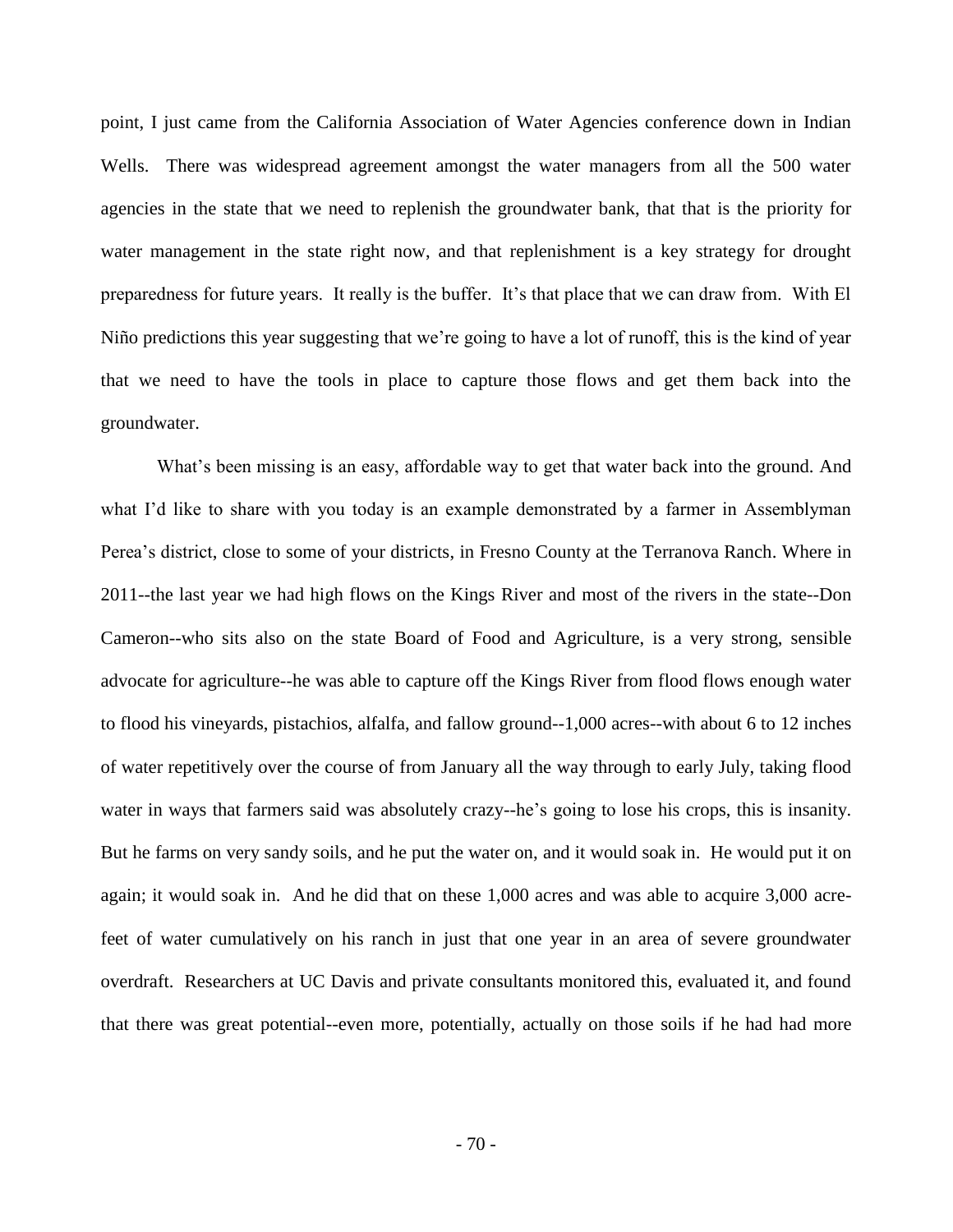water access, which there are in some years--and on top of that, his yields were not affected in any way.

What Don basically did--I think as a model for us to think about--is he allowed rivers to flow back out onto their flood plain and percolate back into the groundwater. We've progressively lost the opportunity to recharge our groundwater basins over actions that we've taken for more than 100 years. One of those is we've levied our rivers to protect our farmland, and we've essentially… The only recharge that can occur from those rivers is in that channel bottom. We've eliminated the vast surface area that used to be recharged by waters other than in rice fields and a few other crops where water is taken out in larger amounts.

We've also, as we heard earlier, eliminated the flood irrigation practice through our targeting on efficiency. And so, we've lost that ability to take surface water off the rivers and put it on the ground and replenish the groundwater in that way. So we've really… We've effectively eliminated the ability to deposit back into the, into account.

What we need to do is take a look at things like what Don has done. Some irrigation districts have done similar actions by purchasing land and building dedicated recharge basins. But this is a costly approach and takes farmland out of production, and there's simply not enough of these basins to capture the very peak flows that only occur every 5 to 10 or 15 years. Currently, in the San Joaquin Valley about one-third of the water in peak flows is taken onto the farmland, either onto dedicated basins or onto farms, taking some water to leach salts. That leaves two-thirds of the available water that's currently not being tapped.

What we know recently is that UC Davis has just published an interactive map of soils throughout the state that are conducive to high rates of infiltration without causing damage to crops because of the coarse nature of those soils. The Almond Board has recently commissioned a map of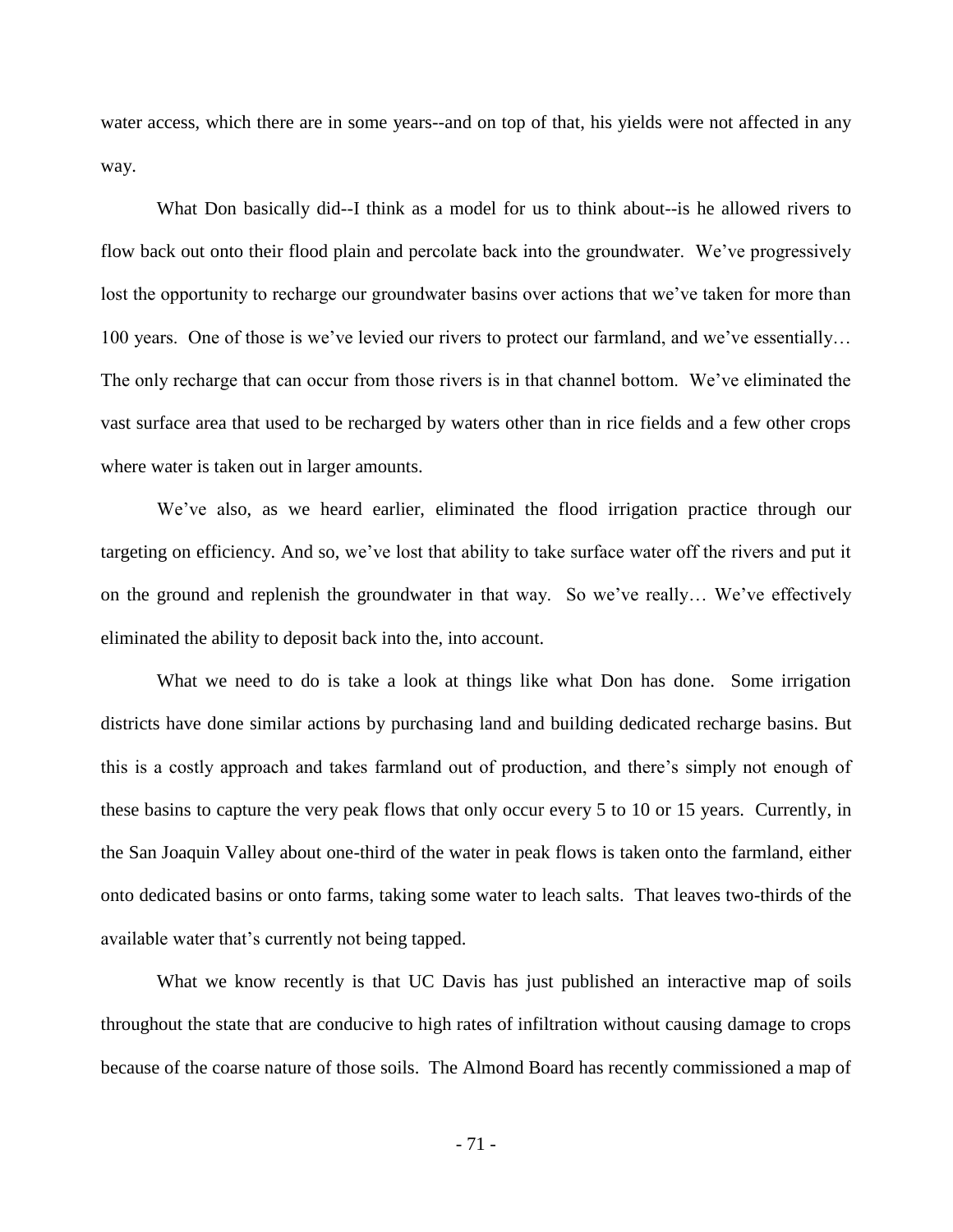the underlying geology under those soils to determine not only can you get it through the soil but can you get it then into groundwater without impermeable clay layers and where there's enough capacity to put it. And the California Water Foundation just completed a study, focused study on the Merced, Madera, and Fresno county area, taking a look at, if we used just the existing irrigation canal capacity of the irrigation districts in those three counties to capture flood waters when its available, we could put 300,000 acre-feet of water onto farmland or into those dedicated basins in those locations on peak years. And over time, that would offset our groundwater overdraft by 20%. And that's only taking water through existing canal capacity, only during the winter fallow months of, basically, December through March. Don Cameron showed you could take it over a much longer period. And if canal capacity was expanded, we could take, basically, another third and double the amount that is currently available to be taken onto land for recharge. We're not talking about taking down levies. What we are saying is use these existing canal systems to direct flood water onto farmland with suitable soils, compatible crops, and in a controlled manner.

We at Sustainable Conservation have been interviewing the farmers around Don Cameron, on the adjacent 16,000 acres plus farmers throughout the San Joaquin Valley that we've learned have been doing this in some degree over the years, and we're learning a lot about the ways they're able to put it on their crops without harm to those crops. We also have done some economic analysis of this; and it turns out the cost of putting water onto farmland--the cost to the farmer because the irrigation canals are already there--is in the range of \$40 to \$100 per acre-foot recharged, significantly lower than any of the other sort of water development concepts that are out there right now, and though, that range varies based on whether they have the infrastructure in place. If they've converted to drip irrigation, they may have to put back in flood systems, and those would cost the higher amounts.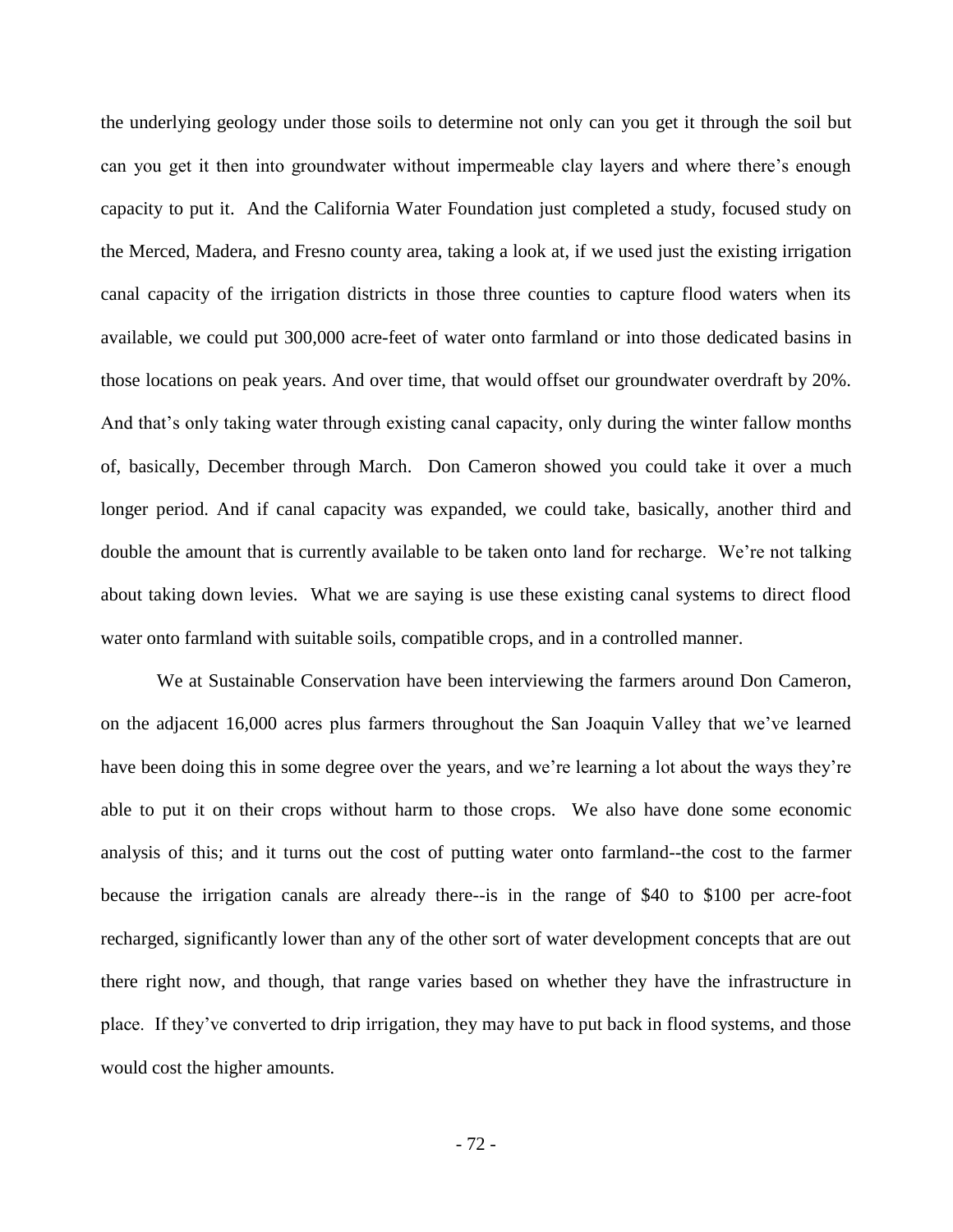In the last month, we've identified at least 25 farmers throughout the San Joaquin Valley who want to be part of a demonstration effort to show that this is possible and have their fields monitored this winter. Some of those sites will just be measuring how much water is captured through different irrigation methods. On some of those, the Almond Board is paying for crop health studies. And on others, with CDFA support and UC Davis, we're going to be measuring what happens to nitrates in the soils. And can we actually put enough water on focused fields to dilute the nitrate in the soil, the historic legacy nitrates, and have a net benefit to groundwater quality below those locations--with the idea that we take this approach not on every acre of farmland but focus it on some acres where you can have dilution as opposed to just simply worsening the movement of nitrate to the groundwater.

We're going to use the findings from these sites to develop guidance for other farmers and to provide guidance to the groundwater sustainability agencies that are looking for a portfolio of strategies to not reduce their pumping first but to think about how do we enhance to supply first. In addition, these solutions can reduce reliance on surface water flows during drought years because that bank account will be there to draw upon. It diffuses some of the tensions between environmental flows and agricultural needs by enhancing that groundwater supply. And it also can provide flood relief to downstream communities where farmers are taking these peak flows off the rivers. The governor has recognized the importance of capturing these high-percolation events by issuing his executive order to expedite permitting of, temporary permitting of flood flow capture. The water board this week is in the midst of developing those permits and the conditions for those permits. We're very curious to know how those are going to pan out in a way that actually does enhance and make sure that this can be practiced.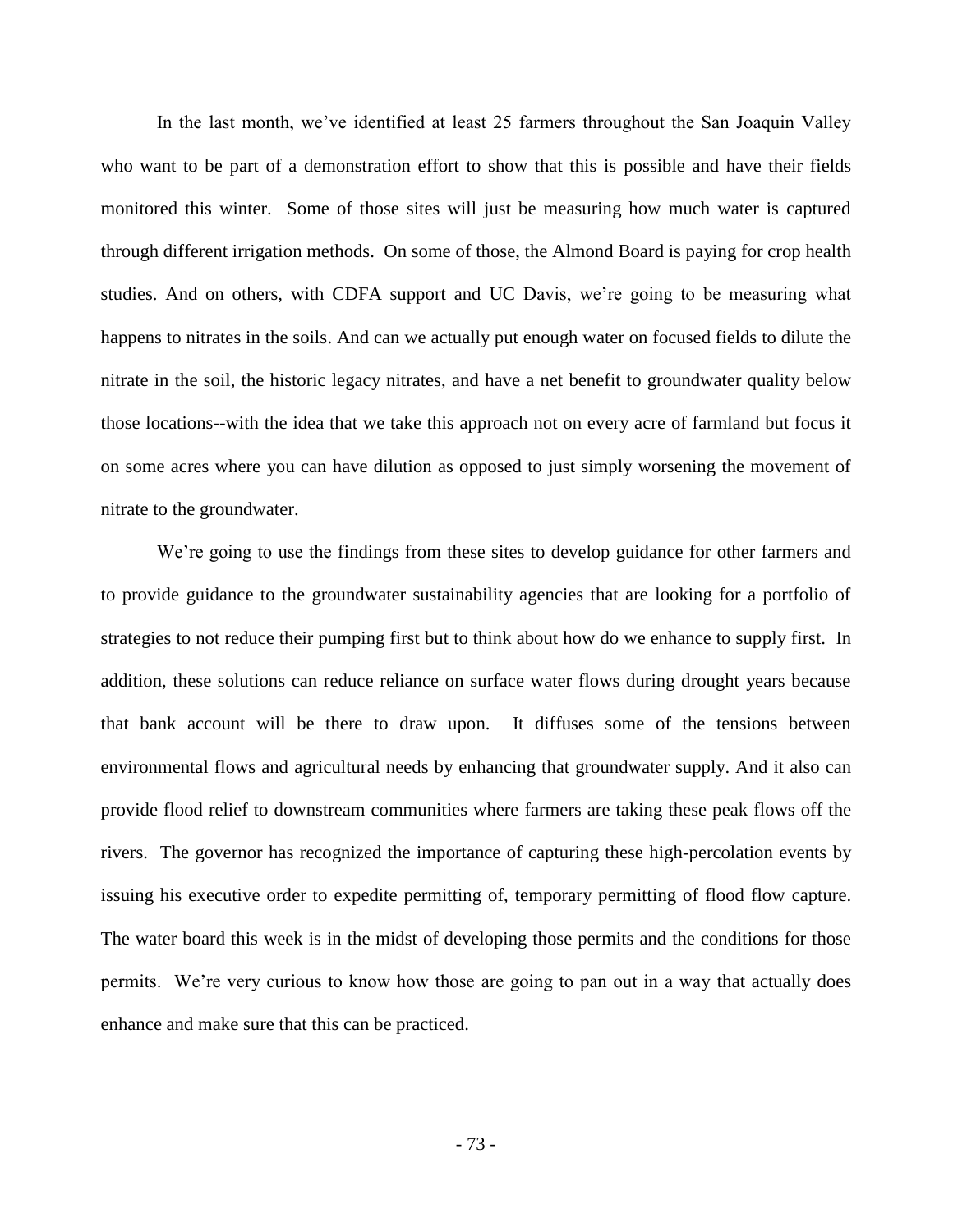And in terms of funding needs, if these demonstrations are successful, I think there's going to be a significant need on the part of irrigation districts and water managers to enhance their conveyance capacity, to capture those peak flows; and that's something that we all would benefit, both flood beneficiaries downstream as well as the farmers and the environment.

On-farm recharge is not going to solve all of our groundwater problems, but it's a significant piece of the solution. And the key thing about it is it's available now, it's very low cost, and it can be done without significant investment to achieve much greater rates of water capture than are currently being done at this point.

**SENATOR GALGIANI:** Okay, thank you very much. Do we have any questions from our members?

**ASSEMBLY MEMBER MATHIS:** I'll just say, "Great information." You quite literally… I'm working on a bill now--and I will only say that much--but please give me your information so we can cross reference on things. It's the data points. It's the panel that we had in October, looking at the face of the farmworker and all of that. I mean, there's so many different things and different aspects that come to play with the drought and, you know, just the change of crops and how that affects things all the way down. It's just amazing. But looking at the data points and getting that information and getting those collected and having the information… A lot of the times, the problem that we have is we just don't have the right information or, you know, be smarter than the equipment that you have. These are problems we run into day to day. I know Fresno State is working on a lot of stuff--go Dogs!

**UNIDENTIFIED MALE:** Not this year [laughter].

**ASSEMBLY MEMBER MATHIS:** Hey… But it's that shared information across the board, and the fact is that this is not just an agricultural problem, it's not a… We're losing jobs and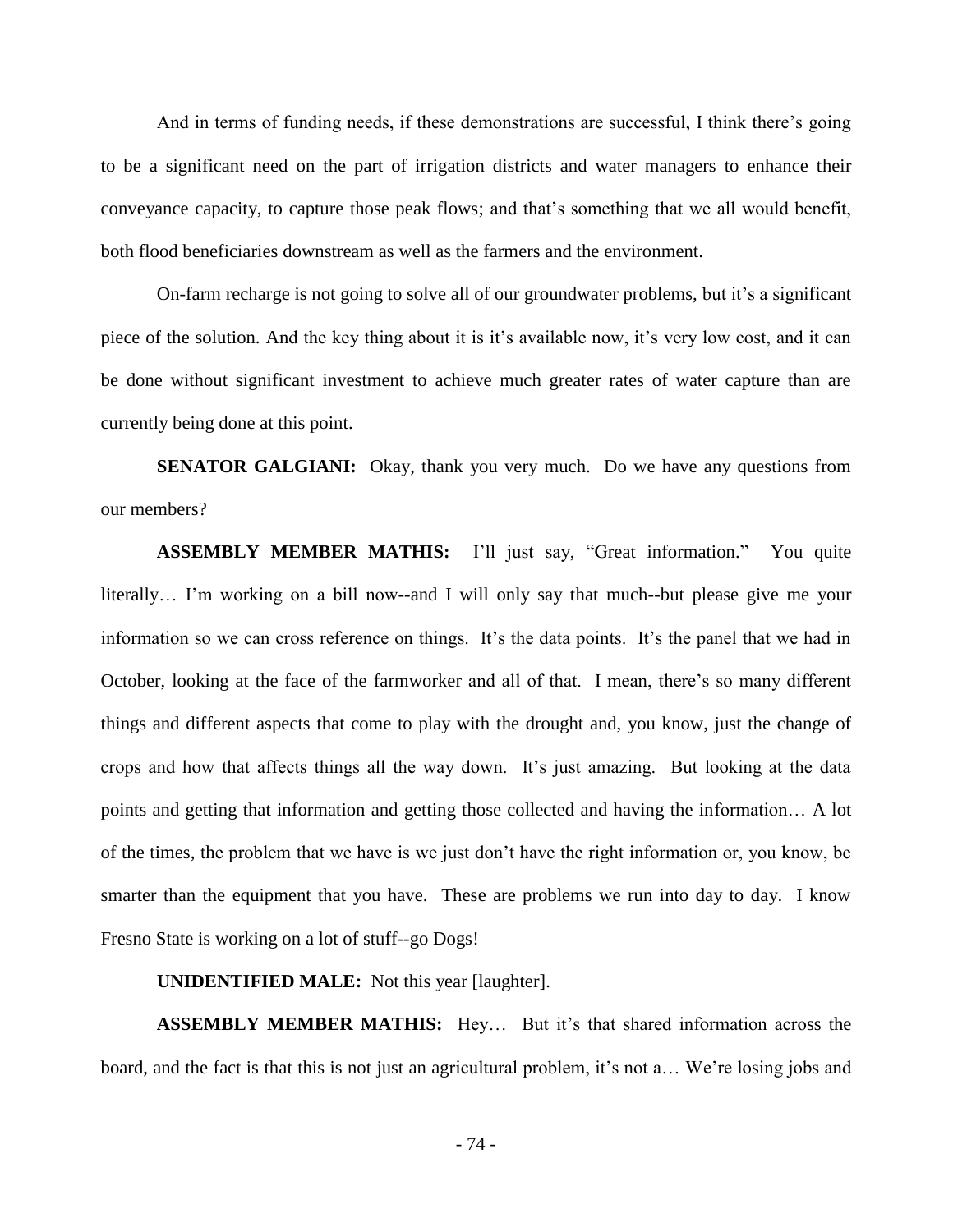economic problem--it goes into the health and welfare of everybody in the entire state. It's huge and it's massive; but we have to gather the data; we have to get the right information but also use it and implement it in the policy process. So I look forward to the year to come and what we do develop and what we do get passed. Thank you.

**SENATOR GALGIANI:** Thank you. Well, that concludes our third panel. I want to thank you very much for all of your efforts and your help and participation in educating us today. Thank you very much.

And now, we will go ahead and open it up for public comment, and on the list I see we have Gail Delihant from Western Growers Association. Welcome.

## **MS. GAIL DELIHANT:** Hi.

**SENATOR GALGIANI:** Hi. Thanks for staying around.

**MS. DELIHANT:** Gail Delihant with Western Growers Association. Appreciate all the panels and all the information this morning, this afternoon. A couple of comments from us for our perspective--Western Growers.

The most important thing in our view is to feed more people with fewer inputs--that means leaving a small footprint. And to that end, we have opened up the Center for Innovation and Technology in Salinas. In fact, we have a grand opening next week on the 10th. So we've actually partnered with the Silicon Valley folks and with Forbes because it's going to take some money, but our growers are committed to working out and trying to figure out how to move forward and continue to grow food in this state. So we're committed to that, and we're willing to put up quite a bit of money to do that.

We are also concerned about some of the things that were said, too, with regard to the drip irrigation and the technologies that we… It was almost permanent-crop centric, and so I'd like to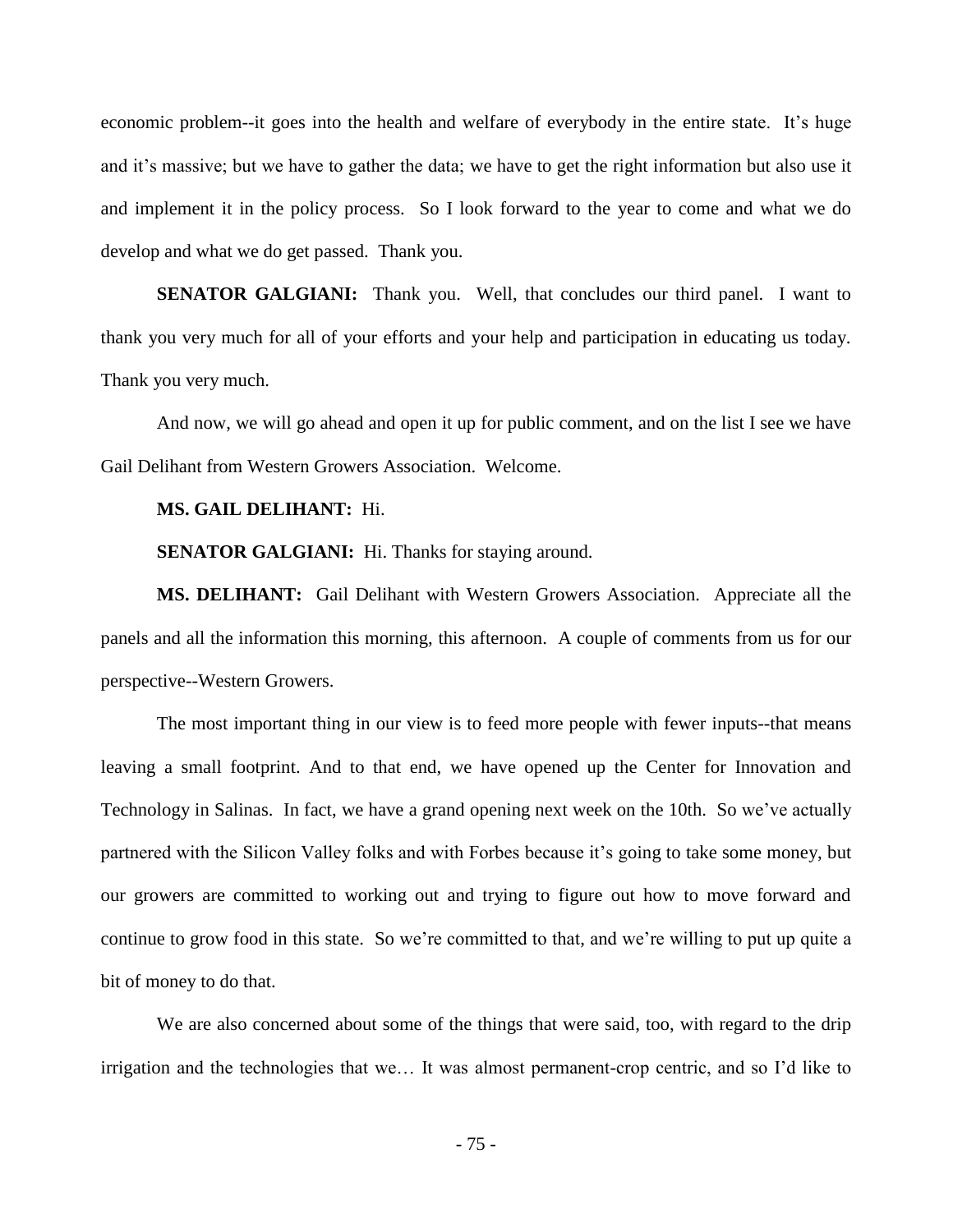take you over to Central Coast a little bit. And we usually have about two crops a year over there. I'd say 90% of the growers are on drip, and that drip tape doesn't last very long because go in and till the ground, and so the drip tape gets all messed up and it needs to be replaced. So over the Central Coast, it's just a little bit different than the Central Valley on how we irrigate our crop over there.

Very concerned about groundwater recharge. I live and breathe most of my life at the water boards, and water quality is a huge, huge issue for growers. So when we talk about flood irrigating- -I know Dr. Mountjoy mentioned it a little bit--but there's a huge water quality issue when you flood irrigate because we will be regulated. We've been regulated to surface water quality, but we will be regulated to water quality going down to the groundwater. We cannot irrigate any longer knowing that whatever's in the soil is going to reach the groundwater because of our anti-deg policy of the state. And working on that, trying to figure out how do we get past some of these regulatory barriers that we are facing and implement all these great ideas that the panelists have brought forward today--those things are concern me.

The other thing that concerns me is that when we talked about how much more we produced this past year--it did cost a lot. Growers who… I've got a grower that only farms about 125 acres, and so his water bill is usually around \$5,000 for that 25 acres. It's a row crop. He had to pay \$155,000 for his water this last year. So he did that so he wouldn't lose his crop, so he could fulfill his contract, and so he could have this contract for next year, providing it rains because he's only on surface water and could not get groundwater. And so those costs are true. Now, he's got to go to the bank. Will the bank loan him some money? We don't know, and that's a big concern.

The other thing is the costs of doing business, with the drip and all the technologies; and even though a lot of Western Growers' members and a lot of farmers who--just farmers in general--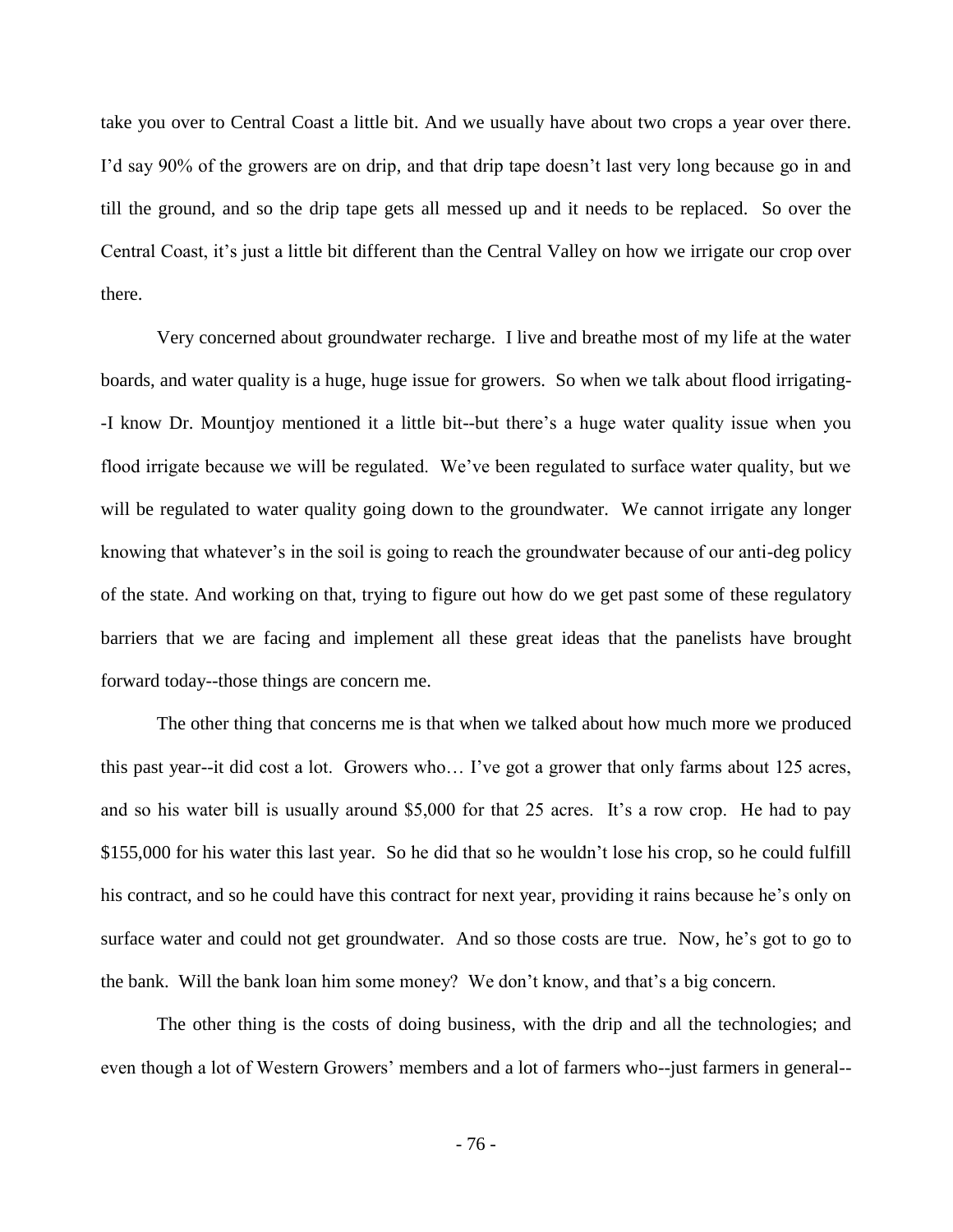either get grants or have funded the bill themselves on all these technologies that are available, they all cost a lot of money. And then we come to the state--I also live in the Budget Committee--where there's a lot of fees. There's a lot of fees on agriculture, last year, that we have to pay just to the state agencies that--for our permits and for our--the benefit of growing food.

The other thing that I'd like to mention is the water measurement legislation was passed last year in the drought package of the budget, so growers have to report water measurement. Maybe not… And the state water board is actually drafting those regulations right now, how that looks. So going forward, there will be a lot of measurement. You can't manage what you don't measure. We get that. And so, I just wanted to, you know, let you know that the state water board is doing the regulations on that. So that's all I had to say.

**SENATOR GALGIANI:** Okay, thank you very much. Next, we have Alicia Rockwell with Blue Diamond Growers, if she's still here.

Okay, next, we have Joey Airoso with Airoso Dairy and Land O' Lakes. Thank you.

**MR. JOEY AIROSO:** Good afternoon.

**SENATOR GALGIANI:** Good afternoon.

**MR. AIROSO:** Thank you for providing me with an opportunity to speak to you today about…

**SENATOR GALGIANI:** You're welcome.

**MR. AIROSO:** …the ongoing drought in our state.

Just a little bit of history. Our family has been dairy farming here in California since 1912. Came over here from the Azores Islands, my great grandfather; and I'm fourth generation. I have a son and a grandson, and my dad's still on the farm, so four generations working on the farm. Today, our family, we currently own… We milk cows in Tulare County, which is one of the most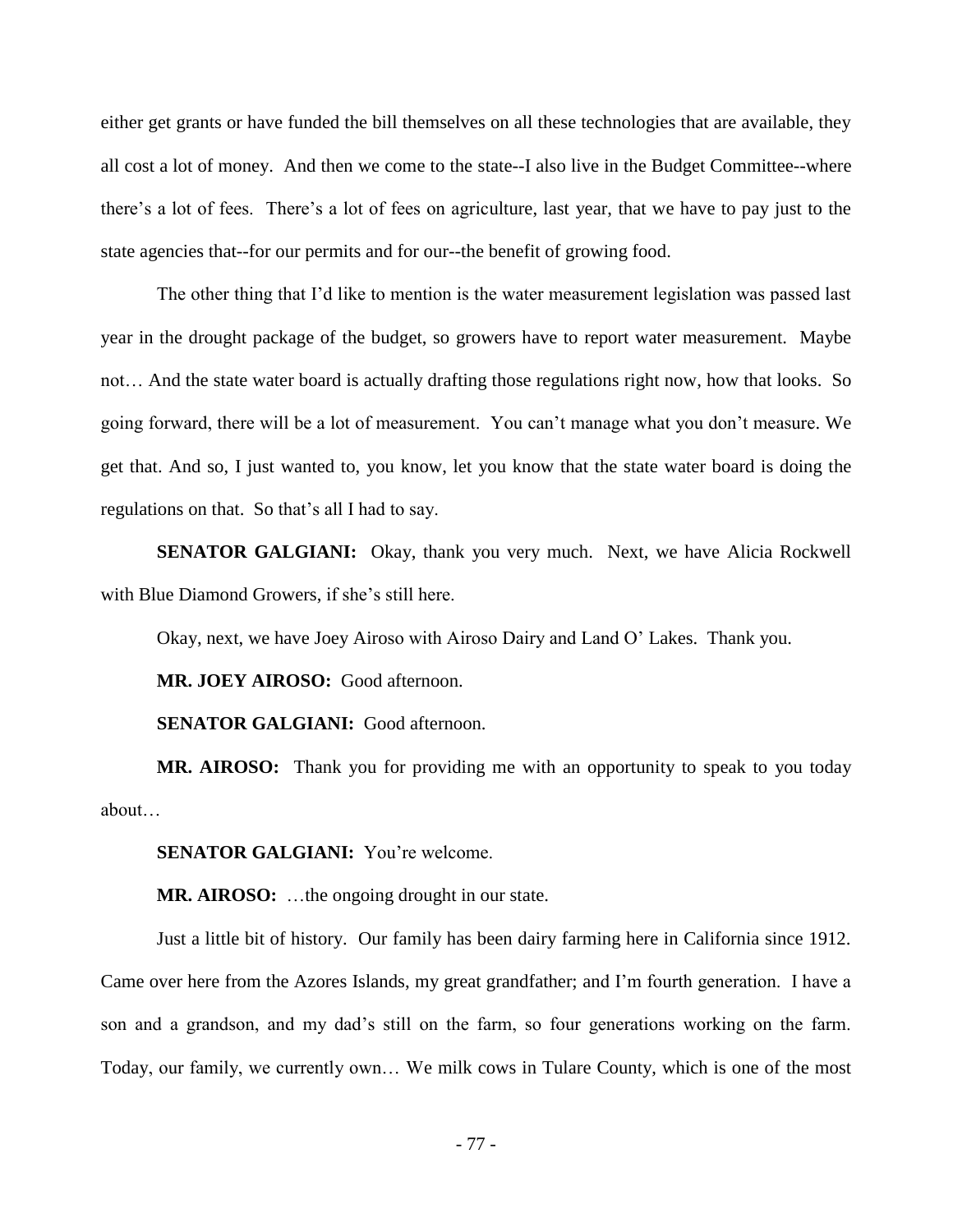impacted areas in the state when you look at drought, and we employ 38 people. The dairy industry is the number one industry in Tulare County, which is the number one county in the United States for food production or agriculture production. The dairy industry in our state is a \$21 billion industry, and it is the largest dairy state in the United States. And I think, really, from a technological standpoint, in efficiency, it's known around the world as probably--California is known as one of the most efficient dairy operating areas in the world. And so I think, you know, our industry has always been ahead of--you know, trying to stay ahead of the curve.

We ship our milk to Land O' Lakes. They have a couple of plants here in California, Orland and Tulare. They process about 75% of the butter that they market here in Tulare, California and throughout the United States and the world. So you know, they're definitely an organization that, you know, I'm proud to be a part of. They're an organization that not only feeds people in this country, but they've taken, played a role internationally and participated in selling food and products overseas to help support feeding people around the world.

There's… I think sometimes people underestimate what California means to not just the United States but to the world when it comes to food production. I've had the opportunity to travel around the world just a little bit, and in places like South Korea, Italy, Europe where when you mention California, it's--we have our own name in the world when it comes to food. People have a deep appreciation for the quality of food we grow here but also the diversity of food. And, you know, when I was in South Korea, I had third graders come up to me and thank me for all the good things that they get to eat that come from California. And I mean, it almost brought tears to my eyes, you know, because it, you know… I know as an agriculturist I've been born to, you know… I know we play an important role in providing food, affordable food for not just people in our country but for people around the world. And, you know, it made me feel good. And I think that's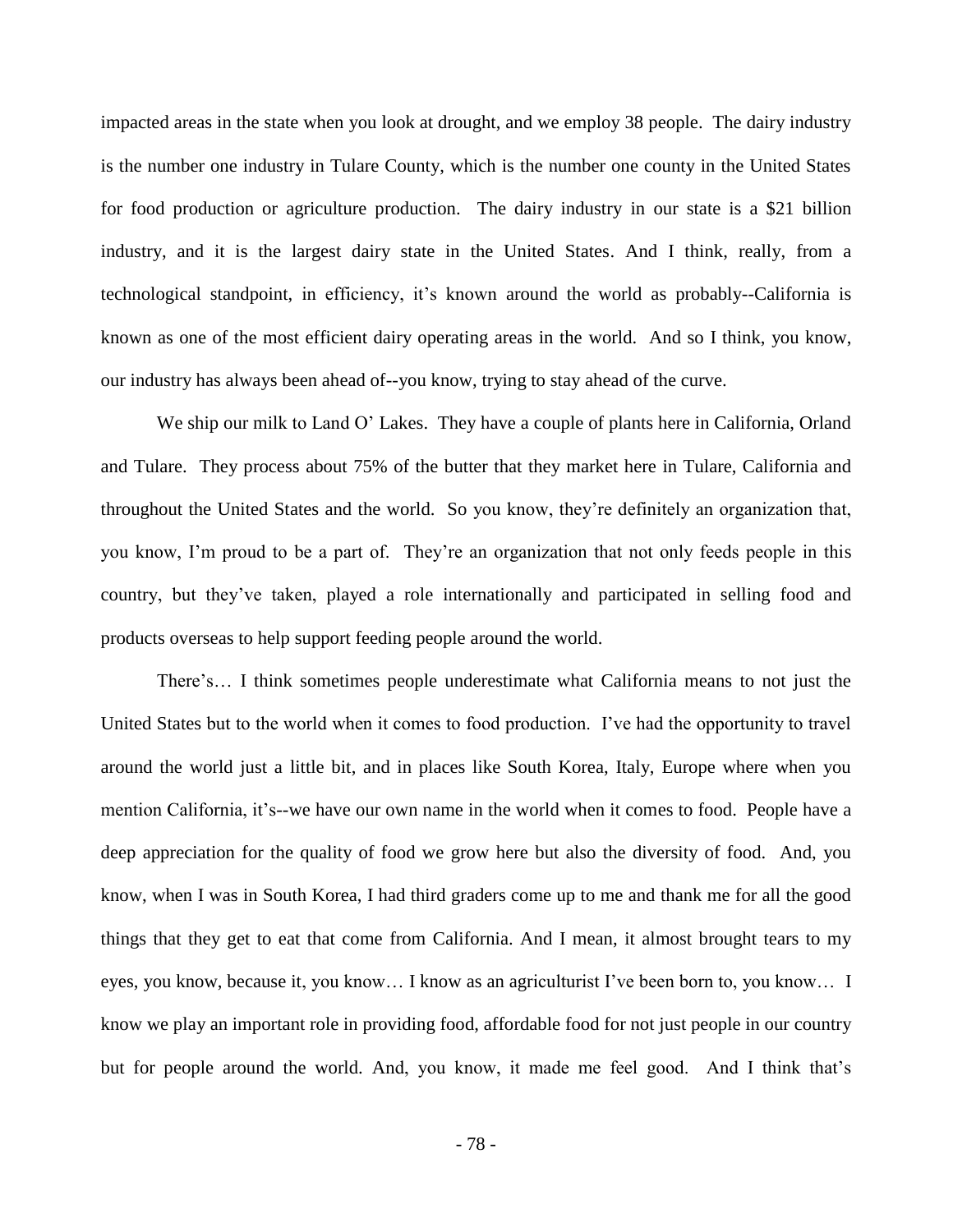something that I think sometimes when you read the papers and you see how people are questioning whether we should be using our water to grow products here so that we can export them, you know, it's… We have a duty to not, to feed not just ourselves but to help keep peace on this planet, and I think food is an excellent way of doing that.

Tulare County, it's… Tulare County is like, for the drought, is like the guy that goes to war, and he's on the front line with a gun. That's how we are to the drought. And to give you an example of… I'm president of the Tulare County Farm Bureau, and we've had--in our area there's four and in some places five years where there hasn't been any surface water ran. And so, the surface water really has been the key to keeping our groundwater charged and providing our community- everybody in our community is connected with agricultural jobs. All the communities that are associated, especially in Tulare County, those people, their livelihoods depend upon ag. And so we've had… We've went from two years ago where we had people that said, well, you know, it hasn't affected me yet and so I don't think it's that bad in our own county, to today where I think everybody really is in panic mode. I heard today that we aren't in panic mode. I beg to differ, respectfully, but I think, you know, when you start talking to people around our state… We had a gentleman in the northern part of the state--they're dry. A friend of mine's in Ferndale, which is about as far north as you can get along the coast. His water table has dropped 50 feet in the last five years. We're all being impacted.

And so, I guess a disappointing thing for me is that we still all aren't working together enough. There's too many people trying to take care of their own best interest, and I think agriculture really needs to come together. And I always look at California kind of like my farm. And I really think--I don't consider myself the smartest person in the world--but I think water is an important enough issue where we have to figure out how we get the leadership in this state to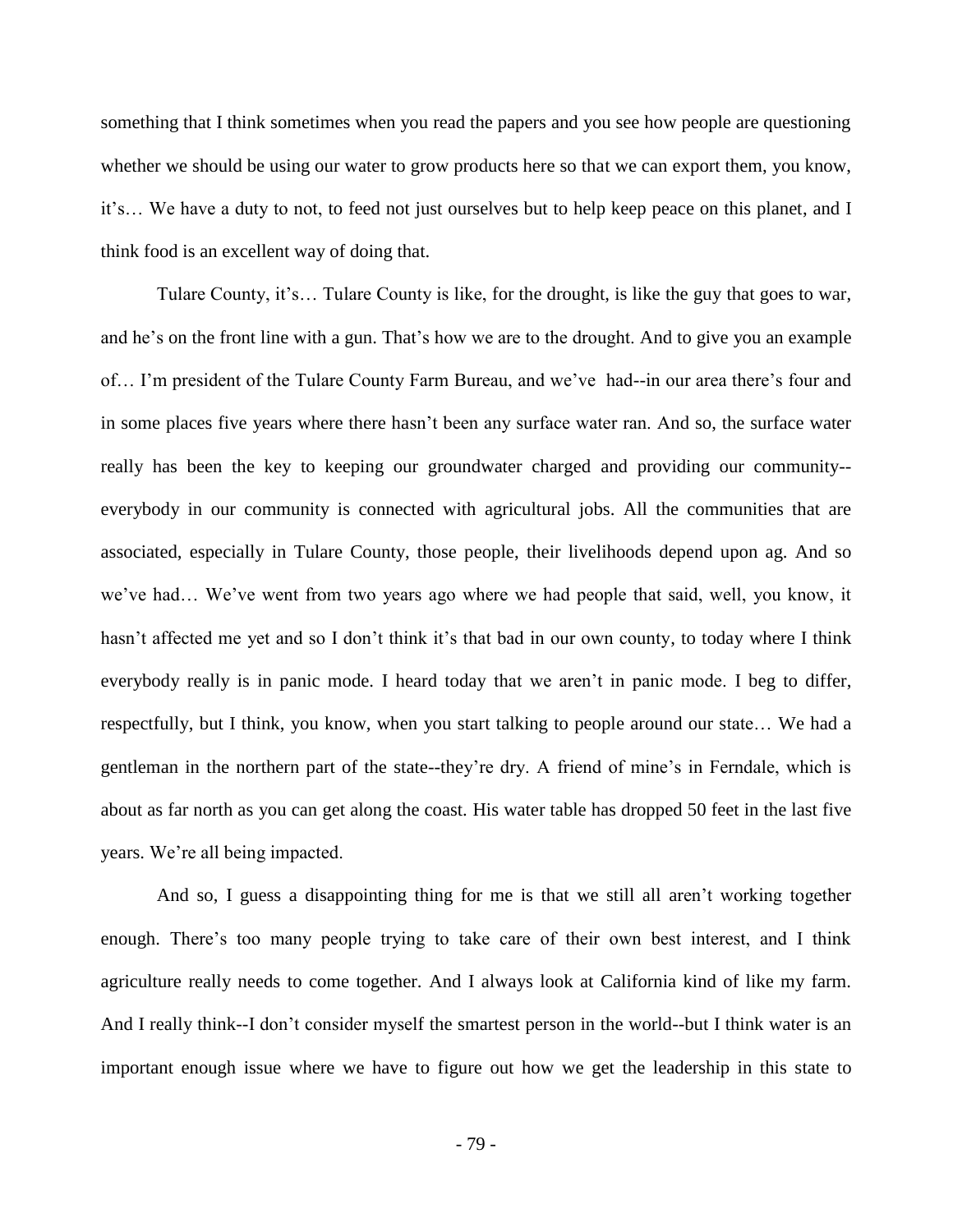develop an appetite for the people that live in the large cities to help us, so we can all work together and have the ability to keep growing our food. I mean, we play a vital role in the valley, all along the middle of the state, in food production; and I think we just haven't worked together in ag to get that message out. And I think we've… When we've had years where we've had enough water, we've always been able to do our thing just a little bit and it's worked out. But I think now that we're in a, at a point now where I think working together is just going to be the key to this. And, you know, it's going to require--it's going to require all--everything that's been talked about today, really. I mean, there's… Everybody's had a good idea here today, but it really is going to require a combination of everything because the key is opportunity. The key is grabbing water when there's opportunity. At some point, in this state on any given day looking forward, there is going to be a day where somebody is going to pick the phone call up and say, hey, I would love to get rid of some water today. And that's the day that somebody… We need to have the infrastructure in place to be able to move water around this place just like everybody's figured out on our farms that we're able to move water around our farms and take care of our crops.

You know, there's a lot, you know, they… People have testified today to the amount of ground that's been set aside, and it's about exactly what's going on on our farm. We've left 15% to 20% the last couple of years. And, you know, I had a reporter from the *LA Times* down in the spring; and she said, "We think there needs to be a million acres of land set aside in the Central Valley." And I said, "That's fine, but I want to know where we're going to get our food from." I want to know where we are going to get our food from because this valley produces a lot of food for our country that I think people take for granted.

So there's been a lot of ideas talked about today, and all these ideas--like I said earlier--are excellent. The one that resonates the most for me... Two and a half years ago when this thing really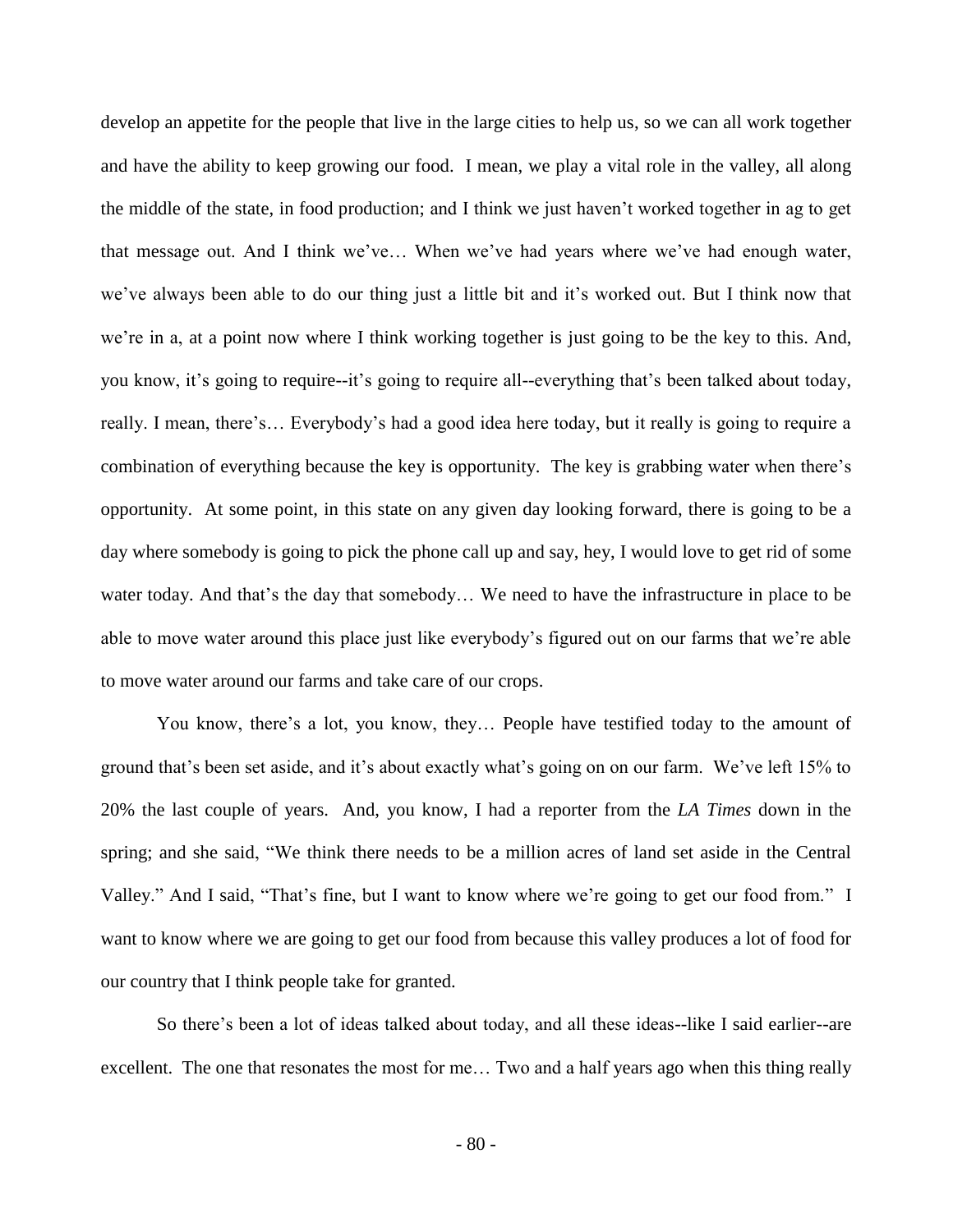looked serious, our--the Tule Basin, Tule irrigation district--we started a working group where we started working on how we were going to try to manage our water situation locally and--because we're in an area where we're short. And one of the ways is--so what we did… The first meeting we had, we had growers looking at each other and, like, you know--people tend to want to pick on each other. Well, it's your fault--it's your commodities' fault--or it's your commodities' fault. Collectively, we decided we're going to do our own trial here, so we metered up six of the major commodities that grown in our basin; and we're two years into that project.

My farm is one of the projects. It's completely metered, and what we've found is pretty much what was said here today: if you want to be economically viable and grow a very good crop, it just takes quite a bit of water. It doesn't matter whether you're flood irrigating, whether you're using drip, it requires water. And so one of the things that we've been grappling with is--and I think it's going to be imperative going forward--is SGMA will not work without proper infrastructure in this state to give basins like ours and other basins that are short the ability to have that, take advantage of opportunity when God does provide us with plenty of water to be able to get water back into our areas and recharge. And…

## **SENATOR GALGIANI:** Okay.

**MR. AIROSO:** …one of the ideas that we've talked about--and I'm glad that it's been talked about a lot here today--was individual farmers putting in basins, soil testing and finding spots that are good for water, sinking water, using the existing structures that we have, the canal systems, to be able to bring water in when we have the opportunity and sink water into those basins. I think it's…

**SENATOR GALGIANI:** Okay.

**MR. AIROSO:** …a great idea that…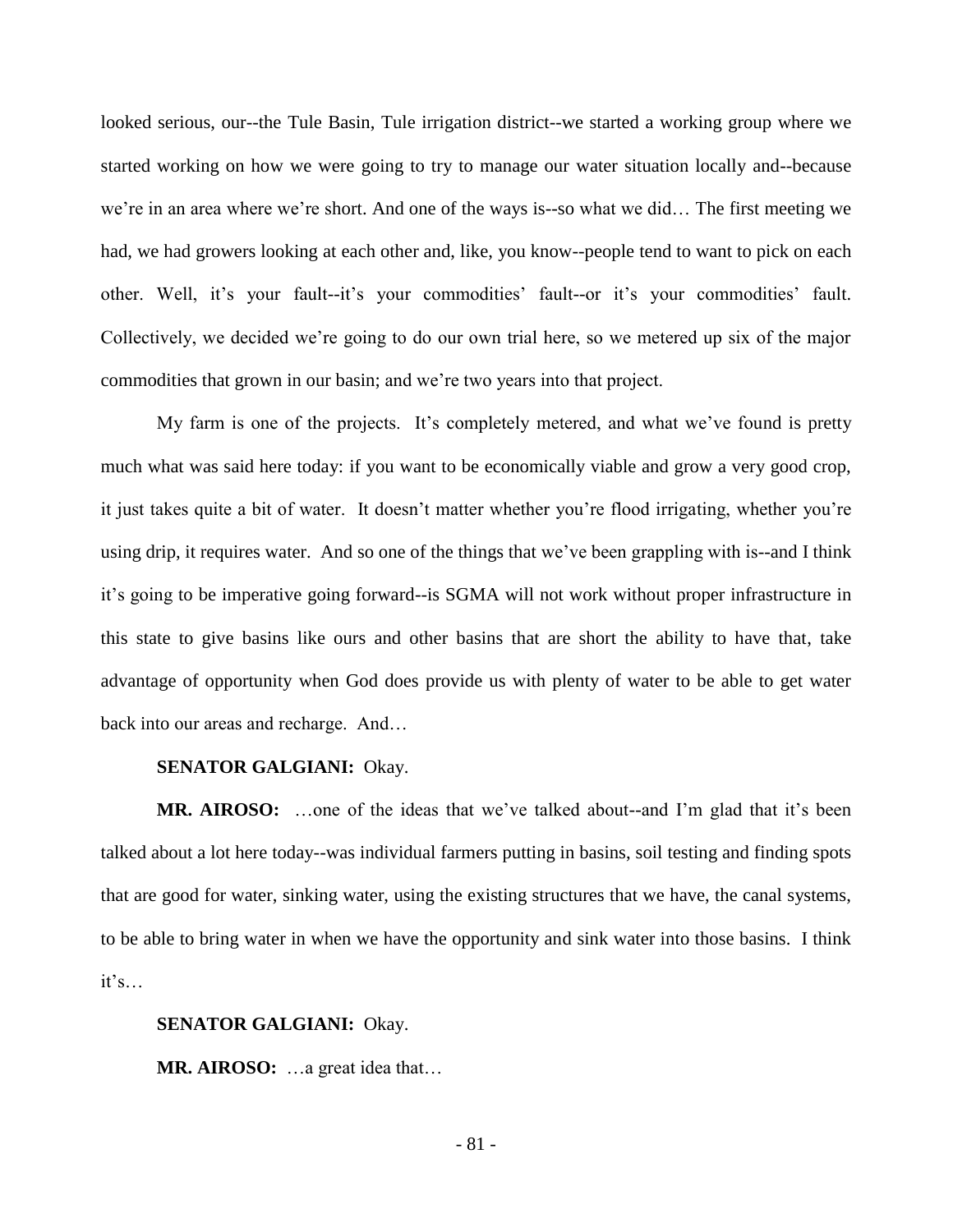## **SENATOR GALGIANI:** Thank you.

**MR. AIROSO:** …only works, though, with increased storage. It was brought up today. Two years ago, I was up at Pine Flat Dam. Three engineers gave us the tour. I asked the question, "Will storage help you?" The engineer said storage would help us immensely up here because most of these dams are here for flood control. We have no way to really take advantage of opportunity because we don't have enough, especially in the early part of the year.

**SENATOR GALGIANI:** Okay. I apologize.

**MR. AIROSO:** Okay.

**SENATOR GALGIANI:** I'm going to have to ask you to kind of bring it to a close.

**MR. AIROSO:** Okay, I will.

**SENATOR GALGIANI:** We have several other speakers on the list, and we were committed to a three-hour hearing.

**MR. AIROSO:** Okay. Again, I just, you know… I'll just close by saying that I think one of the important things that people need to recognize is that our land in everybody's communities here supports a lot of other things just besides our crops. You know, everybody paid their taxes this month; and all of our tax bills have hospital bonds on them, they have school bonds, education bonds; and we want to support those kinds of things; but we have to have a good water infrastructure in this state so that we have the ability to be economically viable and support that.

And the last thing I would say is that I think agriculture in general really needs to work together more from one end of the state to the other. That's going to be the key to this thing. Thank you.

**SENATOR GALGIANI:** Thank you very much.

**ASSEMBLY MEMBER MATHIS:** Thanks for coming up, Joe.